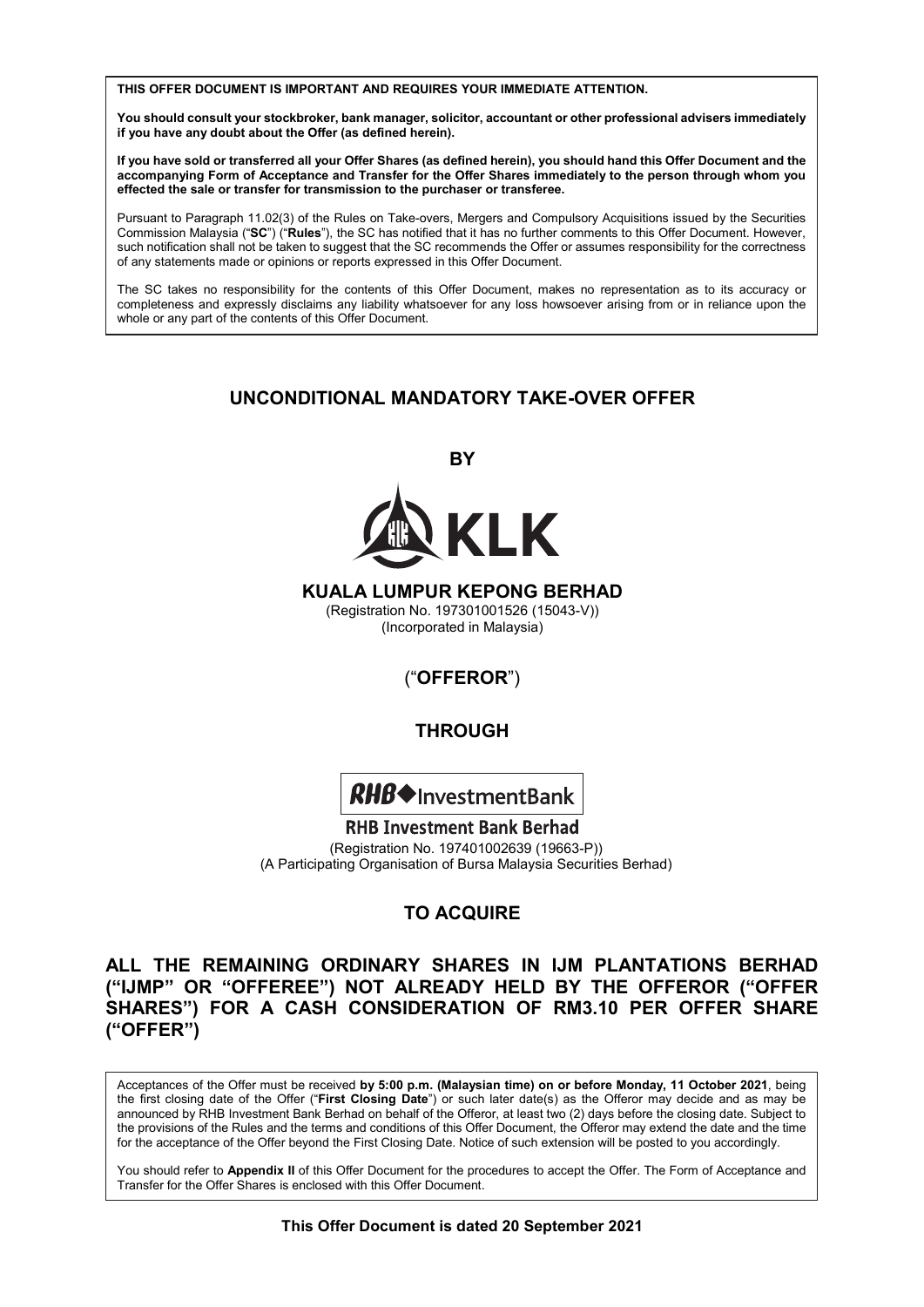The following definitions shall apply throughout this Offer Document and the accompanying Form of Acceptance and Transfer, unless the context requires otherwise:

| Acquisition                                     | Acquisition by the Offeror via the SPA of 494,865,786 Shares from IJMC,<br>representing its entire 56.20% equity interest in the Offeree for a total<br>cash consideration of RM1,534,083,936.60 or RM3.10 per Share, which<br>was completed on 6 September 2021                                                 |
|-------------------------------------------------|------------------------------------------------------------------------------------------------------------------------------------------------------------------------------------------------------------------------------------------------------------------------------------------------------------------|
| Act                                             | Companies Act 2016                                                                                                                                                                                                                                                                                               |
| <b>ADA</b>                                      | Authorised Depository Agent as defined in the Rules of Bursa Depository                                                                                                                                                                                                                                          |
| ADM                                             | Authorised Direct Member as defined in the Rules of Bursa Depository                                                                                                                                                                                                                                             |
| <b>BKB</b>                                      | Batu Kawan Berhad (Registration No. 196501000504 (6292-U)), the<br>holding company of the Offeror                                                                                                                                                                                                                |
| <b>Board</b>                                    | <b>Board of Directors</b>                                                                                                                                                                                                                                                                                        |
| <b>Bursa Depository</b>                         | Bursa Malaysia Depository Sdn Bhd (Registration No. 198701006854<br>$(165570-W))$                                                                                                                                                                                                                                |
| <b>Bursa Depository</b><br><b>Transfer Form</b> | Bursa Depository Transfer of Securities Request Form (FTF010)                                                                                                                                                                                                                                                    |
| <b>Bursa LINK</b>                               | Bursa Securities' Listing Information Network, an electronic platform for<br>submission of all announcements made by listed issuers on Bursa<br><b>Securities</b>                                                                                                                                                |
| <b>Bursa Securities</b>                         | Bursa Malaysia Securities Berhad (Registration No. 200301033577<br>$(635998-W)$                                                                                                                                                                                                                                  |
| <b>CDS</b>                                      | <b>Central Depository System</b>                                                                                                                                                                                                                                                                                 |
| <b>Closing Date</b>                             | (i)<br>First Closing Date, or                                                                                                                                                                                                                                                                                    |
|                                                 | if the Offer is extended in accordance with the Rules and the terms<br>(ii)<br>and conditions of this Offer Document, such other extended closing<br>date as the Offeror may decide and as may be announced by RHB<br>Investment Bank on behalf of the Offeror, at least two (2) days<br>before the Closing Date |
| <b>CMSA</b>                                     | Capital Markets and Services Act 2007                                                                                                                                                                                                                                                                            |
| Dissenting<br>Shareholder(s)                    | Holder(s) who have not accepted the Offer and/or who have failed or<br>refused to transfer their Offer Shares to the Offeror in accordance with the<br>terms and subject to the conditions of this Offer Document                                                                                                |
| Distribution                                    | Any dividend and/or any other distribution declared, made and/or paid by<br>the Offeree to its shareholders                                                                                                                                                                                                      |
| <b>EPS</b>                                      | Earnings per share                                                                                                                                                                                                                                                                                               |
| EV                                              | Enterprise value                                                                                                                                                                                                                                                                                                 |
| <b>EV/Planted Area</b><br>Multiple              | EV to planted area multiple                                                                                                                                                                                                                                                                                      |
| <b>First Closing Date</b>                       | 5:00 p.m. (Malaysian time) on Monday, 11 October 2021, being 21 days<br>from the Posting Date                                                                                                                                                                                                                    |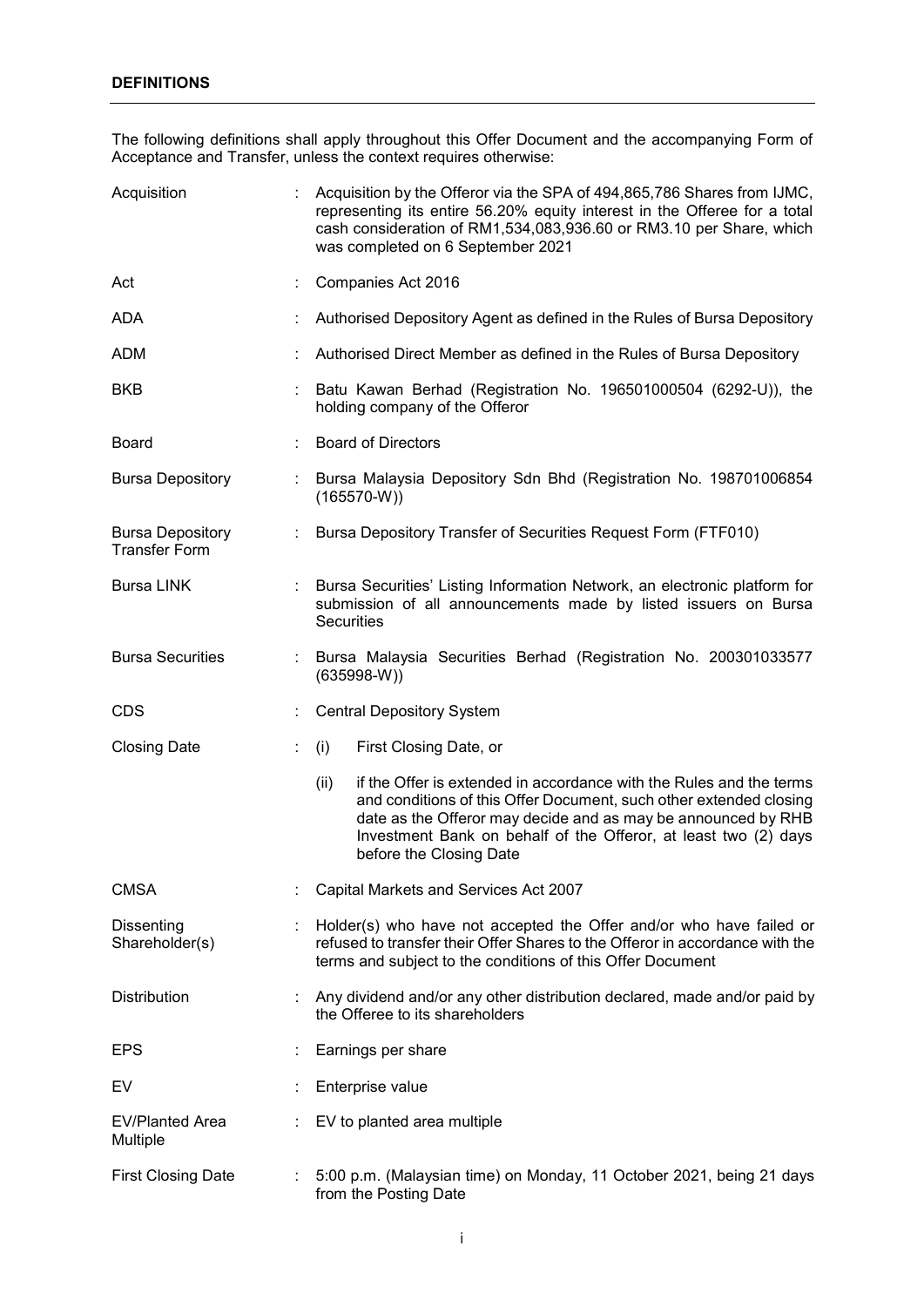| Form of Acceptance and<br>Transfer    |    | : Form of acceptance and transfer for the Offer Shares, as enclosed with<br>this Offer Document                                                                                                                                                                                                                                                                                                                                       |
|---------------------------------------|----|---------------------------------------------------------------------------------------------------------------------------------------------------------------------------------------------------------------------------------------------------------------------------------------------------------------------------------------------------------------------------------------------------------------------------------------|
| <b>FPE</b>                            |    | Financial period ended                                                                                                                                                                                                                                                                                                                                                                                                                |
| <b>FRS</b>                            |    | <b>Financial Reporting Standards</b>                                                                                                                                                                                                                                                                                                                                                                                                  |
| <b>FYE</b>                            |    | Financial year ended                                                                                                                                                                                                                                                                                                                                                                                                                  |
| ha                                    |    | Hectare(s)                                                                                                                                                                                                                                                                                                                                                                                                                            |
| Holder(s)                             |    | Holder(s) of the Offer Shares                                                                                                                                                                                                                                                                                                                                                                                                         |
| <b>IJMC</b>                           |    | IJM Corporation Berhad (Registration No. 198301008880 (104131-A))                                                                                                                                                                                                                                                                                                                                                                     |
| <b>IJMP</b>                           |    | IJM Plantations Berhad (Registration No. 198501000955 (133399-A))                                                                                                                                                                                                                                                                                                                                                                     |
| <b>Independent Advice</b><br>Circular |    | The independent advice circular to be issued by the Independent Adviser                                                                                                                                                                                                                                                                                                                                                               |
| <b>Independent Adviser</b>            |    | Kenanga Investment Bank Berhad (Registration No. 197301002193<br>$(15678-H))$                                                                                                                                                                                                                                                                                                                                                         |
| Interim Dividend                      |    | Interim dividend of RM0.10 per Share which was declared by IJMP on 27<br>May 2021 and paid on 30 July 2021                                                                                                                                                                                                                                                                                                                            |
| <b>KLK</b>                            |    | Kuala Lumpur Kepong Berhad (Registration No. 197301001526 (15043-<br>V)                                                                                                                                                                                                                                                                                                                                                               |
| <b>KLK Share(s)</b>                   |    | Ordinary share(s) in KLK                                                                                                                                                                                                                                                                                                                                                                                                              |
| <b>Listing Requirements</b>           | ÷. | Main Market Listing Requirements of Bursa Securities                                                                                                                                                                                                                                                                                                                                                                                  |
| <b>LPD</b>                            |    | 13 September 2021, being the latest practicable date prior to the Posting<br>Date                                                                                                                                                                                                                                                                                                                                                     |
| LTD1                                  |    | 8 June 2021, being the last trading day prior to the issuance of the Offer<br>Letter                                                                                                                                                                                                                                                                                                                                                  |
| LTD <sub>2</sub>                      |    | 27 August 2021, being the last trading day prior to the serving of the<br><b>Notice</b>                                                                                                                                                                                                                                                                                                                                               |
| Market Day(s)                         |    | Day(s) on which Bursa Securities is open for trading in securities                                                                                                                                                                                                                                                                                                                                                                    |
| <b>MFRS</b>                           |    | Malaysian Financial Reporting Standards                                                                                                                                                                                                                                                                                                                                                                                               |
| NA.                                   |    | Net assets                                                                                                                                                                                                                                                                                                                                                                                                                            |
| Non-Resident Holder(s)                | ÷  | (including<br>without<br>limitation,<br>Holder(s)<br>custodians,<br>agents,<br>representatives, nominees and trustees) who is a citizen or national of,<br>or resident in, or has a registered address in a jurisdiction outside<br>Malaysia, or is incorporated or registered with, or approved by any<br>authority outside Malaysia, or is a non-resident within the definition<br>prescribed under the Financial Services Act 2013 |
| <b>Notice</b>                         |    | Notice of the Offer dated 30 August 2021, served on the Board of the<br>Offeree by RHB Investment Bank on behalf of the Offeror in accordance<br>with Paragraph 9.10(1)(b)(i) of the Rules                                                                                                                                                                                                                                            |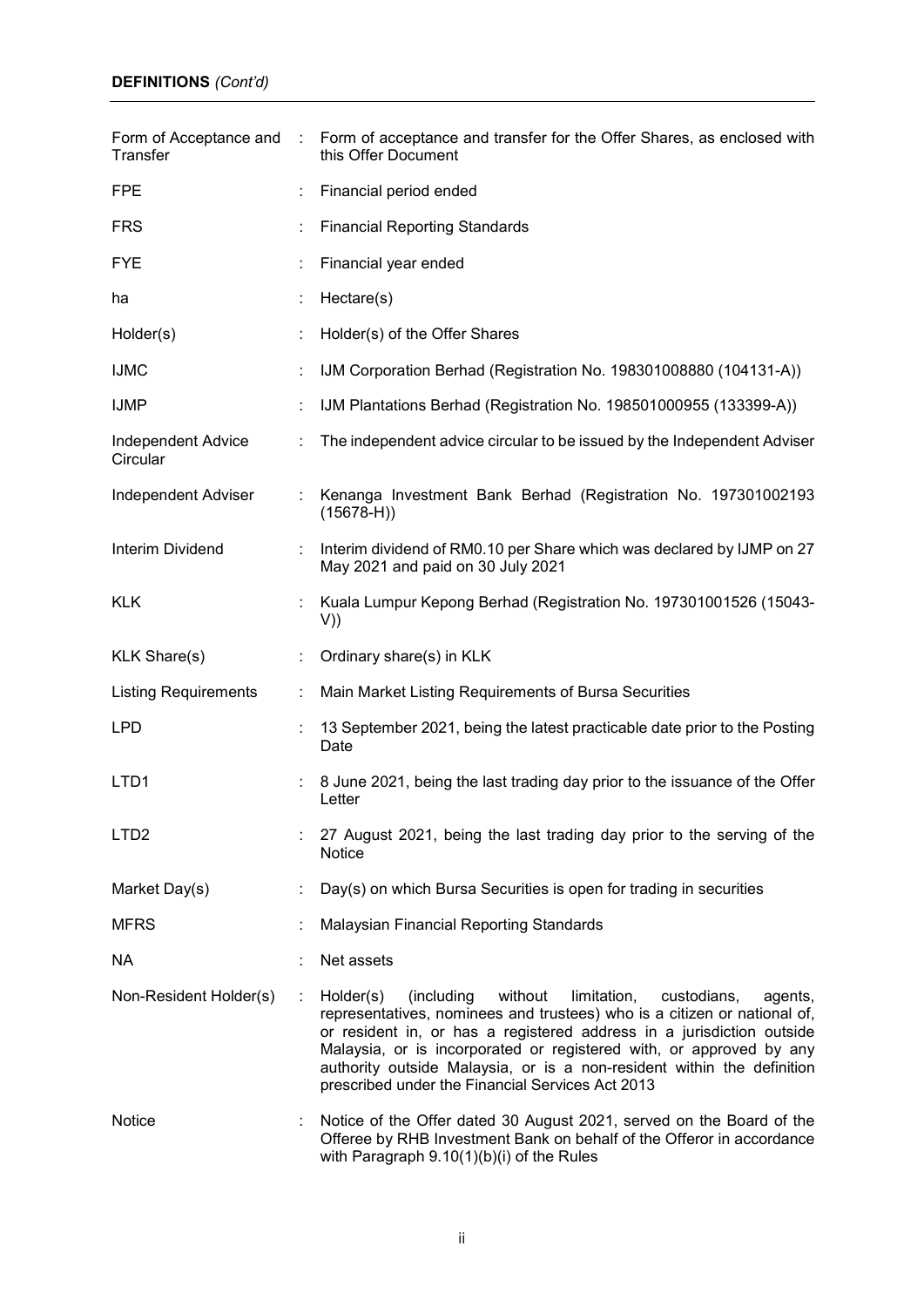| Offer                               |                          | Unconditional mandatory take-over offer by the Offeror through RHB<br>Investment Bank to acquire the Offer Shares at the Offer Price in<br>accordance with the terms and conditions of this Offer Document                                                                                                                                                                                   |
|-------------------------------------|--------------------------|----------------------------------------------------------------------------------------------------------------------------------------------------------------------------------------------------------------------------------------------------------------------------------------------------------------------------------------------------------------------------------------------|
| <b>Offer Document</b>               | ÷                        | This document dated 20 September 2021 which contains the details of<br>the Offer together with the enclosed Form of Acceptance and Transfer                                                                                                                                                                                                                                                  |
| <b>Offer Letter</b>                 |                          | Offer letter dated 9 June 2021 from the Offeror to IJMC in respect of the<br>Acquisition                                                                                                                                                                                                                                                                                                     |
| <b>Offer Period</b>                 |                          | Period commencing from 9 June 2021, being the date of the<br>announcement of the Offer Letter, until the earlier of either:                                                                                                                                                                                                                                                                  |
|                                     |                          | (i)<br>the Closing Date; or                                                                                                                                                                                                                                                                                                                                                                  |
|                                     |                          | the date on which the Offer lapses or is withdrawn with the written<br>(ii)<br>consent of the SC                                                                                                                                                                                                                                                                                             |
| <b>Offer Price</b>                  |                          | : Cash offer price of RM3.10 per Offer Share, subject to any adjustment in<br>the manner as set out in Section 2.1 of this Offer Document                                                                                                                                                                                                                                                    |
| <b>Offer Shares</b>                 |                          | All the remaining 385,714,674 Shares representing 43.80% of the total<br>issued shares of the Offeree which are not already held by the Offeror as<br>at the date of the Notice. For information purpose, as at LPD, the<br>remaining Offer Shares which are not already held by the Offeror<br>comprise 378,414,674 Shares representing 42.97% of the total issued<br>shares of the Offeree |
| Offeree                             |                          | <b>IJMP</b>                                                                                                                                                                                                                                                                                                                                                                                  |
| Group                               |                          | Offeree Group or IJMP : Collectively, IJMP and its subsidiaries                                                                                                                                                                                                                                                                                                                              |
| Offeror                             |                          | KLK                                                                                                                                                                                                                                                                                                                                                                                          |
| Offeror Group or KLK<br>Group       | $\mathcal{L}_{\rm{max}}$ | Collectively, KLK and its subsidiaries                                                                                                                                                                                                                                                                                                                                                       |
| <b>Official List</b>                |                          | A list specifying all securities listed on Bursa Securities                                                                                                                                                                                                                                                                                                                                  |
| <b>PACs</b>                         |                          | Persons acting in concert with the Offeror in relation to the Offer in<br>accordance with Sections 216(2) and/or 216(3) of the CMSA                                                                                                                                                                                                                                                          |
| <b>PBR</b>                          |                          | Price-to-book ratio                                                                                                                                                                                                                                                                                                                                                                          |
| <b>Posting Date</b>                 |                          | 20 September 2021, being the date of posting of this Offer Document                                                                                                                                                                                                                                                                                                                          |
| <b>Public Spread</b><br>Requirement |                          | The requirement under Paragraph 8.02(1) of the Listing Requirements,<br>whereby a listed issuer must ensure that at least 25% of its total listed<br>shares (excluding treasury shares) are in the hands of public security<br>holders to ensure its continued listing on the Main Market of Bursa<br>Securities                                                                             |
| <b>QLSB</b>                         |                          | Quarry Lane Sdn Bhd (Registration No. 199701008405 (423901-V)), an<br>indirect wholly-owned subsidiary of the Offeror                                                                                                                                                                                                                                                                        |
| Registrar                           |                          | Tricor Investor & Issuing House Services Sdn Bhd (Registration No.<br>197101000970 (11324-H)) to whom acceptances of the Offer should be<br>forwarded, and whose address and contact details are set out in Section<br>1.9 of Appendix II of this Offer Document                                                                                                                             |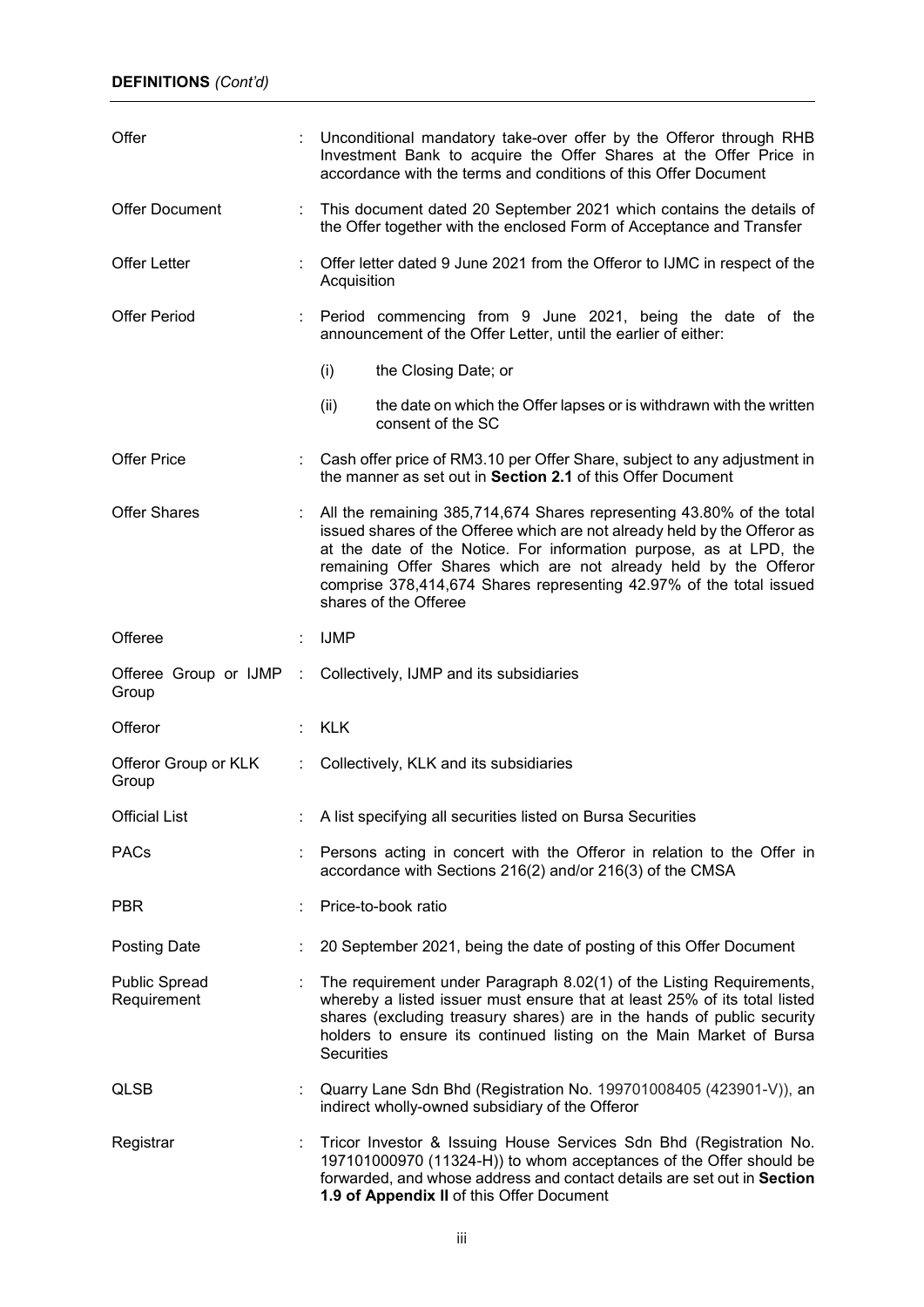### **DEFINITIONS** *(Cont'd)*

| <b>Relevant Day</b>          |   | The Market Day following the day on which the Offer is due to close, or<br>is revised or extended, as the case may be                                                                                                                                                             |
|------------------------------|---|-----------------------------------------------------------------------------------------------------------------------------------------------------------------------------------------------------------------------------------------------------------------------------------|
| Restricted Jurisdiction(s)   | ÷ | Any jurisdiction(s) where the extension or acceptance of the Offer or<br>where the sending or making available of information concerning the<br>Offer to the Holders in such jurisdiction would or might be in<br>contravention of local laws or regulations in that jurisdiction |
| <b>RHB Investment Bank</b>   |   | : RHB Investment Bank Berhad (Registration No. 197401002639 (19663-<br>P)                                                                                                                                                                                                         |
| <b>Rules</b>                 |   | Rules on Take-overs, Mergers and Compulsory Acquisitions issued by<br>the SC                                                                                                                                                                                                      |
| Rules of Bursa<br>Depository |   | Rules of Bursa Depository as issued under the SICDA                                                                                                                                                                                                                               |
| Sale Shares                  |   | : 494,865,786 Shares, representing IJMC's entire 56.20% equity interest<br>in IJMP                                                                                                                                                                                                |
| <b>SC</b>                    |   | Securities Commission Malaysia                                                                                                                                                                                                                                                    |
| Share(s)                     |   | Ordinary share(s) in IJMP                                                                                                                                                                                                                                                         |
| <b>SICDA</b>                 |   | Securities Industry (Central Depositories) Act 1991                                                                                                                                                                                                                               |
| <b>SMSB</b>                  |   | Synergy Motion Sdn Bhd (Registration No. 201401005573 (1081652-V)),<br>a wholly-owned subsidiary of BKB                                                                                                                                                                           |
| <b>SPA</b>                   |   | Conditional share sale and purchase agreement dated 11 June 2021<br>entered into between the Offeror and IJMC for the Acquisition                                                                                                                                                 |
| <b>TIIH Online</b>           |   | The proprietary application owned by the Registrar to facilitate Holders<br>to submit their Form of Acceptance and Transfer electronically                                                                                                                                        |
| <b>VWAMP</b>                 |   | Volume weighted average market price                                                                                                                                                                                                                                              |
| <b>Currency</b>              |   |                                                                                                                                                                                                                                                                                   |
| RM and sen                   |   | Ringgit Malaysia and sen respectively, the lawful currency of Malaysia                                                                                                                                                                                                            |

All references in this Offer Document to "we", "us", "our" and "ourselves" are to RHB Investment Bank, acting on behalf of the Offeror in relation to the Offer.

All references to "you" and "your" in this Offer Document are to the Holders, being persons to whom this Offer is being made.

In this Offer Document, words importing the singular shall, where applicable, include the plural and vice versa and words importing any gender shall, where applicable, include all genders, unless otherwise specified. Any reference to a person shall include a reference to corporations, unless otherwise specified.

All references to dates and times in this Offer Document are references to Malaysian date and time respectively, unless otherwise stated.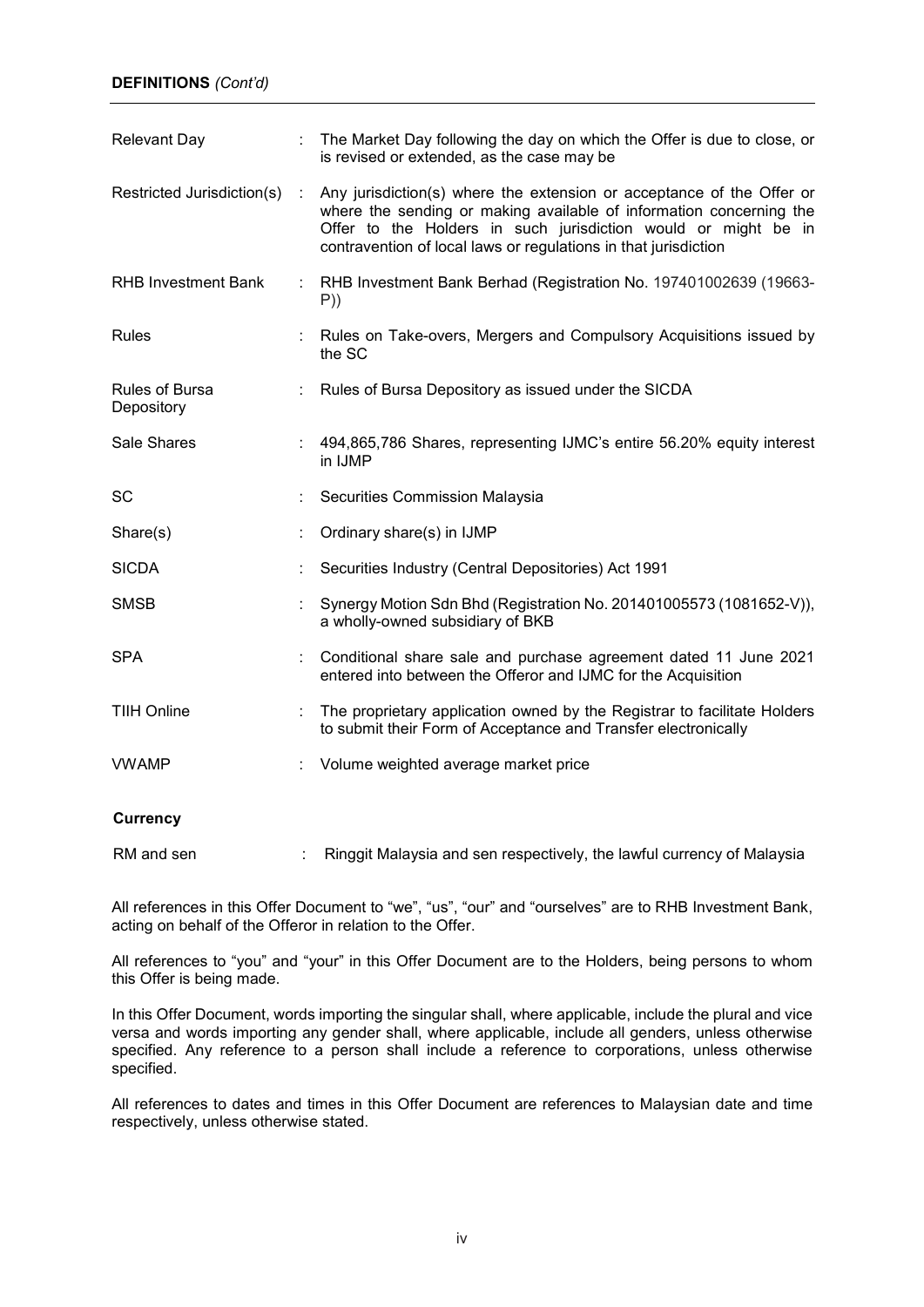Any reference in this Offer Document to any statute, rules, regulation or rules of stock exchange shall (where the context admits) be construed as a reference to such statute, rules, regulation or rules of stock exchange (as the case may be) currently in force or as may be amended from time to time and any re-enactment thereof.

Certain amounts and percentage figures included in this Offer Document have been subject to rounding adjustments. Any discrepancy in the tables and diagrams included in this Offer Document between the amount listed, actual figures and the totals are due to rounding.

Where a period specified in this Offer Document ends on a day which is not a Market Day, the period is extended until the next Market Day.

(The rest of this page has been intentionally left blank)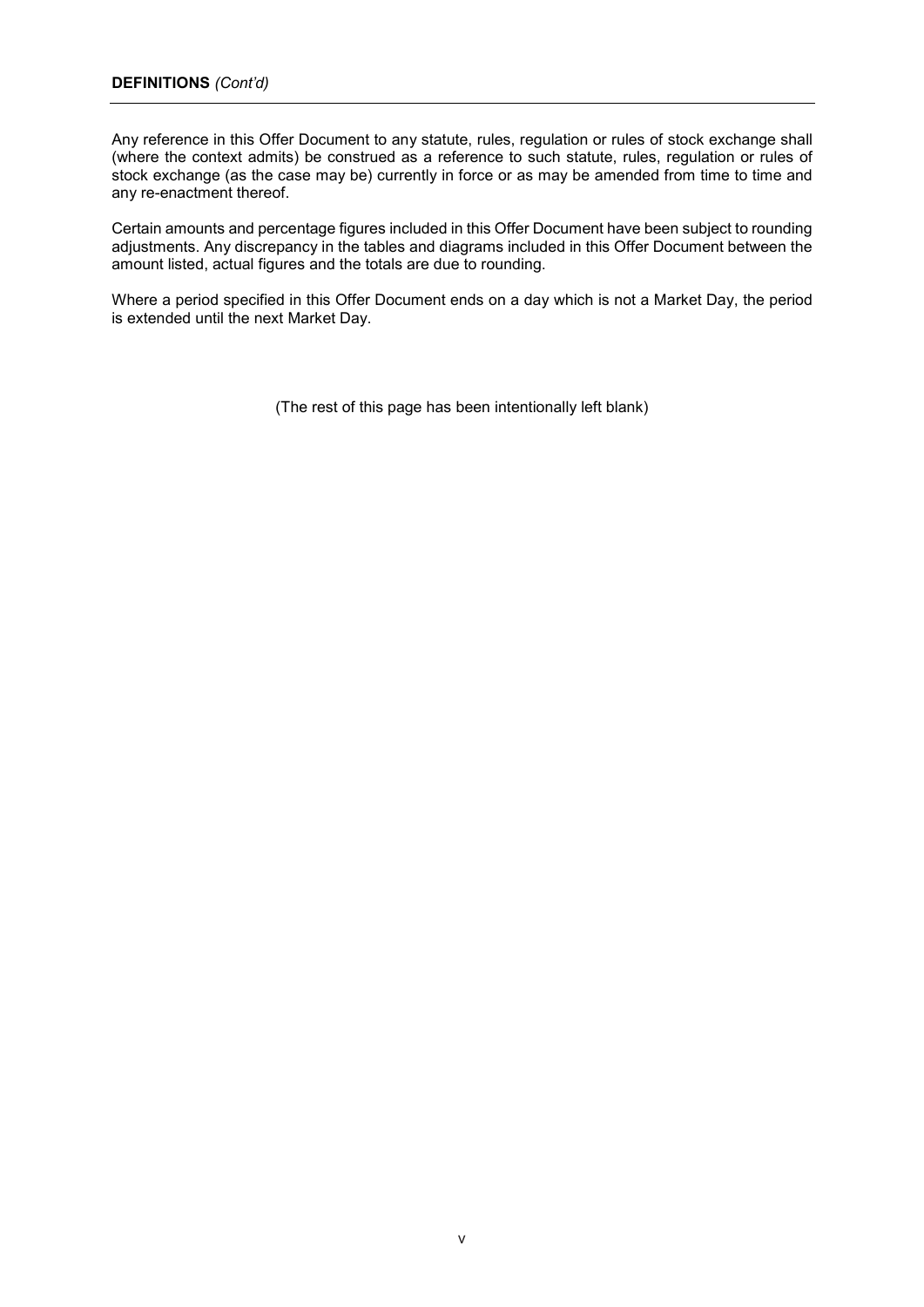### **PAGE PAGE**

### **LETTER FROM RHB INVESTMENT BANK ON BEHALF OF THE OFFEROR CONTAINING:**

| $\mathbf{1}$ .     | <b>INTRODUCTION</b> |                                                                                                | $\mathbf 1$ |
|--------------------|---------------------|------------------------------------------------------------------------------------------------|-------------|
| 2.                 |                     | TERMS AND CONDITIONS OF THE OFFER                                                              | 3           |
| 3.                 |                     | RATIONALE FOR THE OFFER                                                                        | 5           |
| 4.                 |                     | LISTING STATUS OF THE OFFEREE, COMPULSORY ACQUISITION AND<br>RIGHTS OF DISSENTING SHAREHOLDERS | 5           |
| 5.                 |                     | FUTURE PLANS FOR THE OFFEREE GROUP AND ITS EMPLOYEES                                           | 8           |
| 6.                 |                     | FINANCIAL RESOURCES OF THE OFFEROR                                                             | 9           |
| 7 <sub>1</sub>     |                     | FINANCIAL AND OTHER CONSIDERATIONS                                                             | 9           |
| 8.                 |                     | BACKGROUND INFORMATION ON THE OFFEROR AND THE PACS                                             | 12          |
| 9.                 |                     | <b>RESPONSIBILITY STATEMENT</b>                                                                | 13          |
| 10.                |                     | <b>FURTHER INFORMATION</b>                                                                     | 13          |
| <b>APPENDICES</b>  |                     |                                                                                                |             |
| APPENDIX I         |                     | OTHER TERMS AND CONDITIONS OF THE OFFER                                                        | 14          |
| <b>APPENDIX II</b> |                     | PROCEDURES FOR ACCEPTANCE AND METHOD OF<br><b>SETTLEMENT</b>                                   | 18          |
|                    | APPENDIX III        | <b>INFORMATION ON THE OFFEROR</b>                                                              | 26          |
|                    | APPENDIX IV :       | ADDITIONAL INFORMATION                                                                         | 40          |

### FORM OF ACCEPTANCE AND TRANSFER ENCLOSED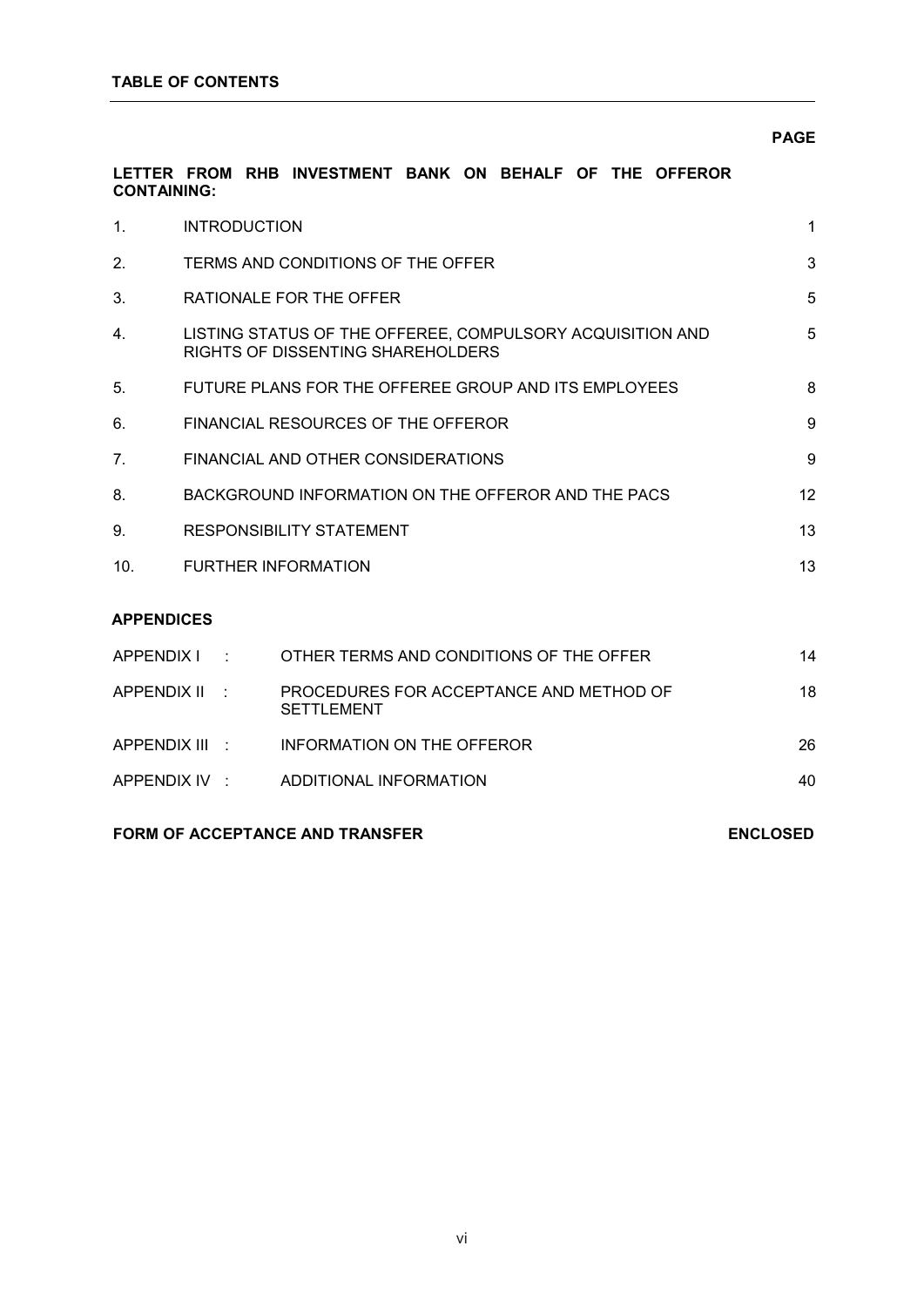

Registered office of **Kuala Lumpur Kepong Berhad**  Bangunan Mayban Trust Ipoh, Level 9 No. 28, Jalan Tun Sambanthan 30000 Ipoh Perak Darul Ridzuan Malaysia

Registered office of **RHB Investment Bank Berhad** Level 10, Tower One RHB Centre Jalan Tun Razak 50400 Kuala Lumpur Malaysia

**20 September 2021** 

**To: The Holders** 

Dear Sir/Madam,

### **UNCONDITIONAL MANDATORY TAKE-OVER OFFER BY THE OFFEROR THROUGH RHB INVESTMENT BANK TO ACQUIRE ALL THE OFFER SHARES FOR A CASH CONSIDERATION OF RM3.10 PER OFFER SHARE**

### **1. INTRODUCTION**

- **1.1** On 9 June 2021, the Offeror had vide the Offer Letter to IJMC made an offer to acquire 494,865,786 Shares held by IJMC, representing its entire 56.20% equity interest in the Offeree for a total cash consideration of approximately RM1,534.08 million.
- **1.2** On 11 June 2021, RHB Investment Bank had, on behalf of the Board of the Offeror, announced that the Offeror had on even date entered into the SPA with IJMC to acquire 494,865,786 Shares held by IJMC for a total cash consideration of RM1,534,083,936.60 or RM3.10 per Sale Share.
- **1.3** As at the date of the SPA, the Offeror did not hold any Shares. However, since the date of the SPA up to the completion of the Acquisition, QLSB had acquired 3,289,500 Shares from the open market, representing 0.37% equity interest in IJMP.
- **1.4** The SPA became unconditional on 30 August 2021 and the Offeror was obliged to extend the Offer pursuant to Section 218(2) of the CMSA and Paragraph 4.01(a) of the Rules.
- **1.5** Accordingly, on 30 August 2021, RHB Investment Bank had, on behalf of the Offeror, served the Notice on the Board of the Offeree in accordance with Paragraph 9.10(1)(b)(i) of the Rules. The Offer is also extended to the PACs.
- **1.6** The Acquisition was completed on 6 September 2021 by way of a direct business transaction under the rules and directives of Bursa Securities in accordance with the terms of the SPA. Following completion of the Acquisition, the Offeror's direct shareholding in the Offeree increased from nil to 494,865,786 Shares, representing 56.20% of the total issued shares of IJMP. Subsequent to the completion of the Acquisition and up to LPD, the Offeror had acquired 7,300,000 Shares from the open market, representing 0.83% equity interest in IJMP.
- **1.7** On 1 September 2021, in accordance with Paragraph 3.06 of the Rules, the Offeree announced the appointment of Kenanga Investment Bank Berhad as the Independent Adviser to provide comments, opinions, information and recommendation on the Offer.
- **1.8** There is no ultimate offeror in relation to the Offer.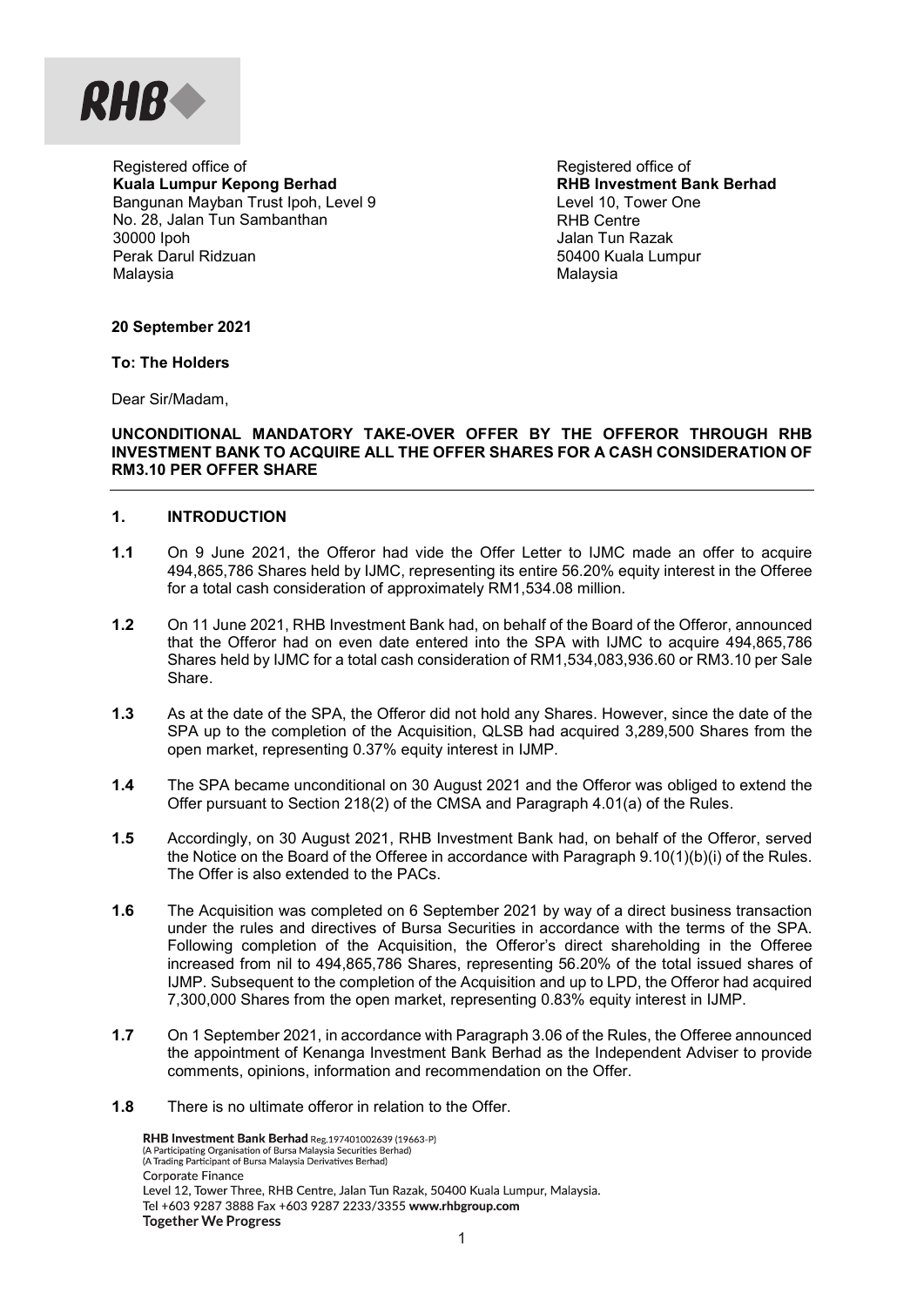| As at LPD, the shareholdings of the Offeror and the PACs in the Offeree are as follows:<br>1.9 |
|------------------------------------------------------------------------------------------------|
|------------------------------------------------------------------------------------------------|

|                                                                   | <b>Direct</b>                     |         | Indirect                   |         |  |
|-------------------------------------------------------------------|-----------------------------------|---------|----------------------------|---------|--|
| <b>Name</b>                                                       | <b>Number of</b><br><b>Shares</b> | $(1)$ % | Number of<br><b>Shares</b> | $(1)$ % |  |
| <b>Offeror</b>                                                    |                                   |         |                            |         |  |
| <b>KLK</b>                                                        | 502,165,786                       | 57.03   | $(2)$ 3,289,500            | 0.37    |  |
| <b>PACs</b>                                                       |                                   |         |                            |         |  |
| <b>QLSB</b>                                                       | 3,289,500                         | 0.37    |                            |         |  |
| <b>SMSB</b>                                                       | 1,782,100                         | 0.20    |                            |         |  |
| Lee Jia Zhang                                                     | 140,200                           | 0.02    |                            |         |  |
| Dato' Yeoh Eng Khoon                                              | 27,500                            | *       |                            |         |  |
| Datin Loh Siew Choong                                             | 8,000                             | *       |                            |         |  |
| Sub-total                                                         | 5,247,300                         | 0.59    |                            |         |  |
| <b>Total number of Shares held</b><br>by the Offeror and the PACs | 507,413,086                       | 57.62   |                            |         |  |

### *Notes:*

- \* *Negligible.*
- *(1) Based on the issued shares of IJMP of 880,580,460 Shares as at LPD. As at LPD, IJMP does not have any treasury shares.*
- *(2) Deemed interested by virtue of KLK's interest in QLSB pursuant to Section 8(4) of the Act.*

As at LPD, the Offeree does not have any convertible securities in issue.

- **1.10** As at LPD, the PACs hold in aggregate 5,247,300 Shares, representing 0.59% equity interest in the Offeree. The PACs in relation to the Offer have confirmed that they intend to accept the Offer in respect of their Offer Shares.
- **1.11** As at LPD, the Offeror and the PACs have not received any irrevocable undertaking from any Holder to accept or reject the Offer.
- **1.12** The Offer is not conditional upon any minimum level of acceptances of the Offer Shares as the Offeror holds more than 50% of the voting shares in the Offeree following the completion of the Acquisition.
- **1.13** The SC had vide its letter dated 17 September 2021, notified that it has no further comments on this Offer Document under Paragraph 11.02(3) of the Rules. However, such notification shall not be taken to suggest that the SC recommends the Offer or assumes responsibility for the correctness of any statements made or opinions or reports expressed in this Offer Document.
- **1.14** The tentative timeline in respect of the Offer is as follows:

| Event                                                        | $(1)$ Date        |
|--------------------------------------------------------------|-------------------|
| Notice served on the Board of the Offeree                    | 30 August 2021    |
| Posting of this Offer Document                               | 20 September 2021 |
| Last day for the issuance of the Independent Advice Circular | 30 September 2021 |
| First Closing Date (2)                                       | 11 October 2021   |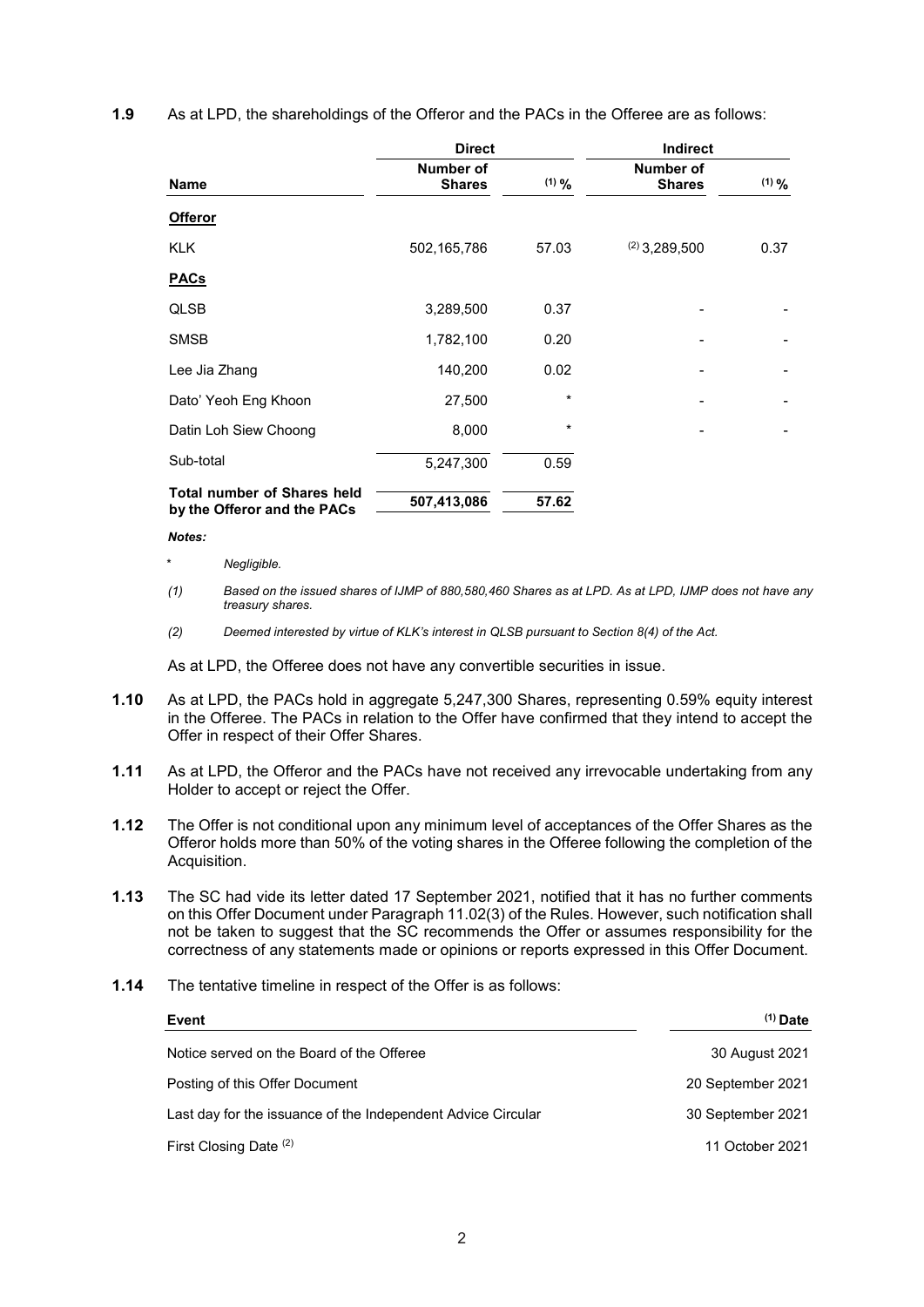### *Notes:*

- *(1) The above timeline is subject to such extension or revision as may be approved or required by the SC.*
- *(2) The Offer will remain open for acceptances until 5:00 p.m. (Malaysian time) on Monday, 11 October 2021,*  being the First Closing Date, or if the Offer is extended in accordance with the Rules and the terms and *conditions of this Offer Document, such other extended closing date as the Offeror may decide and as may be announced by RHB Investment Bank on behalf of the Offeror, at least two (2) days before the Closing Date. Notice of such extension will be posted to you accordingly.*

**This Offer Document seeks to extend a formal mandatory take-over offer by the Offeror, through RHB Investment Bank, to acquire your Offer Shares subject to the terms and conditions as set out in this Offer Document.**

**You are advised to carefully read this Offer Document, and the Independent Advice Circular which will be despatched to you within ten (10) days from the date of this Offer Document. You should consider the recommendation of the Independent Adviser carefully before making your decision regarding the Offer.** 

**You should take note that in the event of any restriction to movement due to any movement control order (whether recovery, conditional, restricted, enhanced or any other form) by the Government of Malaysia or any other emergency, electronic documentation and service may be the only mode that can be employed. As such, it is important for you to register your e-mail address with Bursa Depository via:** 

- **(i) https://www.bursamalaysia.com/trade/our\_products\_services/central\_depository\_syst em/request\_for\_estatement; or**
- **(ii) Bursa Anywhere mobile application which can be downloaded from Google Play Store or Apple App Store (please refer to http://www.bursamarketplace.com/anywhere/ for instructions to download the application).**

**You should consult your stockbroker, bank manager, solicitor, accountant or other professional advisers immediately if you have any doubt about the Offer.** 

**If you wish to accept the Offer, you should complete and sign the accompanying Form of Acceptance and Transfer according to the instructions contained therein. Please refer to Appendix II of this Offer Document for the procedures for acceptance and method of settlement of the Offer. Special instructions for Non-Resident Holders for acceptance of this Offer are also set out in Appendix II of this Offer Document. If you have any enquiries, you may contact the Registrar for the Offer for assistance.** 

**You do not need to take any action if you decide not to accept the Offer.** 

### **2. TERMS AND CONDITIONS OF THE OFFER**

The terms and conditions of the Offer, unless otherwise directed or permitted to be varied by the SC, are as follows:

### **2.1 Consideration**

The Offeror will pay to the Holders who accept the Offer a cash consideration of RM3.10 for each Offer Share in accordance with the terms and conditions as set out in this Offer Document.

If the Offeree declares, makes or pays any Distribution on or after the date of the Notice but prior to the Closing Date and the Holders are entitled to retain such Distribution, the Offeror will reduce the Offer Price by the amount equivalent to the net Distribution per Share which the Holders are entitled to retain. For the avoidance of doubt, no adjustment shall be made to the Offer Price in the event the entitlement date for the Distribution is after the Closing Date.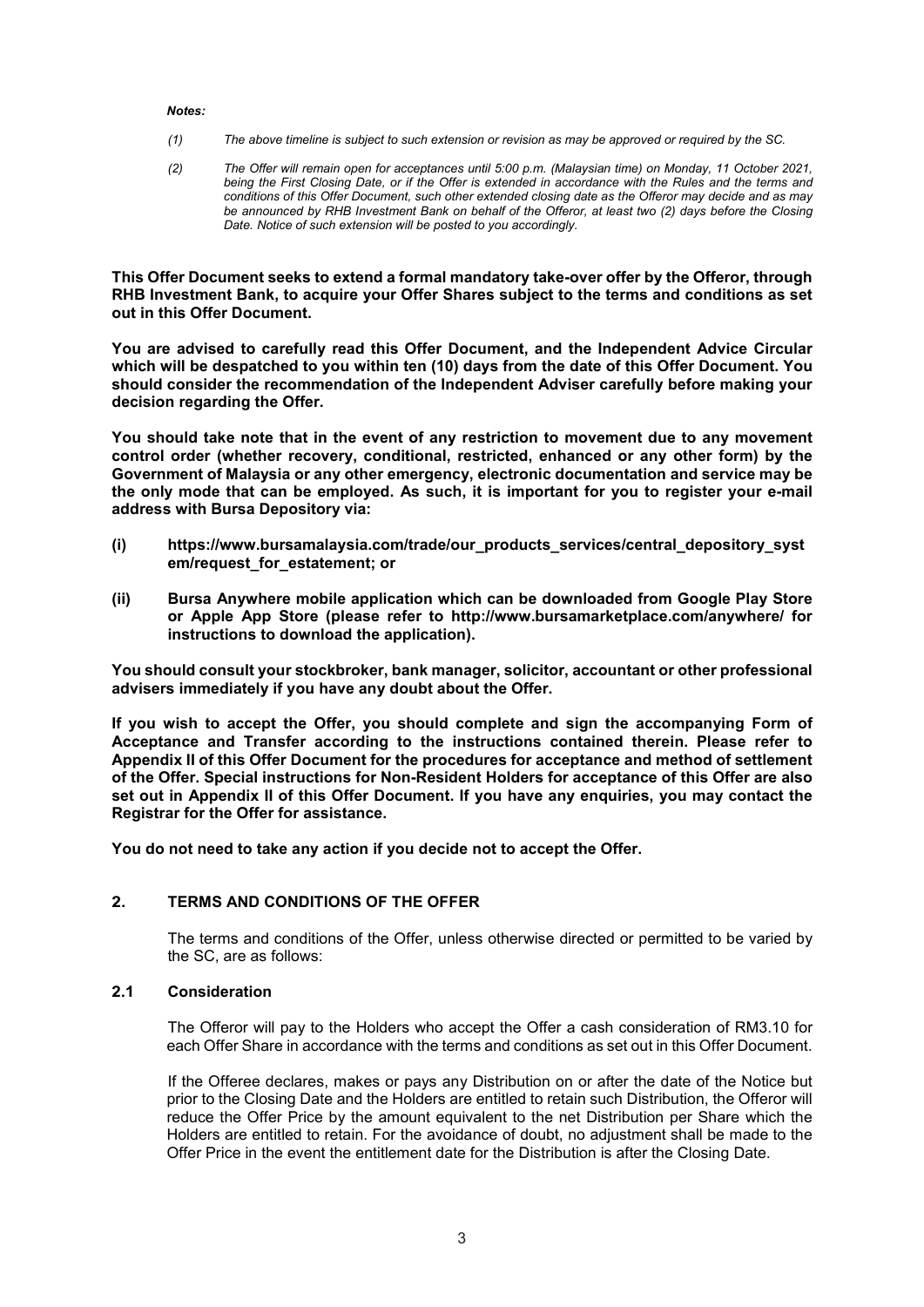The Offeree has not announced any declaration of any Distribution that is payable on or after the date of the Notice up to the day before the Posting Date.

The Holders may accept the Offer in respect of either all or a part of the Offer Shares that they hold. The cash consideration payable to an accepting Holder pursuant to a valid acceptance of the Offer will be rounded down to the nearest whole sen. The Offeror will not pay fractions of a sen, if any, to any accepting Holder.

The Offer Price represents the price paid by the Offeror for each Sale Share under the Acquisition. The Offeror and the PACs have not acquired any Shares during the six (6)-month period prior to the commencement of the Offer Period and have not acquired any Shares at a price (excluding stamp duty and commission) higher than the Offer Price during the Offer Period and up to LPD. In this regard, the Offer Price complies with Paragraph 6.03(1) of the Rules.

### **2.2 Condition of the Offer**

The Offer is **not conditional** upon any minimum level of acceptances of the Offer Shares as the Offeror holds more than 50% of the voting shares in the Offeree following the completion of the Acquisition. As at LPD, the Offeror and the PACs hold in aggregate 507,413,086 Shares, representing 57.62% equity interest in the Offeree.

### **2.3 Duration of the Offer**

The Offer will remain open for acceptances until 5:00 p.m. (Malaysian time) on Monday, 11 October 2021, being the First Closing Date, unless extended in accordance with the Rules and the terms and conditions of this Offer Document as the Offeror may decide. Any such extension will be announced by us, on behalf of the Offeror, at least two (2) days before the Closing Date. Notice of such extension will be posted to the Holders accordingly.

Please refer to **Section 2 of Appendix I** of this Offer Document for further details on the duration of the Offer.

### **2.4 Method of settlement**

The settlement for the acceptance of the Offer will be effected through:

- (i) remittance into the accepting Holders' bank account, details of which have been registered with Bursa Depository for the purpose of cash dividend or distribution; or
- (ii) if the accepting Holders have not registered such details with Bursa Depository prior to the date of the valid acceptances, through remittance in the form of cheque, banker's draft or cashier's order which will be despatched by ordinary mail to the accepting Holders (or their designated agents, as they may direct) at their registered Malaysian address last maintained with Bursa Depository, at their own risk,

within ten (10) days from the date of such valid acceptances or such other period as may be allowed by the SC. This is provided that all such acceptances are deemed by the Offeror to be valid and complete in all respects in accordance with the terms and conditions set out in this Offer Document.

Accepting Holders are strongly encouraged to register and/or update their bank account details with Bursa Depository through their stockbroker in order to receive the consideration for the Offer in their bank account.

Please refer to **Appendix I** of this Offer Document for further information on the other terms and conditions of the Offer and **Appendix II** of this Offer Document for details on the procedures for accepting the Offer and method of settlement of the Offer. If you have any enquiries, you may contact the Registrar for the Offer for assistance.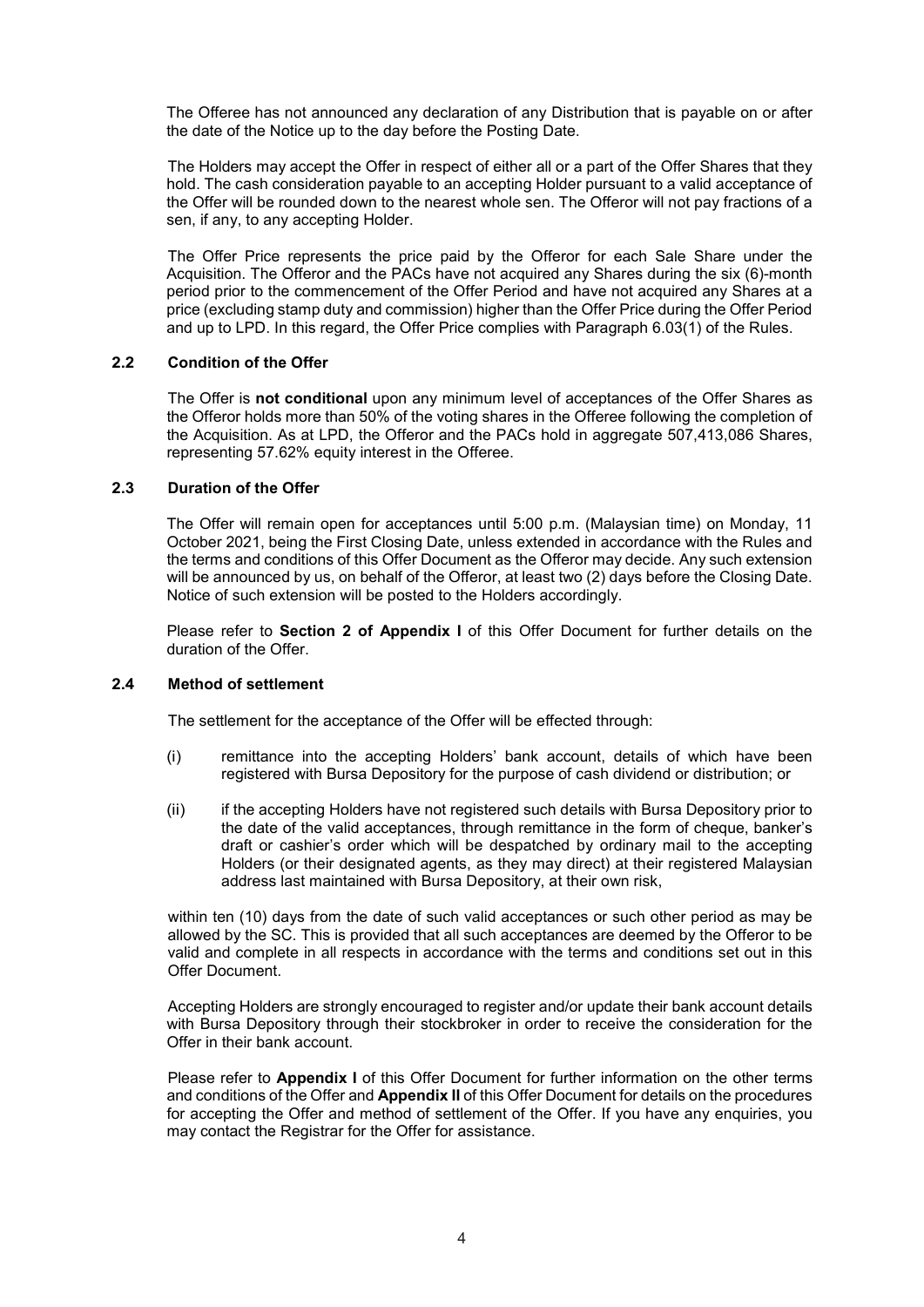### **3. RATIONALE FOR THE OFFER**

The Offer is a mandatory obligation by the Offeror pursuant to Section 218(2) of the CMSA and Paragraph 4.01(a) of the Rules upon the SPA becoming unconditional on 30 August 2021. The Offer also provides the Holders with an opportunity to realise their investment for cash at the Offer Price.

KLK Group and IJMP Group are principally involved in oil palm plantation and oil palm related businesses. The Acquisition represented an opportunity for KLK Group to pursue its long term strategy of expanding its plantation business through the acquisition of brownfield plantations where land has already been planted with oil palm.

Based on IJMP's Annual Report for the FYE 31 March 2021, IJMP Group has total oil palm planted area of 61,277 ha of which 55,149 ha is classified as mature. Upon completion of the Acquisition, the total oil palm planted area of KLK Group has increased by approximately 28.7% from 213,411 ha as at 30 September 2020 to 274,688 ha.

All the estates of IJMP Group are located in Malaysia and Indonesia where KLK Group has well established and sizeable plantation estates namely in Sabah, Malaysia as well as Kalimantan and Sumatra, Indonesia. The Acquisition is expected to deliver synergies including economies of scale through increased efficiency of the operations team, optimisation of processing facilities and cost savings from logistics. KLK Group's familiarity with the areas in which IJMP Group's estates are located will also allow better integration of the combined Group's oil palm value chain.

The realisation of the above synergies is in line with KLK Group's continued efforts to improve operating efficiencies with the aim of reducing KLK Group's production costs.

For Holders' information, prior to this, KLK Group and IJMP Group had in March 2018 entered into a joint venture to construct a new refinery, kernel crushing plant and jetty in East Kalimantan to process the palm products produced by both their East Kalimantan plantation estates. The new refinery is expected to have a production capacity of 2,000 metric tonnes/day. Construction works have started in 2020 and are expected to be completed by August 2022.

In addition to the above, the Acquisition enables KLK to consolidate the future earnings of IJMP Group as IJMP became a subsidiary of KLK on 6 September 2021.

### **4. LISTING STATUS OF THE OFFEREE, COMPULSORY ACQUISITION AND RIGHTS OF DISSENTING SHAREHOLDERS**

### **4.1 Listing status of the Offeree**

Pursuant to Paragraph 8.02(1) of the Listing Requirements, a listed issuer must ensure that at least 25% of its total listed shares (excluding treasury shares) are in the hands of public security holders. Bursa Securities may accept a percentage lower than the 25% threshold if it is satisfied that such lower percentage is sufficient for a liquid market in such securities.

A listed issuer must immediately announce to Bursa Securities if it becomes aware that it does not comply with the Public Spread Requirement. A listed issuer which fails to maintain the Public Spread Requirement may request for an extension of time to rectify the situation in the manner as may be prescribed by Bursa Securities. Where no extension of time is granted by Bursa Securities to rectify the Public Spread Requirement, Bursa Securities may take or impose any type of action or penalty pursuant to Paragraph 16.19 of the Listing Requirements for a breach of Paragraph 8.02(1) of the Listing Requirements and may, at its discretion, suspend trading in the securities of the listed issuer pursuant to Paragraph 16.02(1) of the Listing Requirements. Notwithstanding this, the non-compliance of the Public Spread Requirement would not automatically result in the delisting of the listed issuer from the Official List.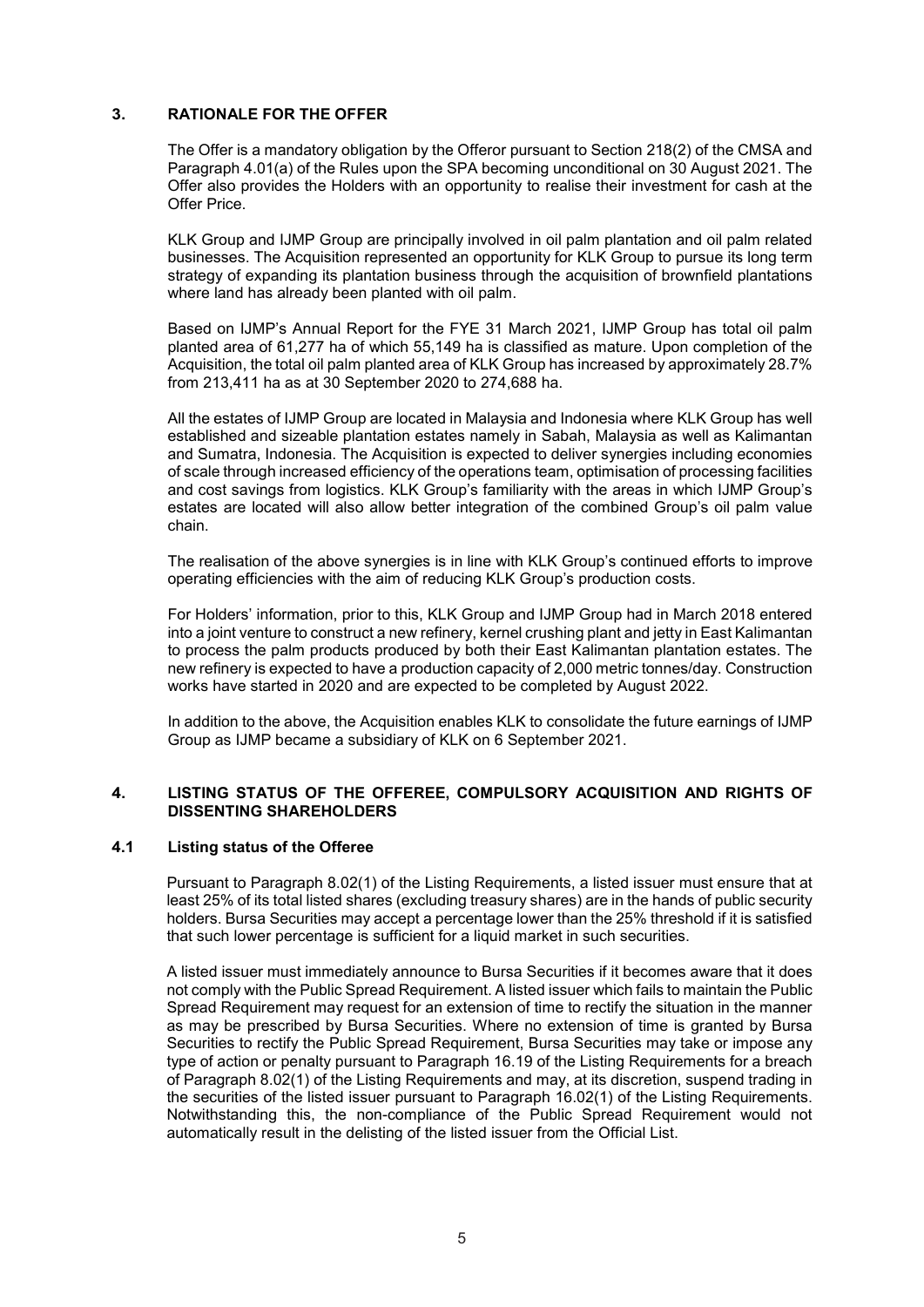Pursuant to Paragraph 9.19(48) of the Listing Requirements, in relation to a take-over offer for the acquisition of the listed shares of a listed issuer pursuant to the Rules, upon 90% or more of the listed shares (excluding treasury shares) of the listed issuer being held by a shareholder either individually or jointly with associates of the shareholder, an immediate announcement must be made by the listed issuer. Upon such immediate announcement and where the offeror has announced that it does not intend to maintain the listing status of the listed issuer, Bursa Securities will suspend the trading of the securities of the listed issuer immediately upon the expiry of five (5) market days from the close of the offer period in accordance with Paragraph 16.02(3) of the Listing Requirements.

Pursuant to Paragraph 16.02(2) of the Listing Requirements, where the public security holding spread of a listed issuer is 10% or less of its total listed shares (excluding treasury shares), an immediate announcement must be made by the listed issuer and Bursa Securities will suspend the trading of the securities of the listed issuer upon expiry of 30 market days from the date of the immediate announcement by the listed issuer.

### **The Offeror intends to maintain the listing status of IJMP on the Main Market of Bursa Securities unless the Offeror receives valid acceptances under the Offer or acquires Offer Shares resulting in the Offeror either individually or jointly with its associates holding in aggregate 90% or more of the Shares.**

In the event that the Offeror receives valid acceptances under the Offer or acquires Offer Shares resulting in the Offeror either individually or jointly with its associates holding more than 75% but less than 90% of the Shares, the Public Spread Requirement will not be met. In this regard, the Offeror will work together with IJMP to explore various options or proposals to rectify the non-compliance with the Public Spread Requirement.

Any action taken to address the Public Spread Requirement may require the approvals of the relevant authorities and/or the shareholders of IJMP. The actual course of action to be taken will depend on, among others, the circumstances as well as the prevailing market conditions at the relevant time. While the Offeror will work together with IJMP to attempt to rectify any shortfall in the Public Spread Requirement of IJMP, there can be no assurance that the Public Spread Requirement of IJMP can be rectified within the stipulated timeframe as allowed by Bursa Securities. In the event IJMP does not meet the Public Spread Requirement within the stipulated timeframe, IJMP may seek an extension of time from Bursa Securities to do so.

In the event the Offeror receives valid acceptances under the Offer or acquires Offer Shares resulting in the Offeror either individually or jointly with its associates holding in aggregate 90% or more of the Shares and where the Offeror has announced that it does not intend to maintain the listing status of IJMP, Bursa Securities will suspend the trading of the securities of IJMP immediately upon the expiry of five (5) market days from the Closing Date. Thereafter, the Offeror will procure IJMP to take the requisite steps to withdraw its listing status from the Official List in accordance with Paragraph 16.07 of the Listing Requirements. Bursa Securities may at its discretion impose additional conditions for the withdrawal of the Offeree's listing status from the Official List. If IJMP is delisted from the Official List, the Shares will no longer be traded on the Main Market of Bursa Securities.

### **4.2 Compulsory acquisition**

Subject to Section 224 of the CMSA, Section 222(1) of the CMSA provides that, where an offeror:

- (a) has made a take-over offer for all the shares or all the shares in any particular class in an offeree; and
- (b) has received acceptances of not less than 9/10 in the nominal value of the offer shares,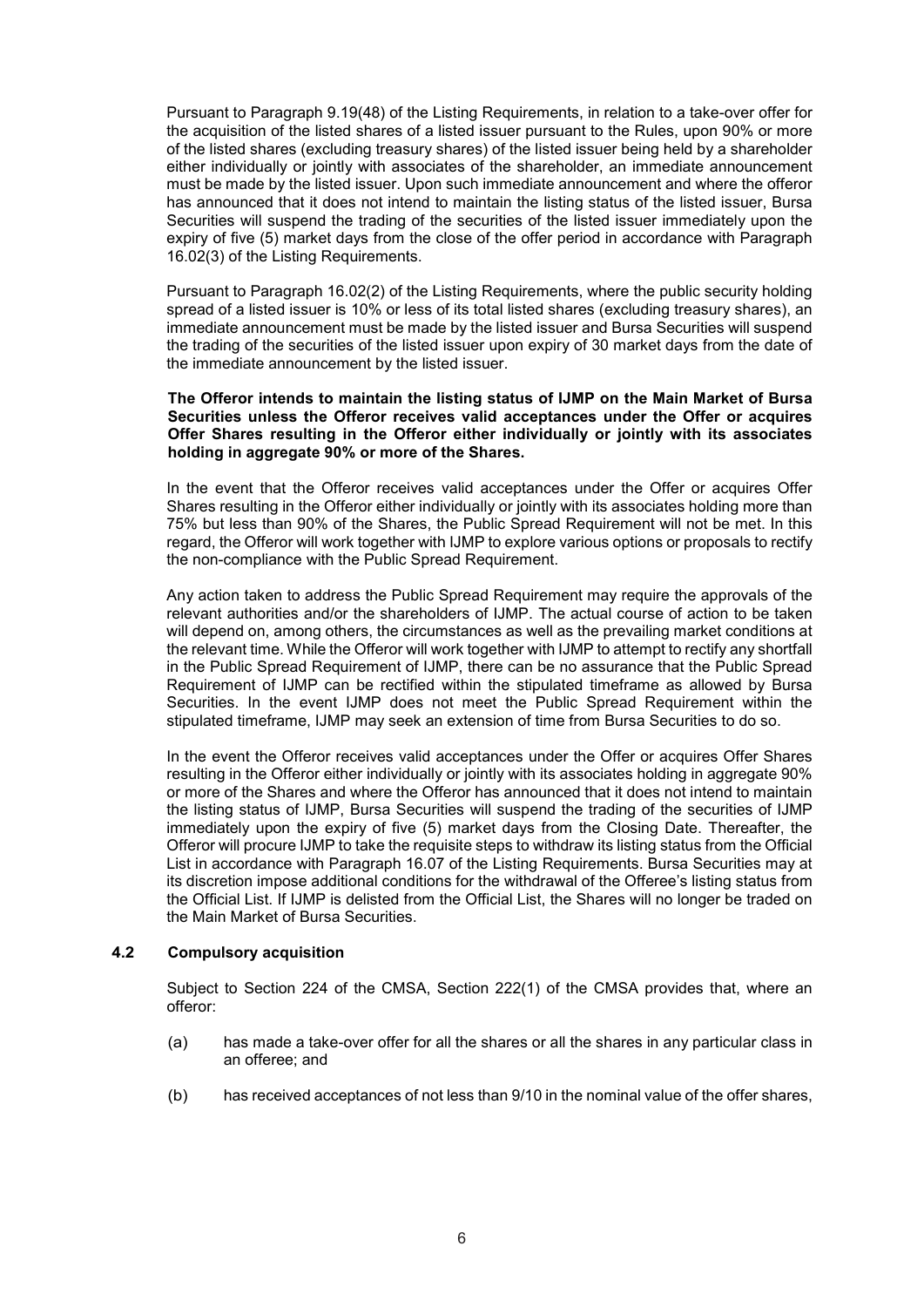the offeror may, within four (4) months of the date of the take-over offer, acquire the remaining shares or remaining shares in any particular class in the offeree, by issuing a notice in the form or manner specified by the SC to such effect, to all dissenting shareholders provided that the notice:

- (i) is issued within two (2) months from the date of achieving the conditions under Sections 222(1)(a) and 222(1)(b) of the CMSA; and
- (ii) is accompanied by a copy of a statutory declaration by the offeror that the conditions for the giving of the notice are satisfied.

For the purpose of Section 222(1)(b) of the CMSA, the acceptances shall not include shares already held at the date of the take-over offer by the offeror and persons acting in concert.

In the event the Offeror receives valid acceptances of not less than 9/10 in the nominal value of the Shares (excluding Shares already held by the Offeror and the PACs as at the date of the Offer) on or before the Closing Date, **the Offeror intends to invoke the provisions of Section 222(1) of the CMSA to compulsorily acquire any remaining Offer Shares from the Dissenting Shareholders**, following which necessary steps will also be taken to de-list the Offeree from the Official List. In such instance, all the Offer Shares that are compulsorily acquired will, subject to Section 224(1) of the CMSA, be acquired on the same terms as set out in this Offer Document and in accordance with Section 222(1) of the CMSA.

Under Section 222(6) of the CMSA, if the Offeror acquires or contracts to acquire any Offer Shares, otherwise than by virtue of acceptances of the Offer, during the period within which the Offer can be accepted, then the Offeror will be treated, for the purposes of Section 222 of the CMSA, as having acquired or contracted to acquire those Offer Shares by virtue of acceptances of the Offer provided that:

- (a) the consideration of such Offer Shares does not at the time when they are acquired or contracted to be acquired exceed the Offer Price; or
- (b) the terms of the Offer are subsequently revised so that when the revision is announced, the consideration of such Offer Shares no longer exceeds the revised Offer Price.

### **4.3 Rights of Dissenting Shareholders**

Notwithstanding the above, if the Offeror receives valid acceptances from the Holders resulting in the Offeror and the PACs holding not less than 9/10 in the value of all the Shares on or before the Closing Date, a Dissenting Shareholder may exercise his rights under Section 223(1) of the CMSA, by serving a notice on the Offeror to require the Offeror to acquire his Shares on the same terms as set out in this Offer Document or such other terms as may be agreed.

If a Dissenting Shareholder exercises his rights under the provisions of Section 223(1) of the CMSA, the Offeror will acquire such Shares in accordance with the provisions of the CMSA, subject to Section 224 of the CMSA. In accordance with Section 224(3) of the CMSA, when a Dissenting Shareholder exercises his rights under Section 223(1) of the CMSA, the court may, on an application made by such Dissenting Shareholder or by the Offeror, order that the terms on which the Offeror shall acquire such Shares shall be as the court thinks fit.

Notwithstanding the above, pursuant to Section 224(1) of the CMSA, where a notice is given under Section 222(1) of the CMSA, the court may, on an application made by any Dissenting Shareholder within one (1) month from the date on which the notice was given by the Offeror, order that the Offeror shall not be entitled and shall not be bound to acquire the Shares of such Dissenting Shareholder or specify terms of acquisition that are different from the terms of the Offer.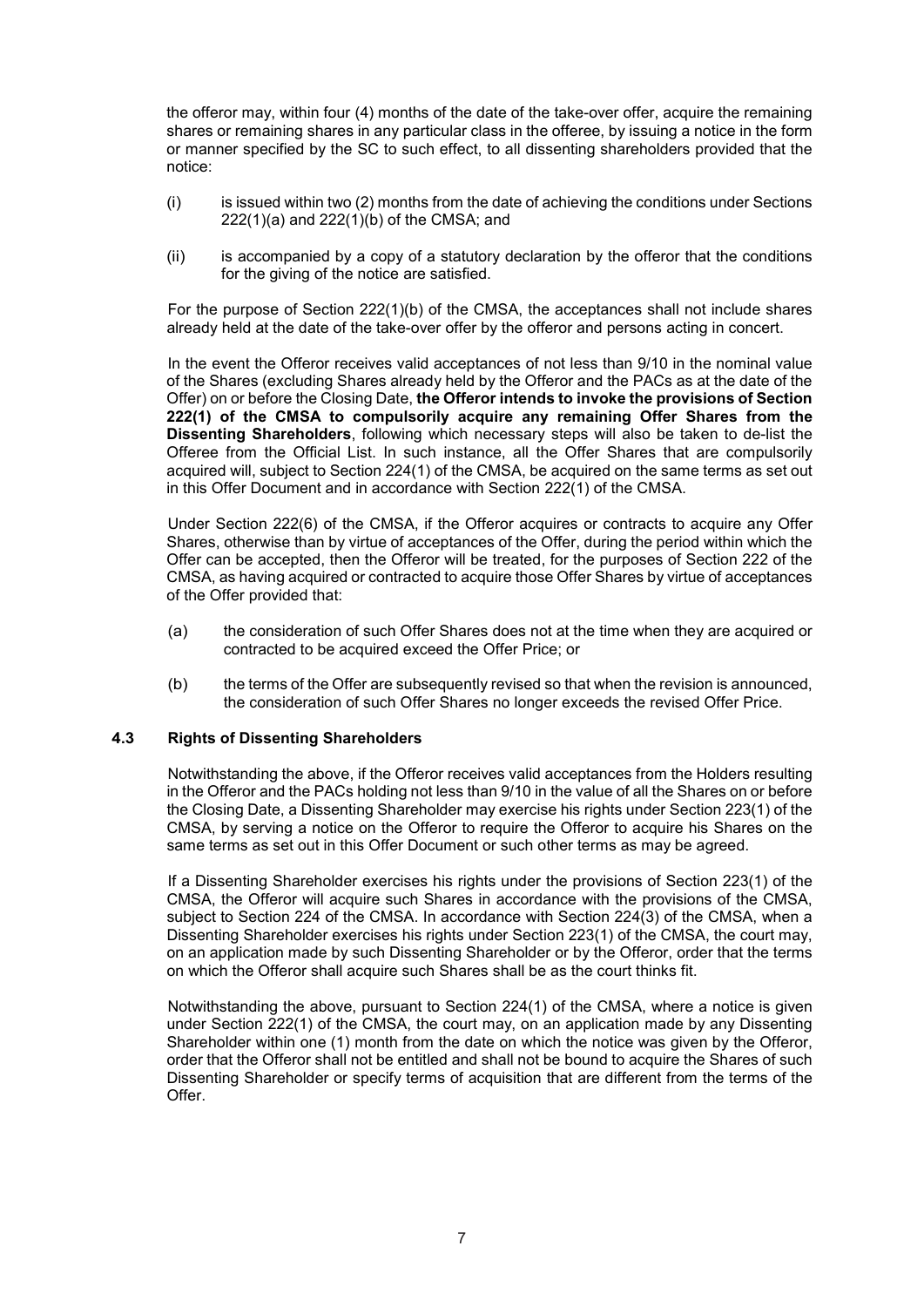Section 223(2) of the CMSA requires the Offeror to give the Dissenting Shareholders a notice in the manner specified by the SC of the rights exercisable by the Dissenting Shareholders under Section 223(1) of the CMSA, within one (1) month of the time of the Offeror receiving valid acceptances from the Holders resulting in the Offeror and the PACs holding not less than 9/10 in the value of all the Shares.

A notice to the Dissenting Shareholders under Section 223(2) of the CMSA may specify the period for the exercise of the rights of the Dissenting Shareholders and in any event, such period shall not be less than three (3) months after the Closing Date.

### **5. FUTURE PLANS FOR THE OFFEREE GROUP AND ITS EMPLOYEES**

The intention of the Offeror, as at LPD, with respect to the future plans for the Offeree Group and its employees is as follows:

### **5.1 Continuation of the Offeree Group's business**

The Offeror intends to continue the existing businesses of the Offeree Group which are principally in oil palm plantation and oil palm related businesses. Nevertheless, the Offeror may from time to time undertake a review of the Offeree Group's businesses and operations to formulate future plans and strategies for the Offeree Group if necessary. The Offeror retains the flexibility at any time to consider any opportunities which may present themselves and which the Offeror regards to be in the interests of the Offeror and/or the Offeree Group.

### **5.2 Major changes to the Offeree Group's business**

The Offeror does not have any immediate plan to introduce any major change to the existing businesses of the Offeree Group, liquidate any of the companies within the Offeree Group (save for dormant or inactive companies), dispose of any major assets or undertake any major redeployment of the fixed assets of the Offeree Group. Nevertheless, the Offeror may from time to time review strategic options with regards to the businesses or assets of the Offeree Group and where appropriate, undertake such changes, disposal and/or redeployment as part of the process to rationalise the business activities or direction of the Offeree Group, including any expansion activities, divestment of non-core businesses or monetisation of assets, or to improve the use of resources of the Offeree Group, with a view that the Offeree Group remains competitive, sustainable or viable in the industry and to improve the prospects and growth of the Offeree Group.

As at LPD, the Offeror has not entered into any negotiation, arrangement or understanding with any third party with regards to any significant change in the business, assets or shareholding structure of the Offeree Group.

### **5.3 Employees of the Offeree Group**

The Offeror intends to retain the existing management team of the Offeree who will continue to perform their operational role whilst the Offeror oversees and monitors the integration process. The Offeror also has no immediate plans to dismiss or make redundant the existing employees of the Offeree Group as a direct consequence of the Offer. Nevertheless, as with any organisation, the Offeror may from time to time review the human resources requirements of the Offeree Group to improve the efficiency of its operations and businesses and/or to optimise staff productivity of the Offeree Group. There may also be some changes with regards to employment and/or redeployment of the Offeree Group's employees as a result of the rationalisation and/or streamlining of the business activities to improve the productivity and efficiency of the enlarged KLK Group. Any such action taken involving employees will be dealt with in accordance with the relevant legislation and the terms of employment of the employees concerned.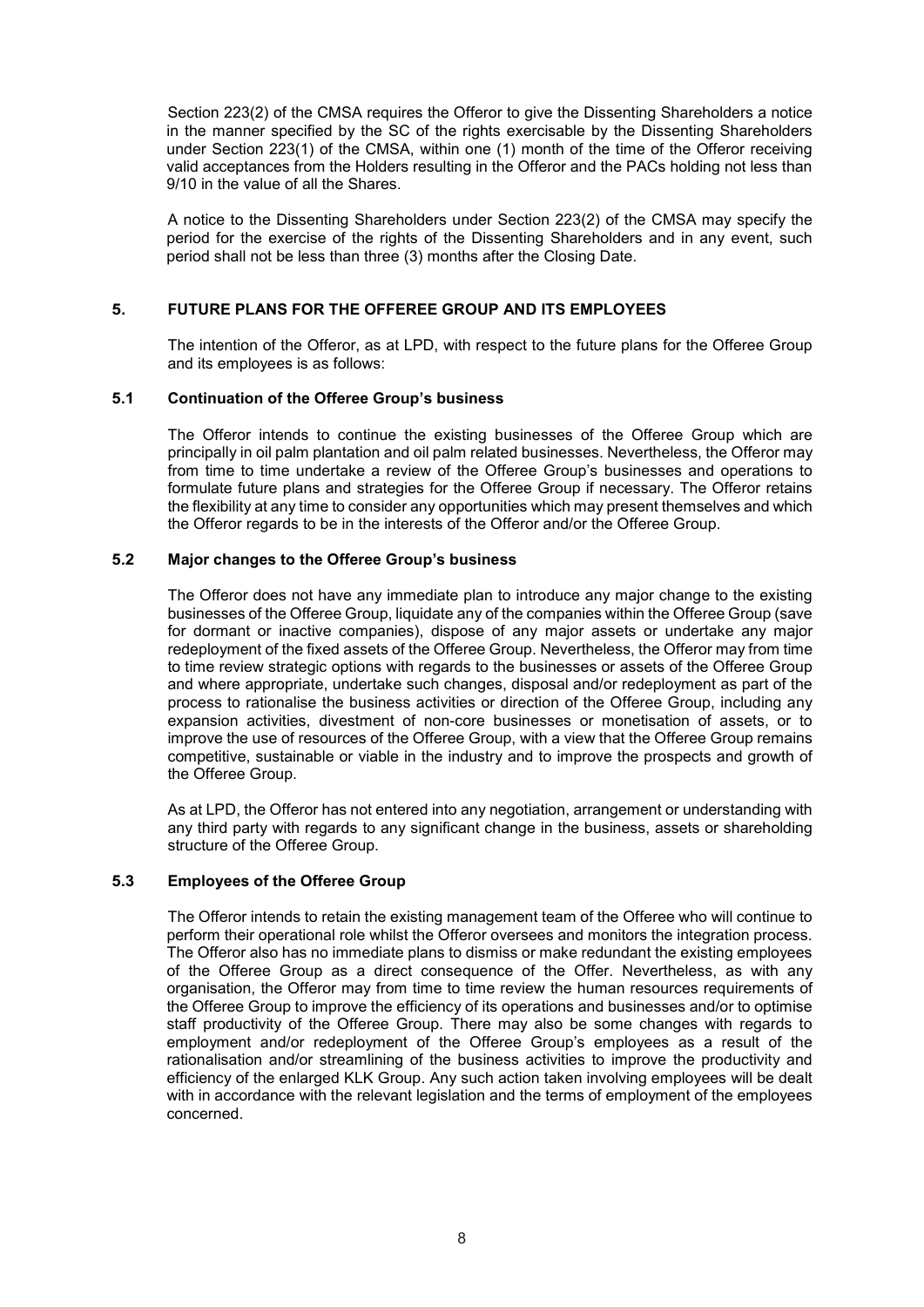### **6. FINANCIAL RESOURCES OF THE OFFEROR**

 The Offeror confirms that it has sufficient financial resources to satisfy full acceptance of the Offer. The Offeror also confirms that the Offer will not fail due to insufficient financial capability, and that every Holder who wishes to accept the Offer will be paid fully in cash.

RHB Investment Bank, as the Principal Adviser to the Offeror for the Offer, confirms that the Offeror has sufficient financial resources to satisfy full acceptance of the Offer. RHB Investment Bank also confirms that the Offer will not fail due to insufficient financial capability of the Offeror, and that every Holder who wishes to accept the Offer will be paid fully in cash.

### **7. FINANCIAL AND OTHER CONSIDERATIONS**

The Offer Price represents the price paid by the Offeror for each Sale Share under the Acquisition, which was arrived at on a willing buyer-willing seller basis after taking into consideration the following:

- (a) the audited consolidated NA of the Offeree as at 31 March 2021 of RM1,436.95 million or RM1.63 per Share and the Interim Dividend;
- (b) the historical closing prices of the Shares for the last two (2) years up to and including LTD1, ranging between RM1.02 and RM2.46; and
- (c) the PBR and EV/Planted Area Multiple of selected public companies listed on Bursa Securities which are predominantly involved in oil palm plantation and/or oil palm plantation related businesses, ranging between 0.51 times and 2.32 times and RM28,867 and RM97,306 respectively, as at LTD1. For information purpose, the companies which were selected had market capitalisation of between RM1,000.00 million to RM3,000.00 million and planted area for oil palm of below 100,000 ha, after taking into consideration the market capitalisation of the Offeree of RM2,166.23 million as at LTD1 and the planted area of the Offeree Group of 60,966 ha as at 31 March 2020.

The Offer Price is also the highest price paid by the Offeror and the PACs for the Shares during the six (6)-month period prior to the commencement of the Offer Period and up to LPD. In this regard, the Offer Price complies with Paragraph 6.03(1) of the Rules.

You may wish to consider the following factors before making a decision on the Offer.

### **7.1 Historical market prices**

The Offer Price represents a premium over the following market prices of the Shares:

|                                            |                    | <b>Ex-Interim</b><br><b>Dividend</b> |                |       |
|--------------------------------------------|--------------------|--------------------------------------|----------------|-------|
|                                            | <b>Share price</b> | share price                          | <b>Premium</b> |       |
|                                            | <b>RM</b>          | <b>RM</b>                            | <b>RM</b>      | %     |
| Prior to the issuance of the Offer Letter: |                    |                                      |                |       |
| Last traded price of the Shares as at LTD1 | 2.4600             | 2.3600                               | 0.7400         | 31.36 |
| Up to and including LTD1 as follows:       |                    |                                      |                |       |
| Five (5)-day VWAMP of the Shares           | 2.2304             | 2.1304                               | 0.9696         | 45.51 |
| One (1)-month VWAMP of the Shares          | 2.1252             | 2.0252                               | 1.0748         | 53.07 |
| Three (3)-month VWAMP of the Shares        | 2.0158             | 1.9158                               | 1.1842         | 61.81 |
| Six (6)-month VWAMP of the Shares          | 1.9843             | 1.8843                               | 1.2157         | 64.52 |
| One (1)-year VWAMP of the Shares           | 1.9170             | 1.8170                               | 1.2830         | 70.61 |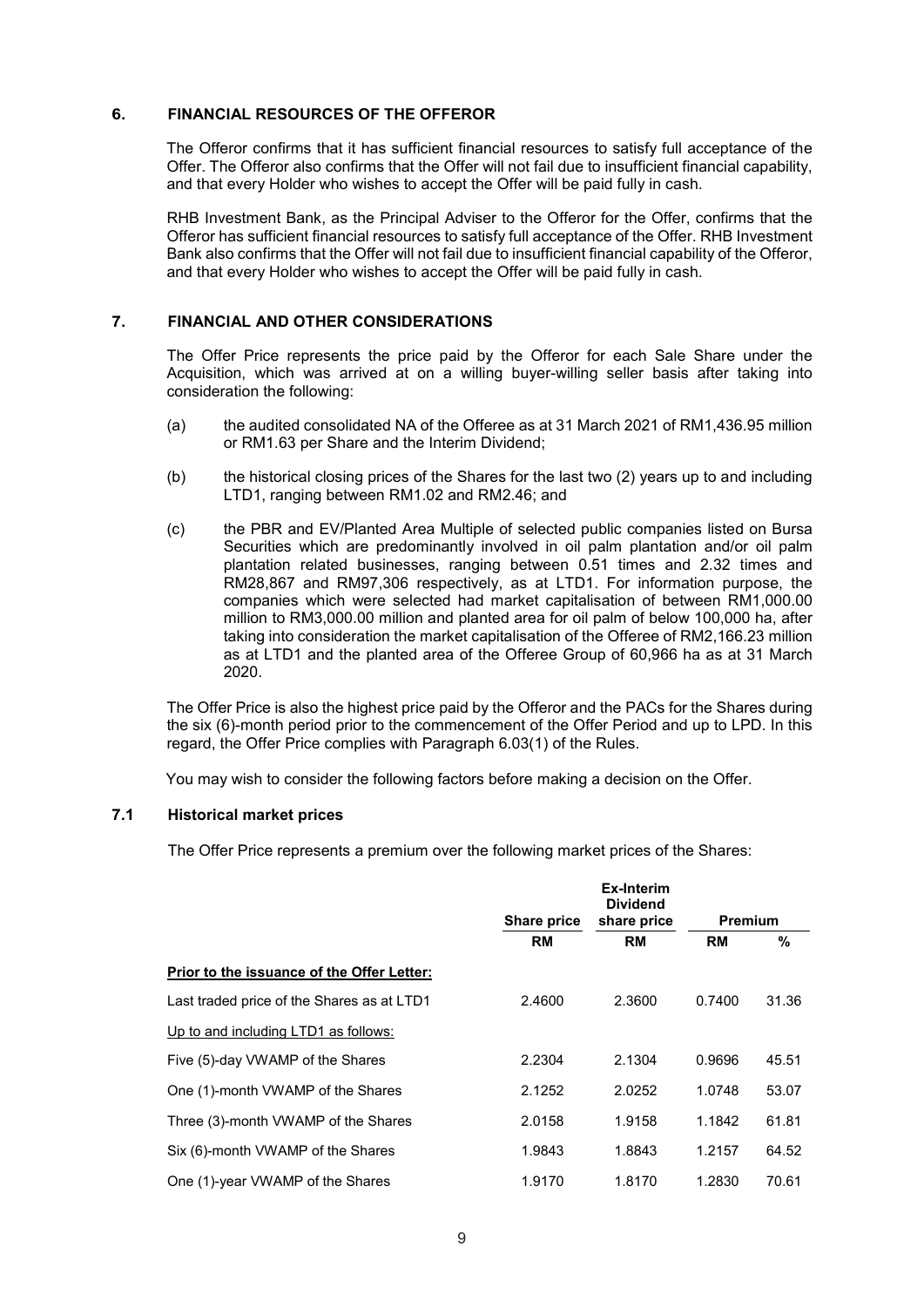|                                                                    | Share price | <b>Premium</b> |       |
|--------------------------------------------------------------------|-------------|----------------|-------|
|                                                                    | <b>RM</b>   | <b>RM</b>      | %     |
| <b>Prior to the serving of the Notice:</b>                         |             |                |       |
| Last traded price of the Shares as at LTD2                         | 3.0700      | 0.0300         | 0.98  |
| Up to and including LTD2 as follows:                               |             |                |       |
| Five (5)-day VWAMP of the Shares                                   | 3.0610      | 0.0390         | 1.27  |
| One (1)-month VWAMP of the Shares                                  | 3.0543      | 0.0457         | 1.50  |
| Three (3)-month VWAMP of the Shares                                | 2.8652      | 0.2348         | 8.19  |
| Six (6)-month VWAMP of the Shares                                  | 2.6332      | 0.4668         | 17.73 |
| One (1)-year VWAMP of the Shares                                   | 2.5229      | 0.5771         | 22.87 |
| <b>Prior to the Posting Date:</b>                                  |             |                |       |
| Last traded price of the Shares as at LPD                          | 3.0900      | 0.0100         | 0.32  |
| Five (5)-day VWAMP of the Shares up to and including<br><b>LPD</b> | 3.0966      | 0.0034         | 0.11  |

 *(Source: Bloomberg)*

The highest and lowest closing market prices of the Shares for each month and the closing market prices of the Shares as at the end of each month, as traded on the Main Market of Bursa Securities (as extracted from Bloomberg, which have been adjusted for the effects of dividends and certain corporate exercises throughout the period) for the six (6) months prior to the commencement of the Offer Period and up to LPD, are as follows:

| <b>Share price</b>                                                    |  |  |  |
|-----------------------------------------------------------------------|--|--|--|
| <b>Closing market price</b><br>on the last Market<br>Day of the month |  |  |  |
|                                                                       |  |  |  |
|                                                                       |  |  |  |
|                                                                       |  |  |  |
|                                                                       |  |  |  |
|                                                                       |  |  |  |
|                                                                       |  |  |  |
|                                                                       |  |  |  |
|                                                                       |  |  |  |
|                                                                       |  |  |  |
|                                                                       |  |  |  |
|                                                                       |  |  |  |
|                                                                       |  |  |  |
|                                                                       |  |  |  |
|                                                                       |  |  |  |

### *(Source: Bloomberg)*

During the six (6) months prior to the commencement of the Offer Period and up to LPD:

- (i) the highest closing market price of the Shares was RM3.100 on 10 September 2021; and
- (ii) the lowest closing market price of the Shares was RM1.587 on 9 February 2021.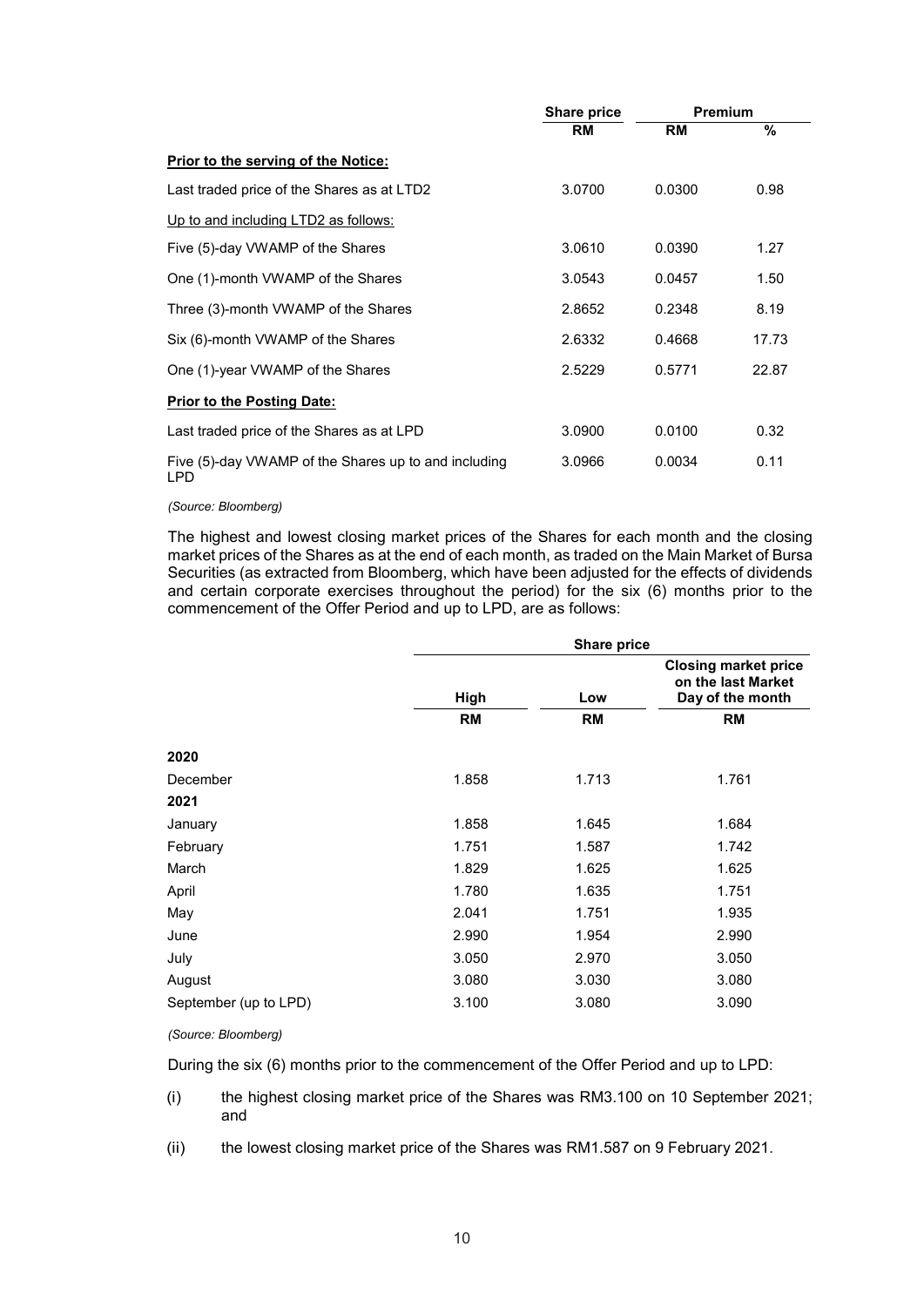The closing market prices of the Shares for the past two (2) years up to and including LPD (as extracted from Bloomberg, which have been adjusted for the effects of dividends and certain corporate exercises throughout the period) are shown in the chart below:



*(Source: Bloomberg)* 

Based on the above, it should be noted that the Shares have not traded above the Offer Price for the past two (2) years up to and including LPD.

### **7.2 EV/Planted Area Multiple and NA**

### (i) **EV/Planted Area Multiple**

The Offer Price represents the following EV/Planted Area Multiple:

|                                                                                                                           | $(1)$ EV/Planted Area<br><b>Multiple based on Offer</b><br><b>Price</b> |
|---------------------------------------------------------------------------------------------------------------------------|-------------------------------------------------------------------------|
|                                                                                                                           | RM/ha                                                                   |
| Based on the audited consolidated financial statements of the<br>Offeree Group for the FYE 31 March 2021                  | 52.804                                                                  |
| Based on the unaudited consolidated financial statements of the<br>Offeree Group for the three (3)-month FPE 30 June 2021 | 51.540                                                                  |

### *Note:*

*(1) The EV/Planted Area Multiple is computed as follows:* 

|                                                                            | <b>Audited</b><br>As at 31 March<br>2021 | <b>Unaudited</b><br>As at 30 June<br>2021 |
|----------------------------------------------------------------------------|------------------------------------------|-------------------------------------------|
|                                                                            | <b>RM'000</b>                            | <b>RM'000</b>                             |
| Market capitalisation of IJMP based on the<br>Offer Price of RM3.10 each * | 2.729.799                                | 2.729.799                                 |
| Non-controlling interests<br>Add:                                          | 3.331                                    | 5.057                                     |
| Add:<br>Debts                                                              | 719.426                                  | 702.163                                   |
| Less:<br>Cash                                                              | (216,871)                                | (278,805)                                 |
| EV                                                                         | 3,235,685                                | 3,158,214                                 |
| Planted area (ha) #                                                        | 61.277                                   | 61,277                                    |
| <b>EV/Planted Area Multiple (RM/ha)</b>                                    | 52.804                                   | 51.540                                    |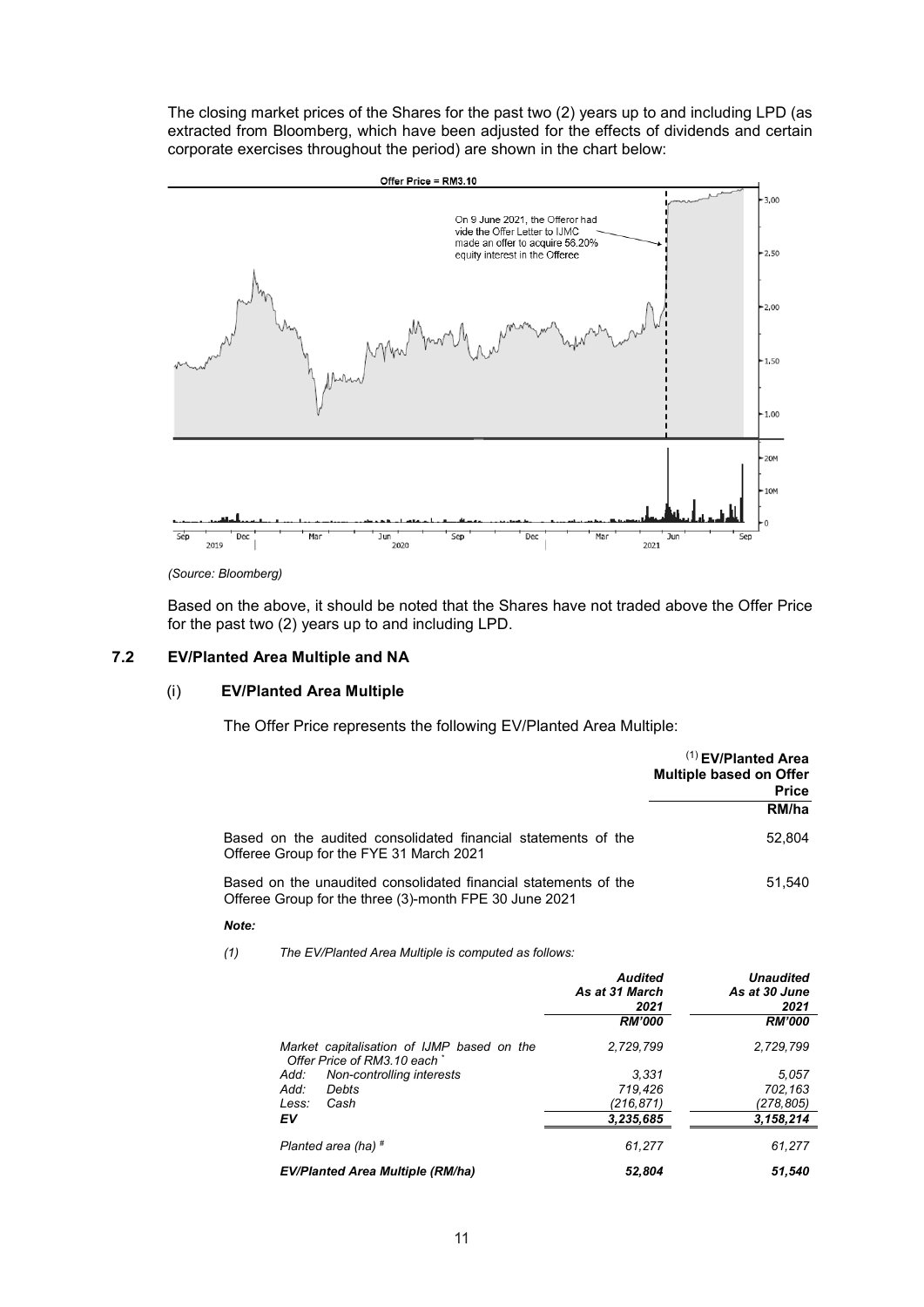*Notes:* 

- *\* Computed based on the issued shares of IJMP of 880,580,460 Shares as at LPD.*
- *# As at 31 March 2021.*

### (ii) **NA**

The Offer Price represents the following PBR:

|                                                                                | <b>NA per Share</b> | PBR based on<br><b>Offer Price</b> |  |
|--------------------------------------------------------------------------------|---------------------|------------------------------------|--|
|                                                                                | RM                  | times                              |  |
| Based on the audited NA per Share of the Offeree Group<br>as at 31 March 2021  | 1.63                | $(1)$ 2 02                         |  |
| Based on the unaudited NA per Share of the Offeree<br>Group as at 30 June 2021 | 1.60                | $(1)$ 2.07                         |  |

*Note:* 

*(1) After adjusting for the Interim Dividend.*

### **8. BACKGROUND INFORMATION ON THE OFFEROR AND THE PACS**

### **8.1 Background information on the Offeror**

KLK was incorporated in Malaysia on 6 July 1973 under the Companies Act 1965 as a private limited company under the name of Kuala Lumpur Kepong Sendirian Berhad and is deemed registered under the Act. On 21 August 1973, it was converted into a public limited company and assumed the name of Kuala Lumpur Kepong Berhad. The KLK Shares were listed on the Main Market of Bursa Securities on 6 February 1974.

The principal activities of KLK are production and processing of palm products and natural rubber on its plantations and through its subsidiaries, it is involved in plantation, manufacturing, property development and investment holding.

Further information on KLK is set out in **Appendix III** of this Offer Document.

### **8.2 Background information on the PACs**

The PACs in relation to the Offer in accordance with Sections 216(2) and/or 216(3) of the CMSA and their respective shareholdings in IJMP are as follows:

- (i) QLSB, an indirect wholly-owned subsidiary of the Offeror. QLSB holds 3,289,500 Shares as at LPD;
- (ii) SMSB, a wholly-owned subsidiary of BKB. BKB is the holding company of the Offeror. SMSB holds 1,782,100 Shares as at LPD;
- (iii) Lee Jia Zhang, the Executive Director of the Offeror. Lee Jia Zhang holds 140,200 Shares as at LPD;
- (iv) Dato' Yeoh Eng Khoon, the Senior Independent Non-Executive Director of the Offeror. Dato' Yeoh Eng Khoon holds 27,500 Shares as at LPD; and
- (v) Datin Loh Siew Choong, the spouse of Dato' Yeoh Eng Khoon. Datin Loh Siew Choong holds 8,000 Shares as at LPD.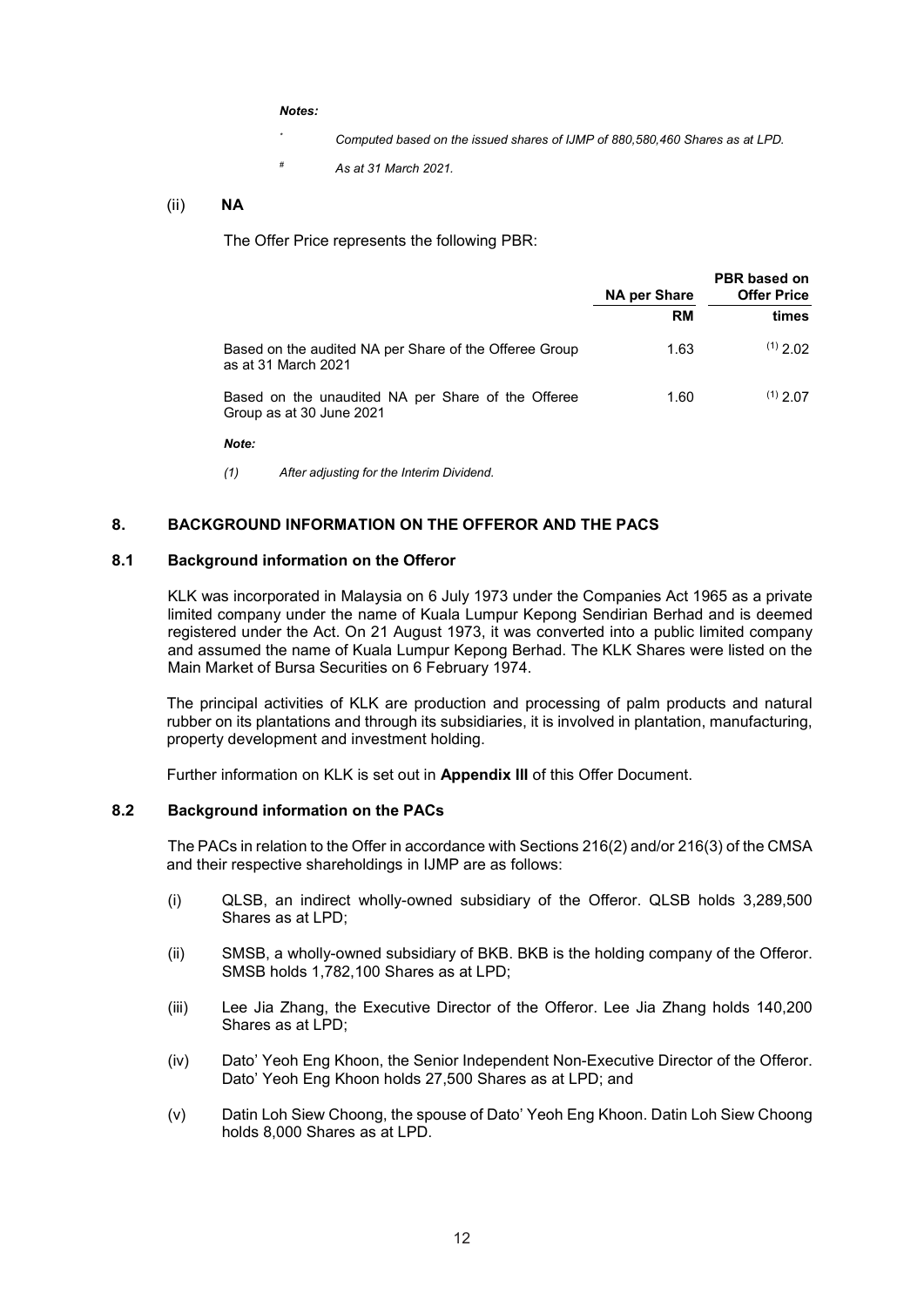### **9. RESPONSIBILITY STATEMENT**

The Board of the Offeror has reviewed and approved this Offer Document. Each of the directors of the Offeror has taken reasonable care to ensure the facts stated and opinions expressed in this Offer Document are fair and accurate and that no material facts have been omitted. The Board of the Offeror jointly and severally accepts full responsibility for the accuracy of information contained in this Offer Document and confirm, after having made all reasonable inquiries, that to the best of its knowledge, opinions expressed in this Offer Document have been arrived at after due and careful consideration and there are no other facts not contained in this Offer Document, the omission of which would make any statement in this Offer Document false or misleading.

Information relating to IJMP Group in this Offer Document was obtained from publicly available sources and/or provided by the management of IJMP. In this regard, the responsibility of the Board of the Offeror is restricted to ensuring that such information has been accurately reproduced in this Offer Document.

RHB Investment Bank acknowledges that, based on all available information and to the best of its knowledge and belief, this Offer Document constitutes a full and true disclosure of all material facts concerning the Offer.

### **10. FURTHER INFORMATION**

For further information, please refer to the attached appendices which form part of this Offer Document.

**YOU SHOULD CONSIDER THE CONTENTS OF THIS OFFER DOCUMENT IN ITS ENTIRETY AS WELL AS THE INDEPENDENT ADVICE CIRCULAR TO BE ISSUED AND THE RECOMMENDATIONS THEREIN BEFORE DECIDING WHETHER OR NOT TO ACCEPT THE OFFER.** 

**IF YOU WISH TO ACCEPT THE OFFER, YOU SHOULD COMPLETE AND SIGN THE ACCOMPANYING FORM OF ACCEPTANCE AND TRANSFER ACCORDING TO THE INSTRUCTIONS THEREIN.** 

**YOU DO NOT NEED TO TAKE ANY ACTION SHOULD YOU DECIDE NOT TO ACCEPT THE OFFER.** 

Yours faithfully, For and on behalf of **RHB INVESTMENT BANK BERHAD** 

**JAIMIE SIA JASON LAM** Executive Director **Director** Director Head, Group Capital Markets Co-Head, Corporate Finance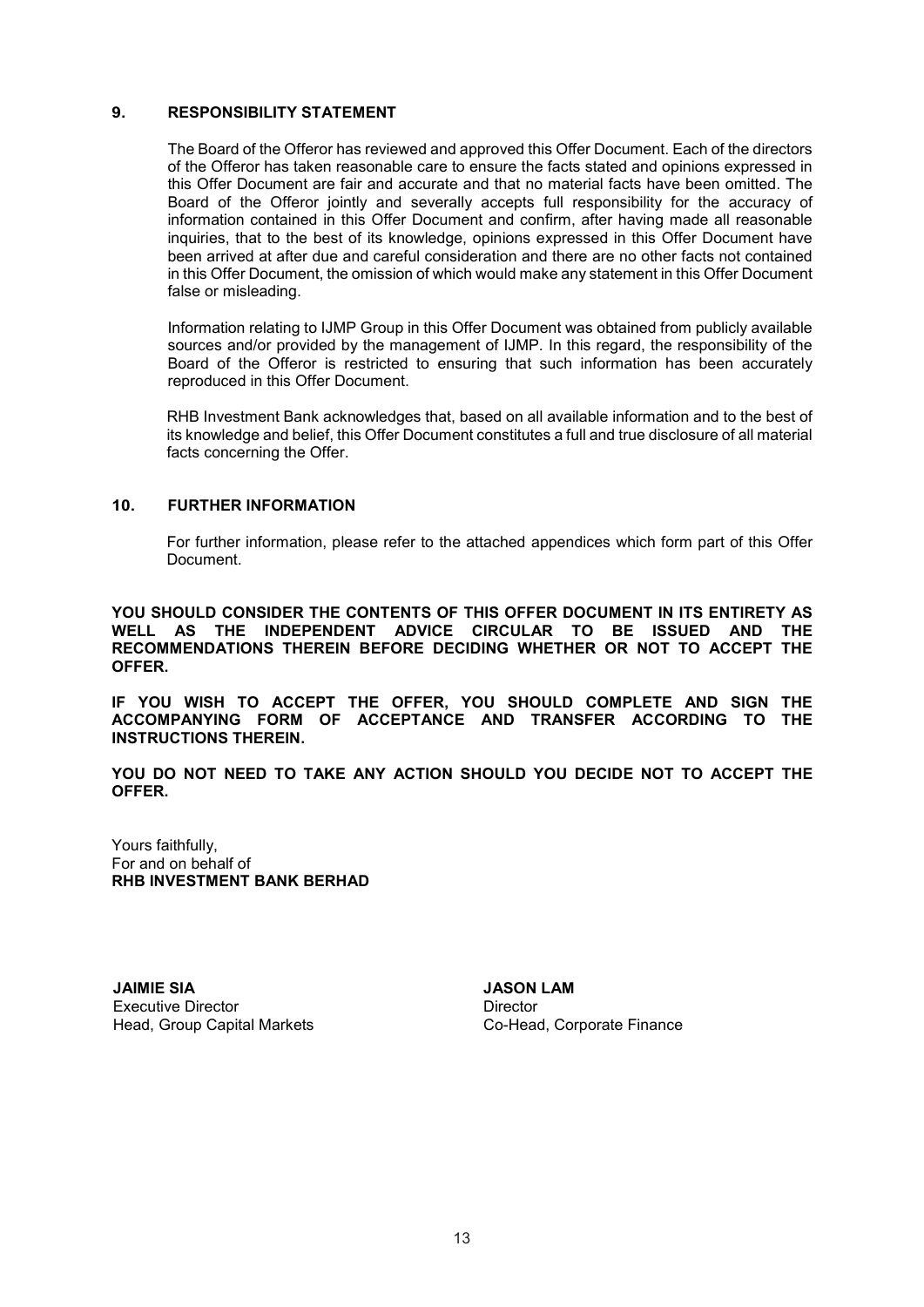### **OTHER TERMS AND CONDITIONS OF THE OFFER**

### **1. WARRANTIES**

The Offeror will acquire your Offer Shares based on your acceptance of the Offer which is deemed by the Offeror as valid and complete in all respects in accordance with the terms and conditions of this Offer Document. Your acceptance will be deemed to constitute an irrevocable and unconditional warranty by you that the Offer Shares, to which such acceptance relates, are sold:

- (a) free from any moratorium, claim, charge, mortgage, lien, pledge, encumbrance, option, power of sale, hypothecation, retention of title, right of pre-emption, right of first refusal or other third party right or security interest of any kind or an agreement, arrangement or obligation to create any of the foregoing from the date of the valid acceptance; and
- (b) with all rights, benefits and entitlements attached thereto, including the right to all Distributions declared, made or paid on or after the date of the Notice, subject to the adjustments set out in **Section 2.1** of the main letter of this Offer Document.

### **2. DURATION OF THE OFFER**

### **2.1 Duration**

The Offer will remain open for acceptances until 5:00 p.m. (Malaysian time) on Monday, 11 October 2021 (being the First Closing Date) or such later date(s) as the Offeror may decide, unless the Offeror withdraws the Offer with the SC's prior written consent and in such event, every person will be released from any obligation incurred under the Offer.

### **2.2 Competing offer**

 Where a competing take-over offer is made any time between the Posting Date and the Closing Date, the Posting Date shall be deemed to be the date the offer document of the competing take-over offer was posted.

### **2.3 Revision of the Offer**

If the Offer is revised after the Posting Date, it will remain open for acceptances for at least 14 days from the date of posting of the written notification of the revision to you. Where any of the terms of the Offer are revised, the benefits of the revised Offer will be made available to you, if you have accepted the Offer prior to such revision. The Offeror may not revise the Offer after Friday, 5 November 2021, being the 46<sup>th</sup> day from the Posting Date.

### **2.4 Extension of the Offer**

Any extension of the period for acceptance of the Offer by the Offeror will be announced by us, on behalf of the Offeror, at least two (2) days before the Closing Date. Such announcement will state the next closing date of the Offer. Notice of such extension will be posted to you accordingly.

### **2.5 Closing of the Offer**

As the Offer is not conditional upon any minimum level of acceptances, the Closing Date will be no later than Friday, 19 November 2021, being the 60<sup>th</sup> day from the Posting Date.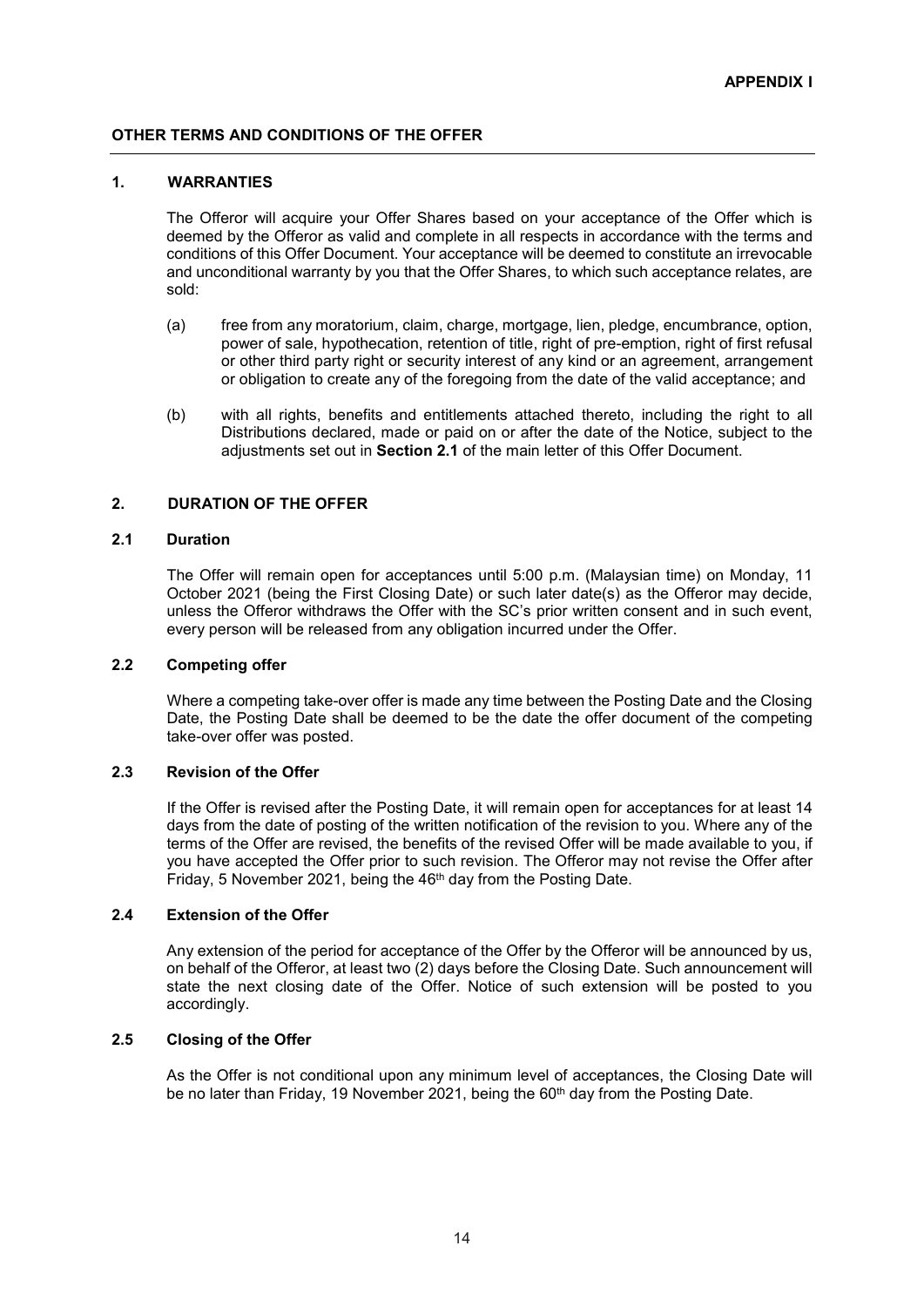### **OTHER TERMS AND CONDITIONS OF THE OFFER** *(Cont'd)*

### **3. RIGHTS OF WITHDRAWAL BY AN ACCEPTING HOLDER**

- **3.1** Your valid acceptance of the Offer shall be irrevocable as the Offer is not conditional upon any minimum level of acceptances of the Offer Shares. However, you are entitled to withdraw your acceptance immediately if the Offeror fails to comply with any of the requirements set out in **Section 5.1 of this Appendix I** by the close of trading on Bursa Securities on the Relevant Day.
- **3.2** Notwithstanding **Section 3.1 of this Appendix I**, the SC may terminate the above right of withdrawal not less than eight (8) days from the date on which the Offeror has complied with the requirements set out in **Section 5.1 of this Appendix I**.
- **3.3** However, if you have already withdrawn your acceptance under **Section 3.1 of this Appendix I**, your right will not be prejudiced by the termination of such right of withdrawal by the SC under **Section 3.2 of this Appendix I**.

### **4. WITHDRAWAL OF THE OFFER BY THE OFFEROR**

**4.1** The Offeror shall not withdraw the Offer without the prior written consent of the SC.

### **5. ANNOUNCEMENT OF ACCEPTANCES**

- **5.1** The Offeror will inform the SC in writing and announce via Bursa LINK, or by way of press notice where relevant, of the following information before 9:00 a.m. (Malaysian time) on the Relevant Day:
	- (a) the position of the Offer, that is, as to whether the Offer is closed, revised or extended; and
	- (b) the total number of Offer Shares:
		- (i) for which acceptances of the Offer have been received after the Posting Date;
		- (ii) held by the Offeror and the PACs as at the Posting Date; and
		- (iii) acquired or agreed to be acquired by the Offeror and the PACs during the Offer Period but after the Posting Date,

and specifying the percentage of total number of Shares represented by these numbers.

- **5.2** In computing the acceptances of the Offer Shares for announcement purposes, the Offeror may include or exclude acceptances which are not in order in all respects or which are subject to verification.
- **5.3** References to the making of an announcement or the giving of notice by the Offeror include the following:
	- (a) the release of an announcement by us, the Offeror or the Offeror's advertising agent to the press; and/or
	- (b) the delivery of or transmission by facsimile, electronic mail or Bursa LINK of an announcement to Bursa Securities.
- **5.4** An announcement made otherwise than to Bursa Securities will be notified simultaneously to Bursa Securities, if applicable.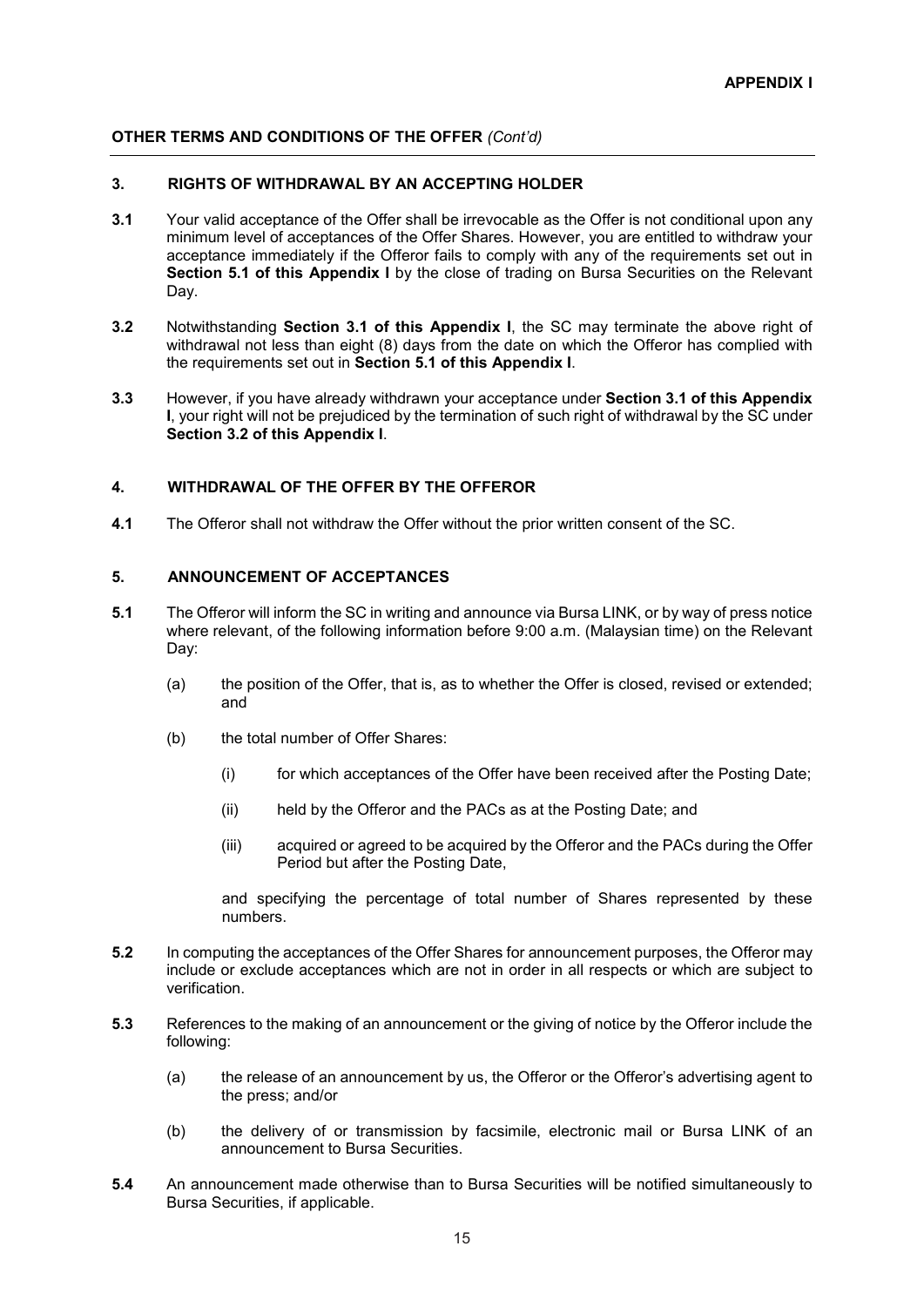### **OTHER TERMS AND CONDITIONS OF THE OFFER** *(Cont'd)*

### **6. PURCHASES IN THE OPEN MARKET**

If the Offeror or the PACs purchase or agree to purchase any Offer Shares during the Offer Period at a consideration that is higher than the Offer Price, the Offeror must increase the cash consideration for the Offer to an amount not less than the highest price (excluding stamp duty and commission) paid or agreed to be paid by the Offeror or the PACs for the Offer Shares during the Offer Period. In the event the Offeror increases the consideration for the Offer, you will be entitled to receive the revised consideration that is to be paid or provided for the acceptance of the Offer if you have accepted the Offer prior to the revision in the Offer Price.

### **7. GENERAL**

**7.1** All communications, notices, documents and if applicable, payments in the form of cheque, banker's draft or cashier's order, to be delivered or sent to you or your designated agents will be sent by ordinary mail to your registered Malaysian address last maintained with Bursa Depository at your own risk. Non-Resident Holders with no registered Malaysian addresses maintained with Bursa Depository who wish to receive communications, notices, documents and payments in relation to the Offer should ensure that they have their foreign mailing addresses changed to a registered Malaysian address. In any event, this Offer Document will be made available on the website of Bursa Securities at www.bursamalaysia.com upon issuance.

In the case of Non-Resident Holders, **Section 3 of Appendix II** will apply.

Unless the contrary is proven, the delivery of the communication, notice, document or if applicable, payment in the form of cheque, banker's draft or cashier's order, will be presumed to be effected by properly addressing, prepaying and posting by ordinary mail the communication, notice, document or payment and such delivery will be presumed to have been effected at the time when the communication, notice, document or payment would have been delivered in the ordinary course of the mail.

- **7.2** The Offer and all acceptances received pursuant to the Offer will be construed under and governed by the laws of Malaysia. You and the Offeror will submit to the exclusive jurisdiction of the courts of Malaysia in respect of any proceedings brought in relation to the Offer.
- **7.3** You may accept the Offer in respect of either all or a part of your Offer Shares. However, your acceptance must not exceed your total holding of Offer Shares, failing which the Offeror has the right to treat such acceptance as invalid. Nevertheless, the Offeror also reserves the right to treat your acceptances exceeding your total holding of Offer Shares as valid for and to the extent of your holding of Offer Shares.
- **7.4** The Form of Acceptance and Transfer which accompanies this Offer Document contains the following:
	- (a) provisions for the acceptance of the Offer and the transfer of the Offer Shares to the Offeror or its appointed nominees (if any);
	- (b) instructions to complete the Form of Acceptance and Transfer; and
	- (c) other matters incidental to the acceptance of the Offer and the transfer of the Offer Shares to the Offeror or its appointed nominees (if any).

No acknowledgement of the receipt of the Form of Acceptance and Transfer will be issued.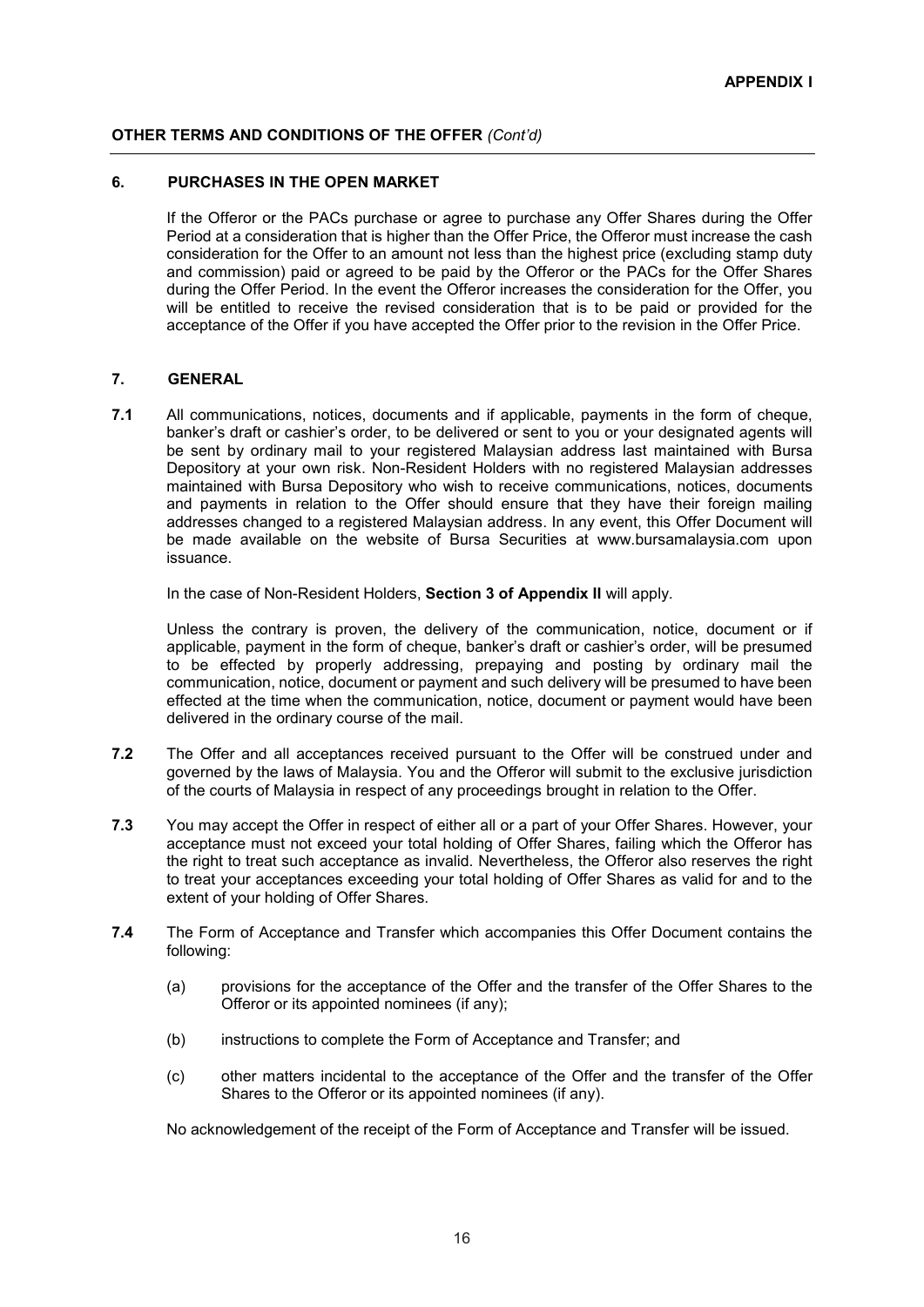### **OTHER TERMS AND CONDITIONS OF THE OFFER** *(Cont'd)*

- **7.5** The Offeror will bear all costs and expenses of or incidental to the preparation and posting of this Offer Document (other than professional fees and other costs relating to the Offer incurred by the Offeree). The Offeror will also bear Malaysian stamp duty and Malaysian transfer fees, if any, resulting from valid acceptances of the Offer. Accepting Holders, will however, bear all costs and expenses incidental to the acceptance of the Offer (including taxes) such as handling fee for online acceptances and postage fee, if any. For the avoidance of doubt, the Offeror will not bear the payment of any and all transfer fees, taxes, duties, costs, expenses or other requisite payments due in any jurisdiction outside Malaysia or the payment of any levy for the repatriation of capital or income tax.
- **7.6** The accidental omission to post this Offer Document and the Form of Acceptance and Transfer to any Holder will not invalidate the Offer in any way.
- **7.7** In the event the SC grants any flexibilities in relation to take-over offers or the requirements under the Rules as a result of any movement control order (whether recovery, conditional, restricted, enhanced or any other form) by the Government of Malaysia or any other emergency, the Offeror reserves the right to avail itself of any such flexibilities and revise the terms and conditions of this Offer Document accordingly, subject to consultation with the SC.

(The rest of this page has been intentionally left blank)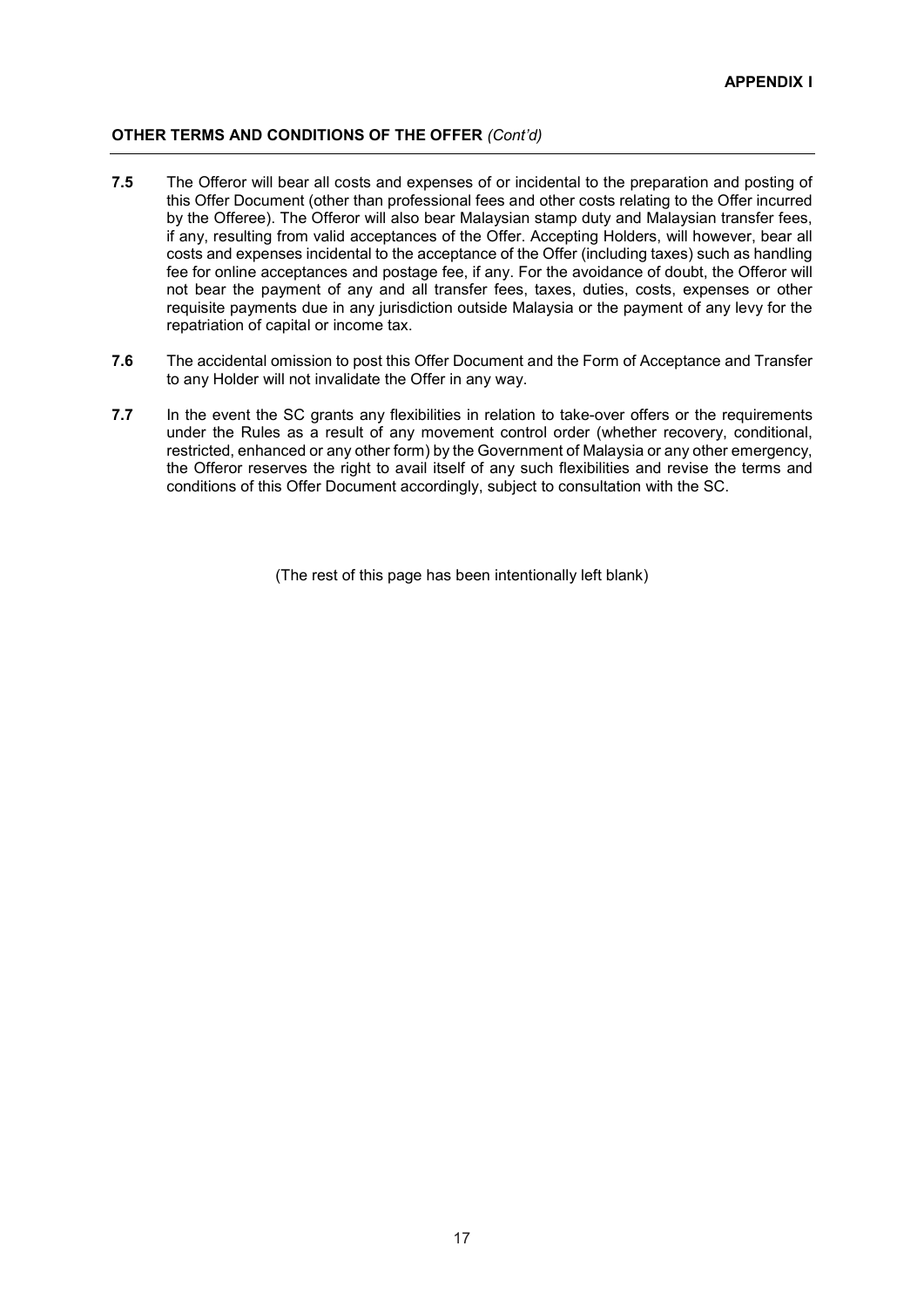### **1. PROCEDURES FOR ACCEPTANCE**

**1.1** Sections 1.1(i) to 1.1(iii) of this Appendix II set out the steps required to be taken by you (either individuals or corporations) to accept the Offer. **Sections 1.2 to 1.10 of this Appendix II** provide other general information in relation to the acceptance of the Offer.

### (i) **Step 1: Obtain transfer documents**

- (a) The Form of Acceptance and Transfer is enclosed with this Offer Document. You can also obtain a copy from the Registrar, whose contact details are set out in **Section 1.9 of this Appendix II**. You may also download the Form of Acceptance and Transfer from the website of Bursa Securities at www.bursamalaysia.com.
- (b) Obtain the Bursa Depository Transfer Form from your ADA/ADM or download it from:

https://www.bursamalaysia.com/sites/5bb54be15f36ca0af339077a/assets/5b b57d465f36ca0c3028dc96/Transfer\_of\_Securities\_Request-1.pdf.

Kindly check with your ADA/ADM on how the form may be submitted including any applicable fees or charges in respect of the submission.

### (ii) **Step 2: Complete the transfer documents**

|             | <b>Offer Shares already credited</b><br>into your CDS account                                                                                                     |     | Offer Shares purchased before the<br>Closing Date but have yet to be credited<br>into your CDS account as at the Closing<br>Date $(1)$ |
|-------------|-------------------------------------------------------------------------------------------------------------------------------------------------------------------|-----|----------------------------------------------------------------------------------------------------------------------------------------|
| (a)         | Complete and sign the Form of<br>Acceptance and Transfer $(2)$ ; and                                                                                              | (a) | Complete and sign the Form of<br>Acceptance and Transfer <sup>(2)</sup> .                                                              |
| (b)         | Complete and sign the Bursa<br>Depository Transfer Form according<br>to the instructions printed on the<br>reverse side of the Bursa Depository<br>Transfer Form. |     |                                                                                                                                        |
| $1 - 1 - 1$ |                                                                                                                                                                   |     |                                                                                                                                        |

### *Notes:*

- *(1) If you have purchased the Offer Shares before the Closing Date but the Offer Shares have yet to be credited into your CDS account as at the Closing Date, please obtain the contract note from your ADA/ADM as evidence of your beneficial ownership to the Offer Shares as at the Closing Date. You will need to forward the contract note for the Offer Shares to the Registrar and follow the procedures set out in Section 1.1(iii) of this Appendix II if you wish to accept the Offer.*
- *(2) If you are a corporation, you must execute the form under your common seal, which has to be affixed and witnessed in accordance with your constitution or other applicable regulations or signed on your behalf by an authorised officer(s) or attorney(s) in accordance with your constitution or other applicable regulations.*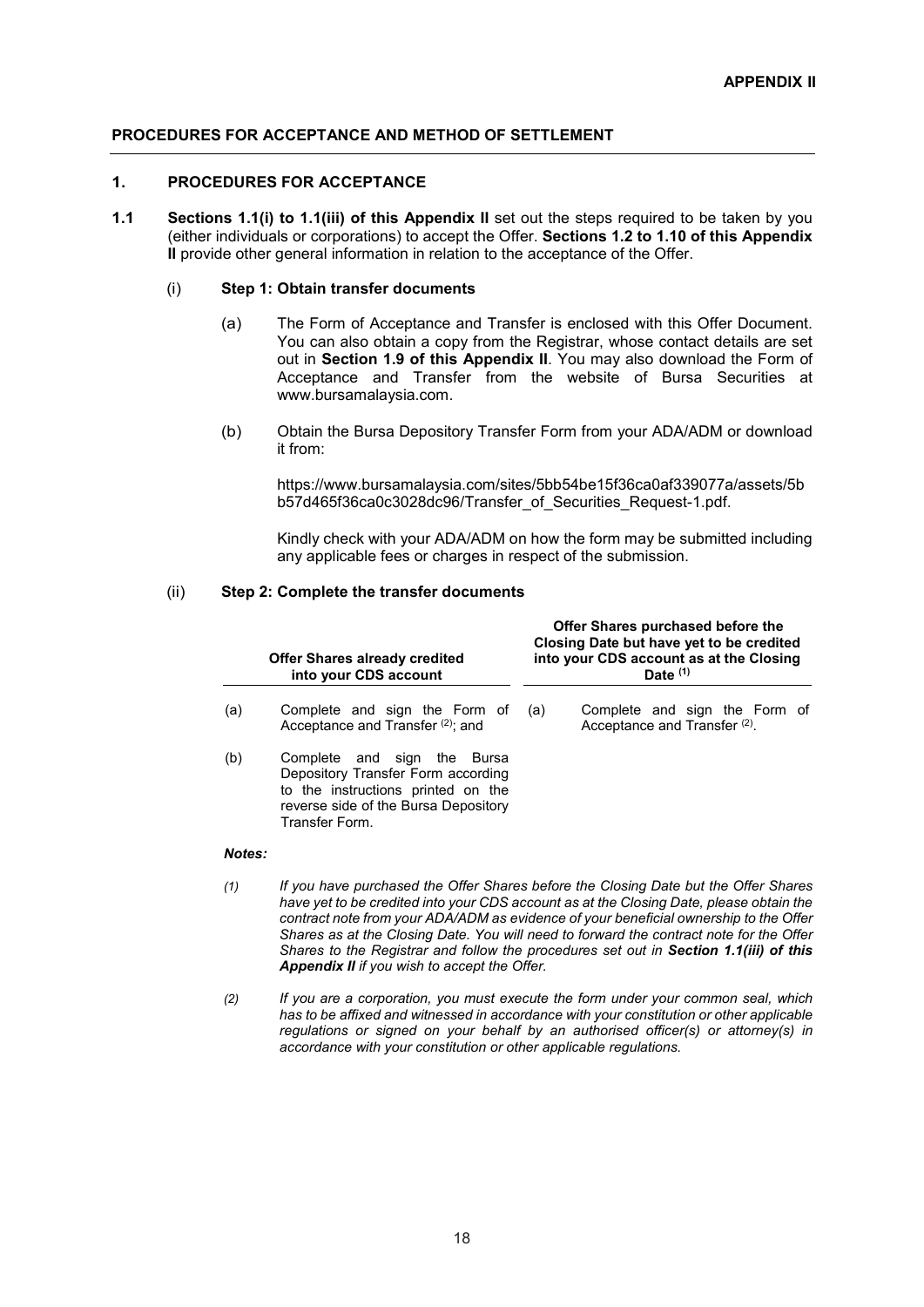### (iii) **Step 3: Lodging of the transfer documents**

### **Offer Shares already credited into your CDS account**

- (a) Lodge the completed and signed Bursa Depository Transfer Form with your ADA/ADM on any Market Day prior to the Closing Date. The transfer request shall be submitted by 3:30 p.m. (Malaysian time) to effect the transfer on the same Market Day provided that the request for the transfer is in compliance with the directions and Rules of Bursa Depository.
- (b) Send the following to the Registrar at the address shown or alternatively email the following to the email address shown in **Section 1.9 of this Appendix II** by 5:00 p.m. (Malaysian time) on the Closing Date:
	- (I) the completed and signed Form of Acceptance and Transfer; and
	- (II) the Depositor's Copy of the Bursa Depository Transfer Form duly verified and acknowledged by your ADA/ADM.

Alternatively, you can submit the Form of Acceptance and Transfer to the Registrar via electronic submission at its website at https://tiih.online. Please refer to the instructions in **Step 3A** below on the manner to submit the documents electronically.

**Offer Shares purchased before the Closing Date but have yet to be credited into your CDS account as at the Closing Date** 

- (a) Lodge the completed and signed Form of Acceptance and Transfer and the contract note for the Offer Shares as evidence of beneficial ownership with the Registrar at the address or email address shown in **Section 1.9 of this Appendix II** by 5:00 p.m. (Malaysian time) on the Closing Date.
- (b) Once the Offer Shares have been credited into your CDS account, complete and sign the Bursa Depository Transfer Form according to the instructions printed on the reverse side of the Bursa Depository Transfer Form and lodge the completed and signed Bursa Depository Transfer Form with your ADA/ADM on any Market Day. The transfer request shall be submitted by 3:30 p.m. (Malaysian time) to effect the transfer on the same Market Day provided that the request for the transfer is in compliance with the directions and Rules of Bursa Depository.
- (c) Send the Depositor's Copy of the Bursa Depository Transfer Form duly verified and acknowledged by your ADA/ADM to the Registrar at the address or email address shown in **Section 1.9 of this Appendix II** so as to arrive within seven (7) days from the Closing Date.

The Offeror has the right to treat your acceptance as invalid if the Depositor's Copy of the Bursa Depository Transfer Form is not received by the Registrar within seven (7) days from the Closing Date.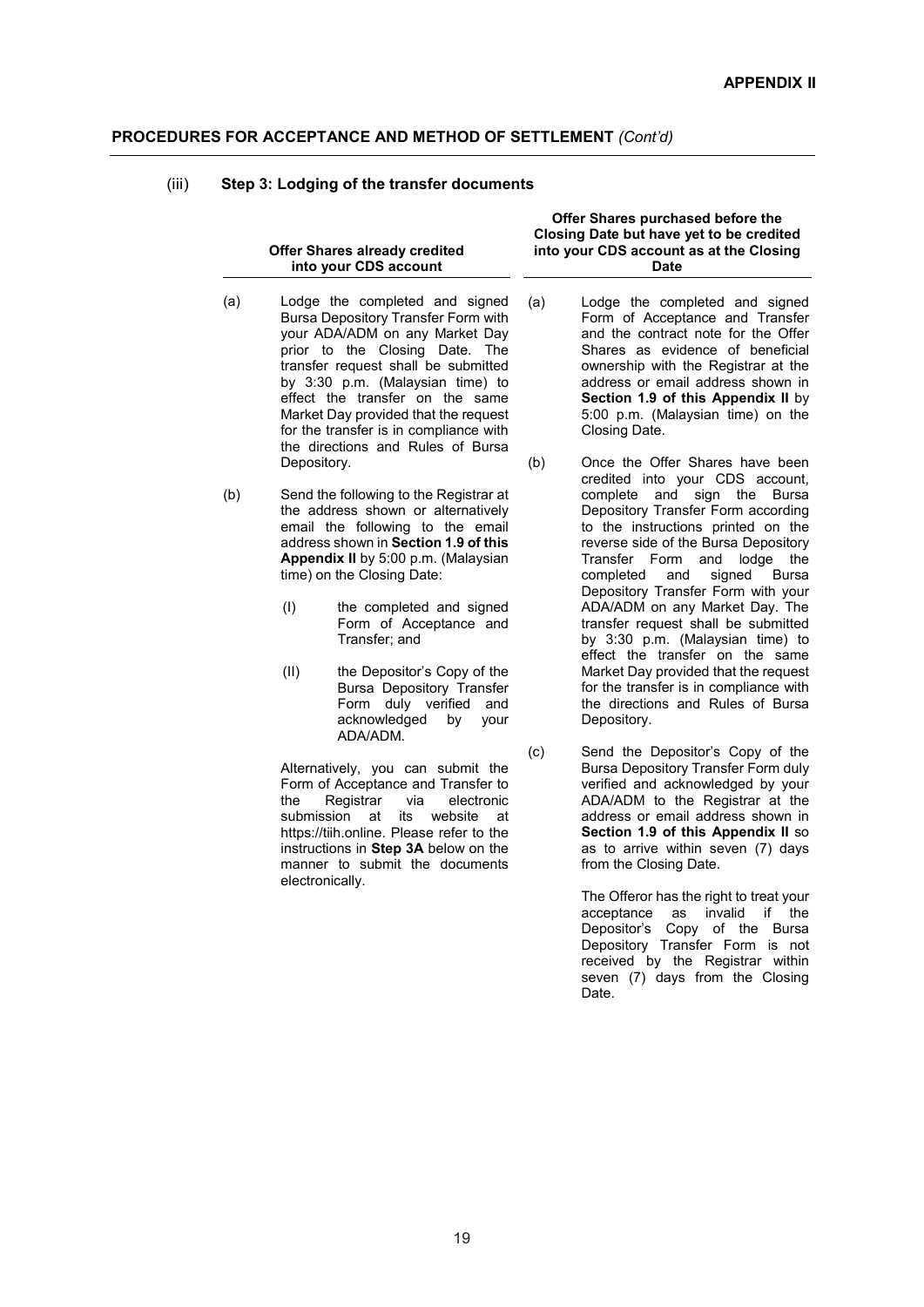### **Step 3A: Lodging of the transfer documents electronically (Only applicable if Offer Shares are already credited into your CDS account)**

|      | Procedures to submit the Form of Acceptance and Transfer electronically |                                                                                                                                                                                                                                                                                                                                                                                |  |  |  |
|------|-------------------------------------------------------------------------|--------------------------------------------------------------------------------------------------------------------------------------------------------------------------------------------------------------------------------------------------------------------------------------------------------------------------------------------------------------------------------|--|--|--|
| (i)  |                                                                         | Sign up as a user of TIIH Online                                                                                                                                                                                                                                                                                                                                               |  |  |  |
|      | (a)                                                                     | Access TIIH Online at https://tiih.online.                                                                                                                                                                                                                                                                                                                                     |  |  |  |
|      | (b)                                                                     | Under e-Services, select "Sign Up" - "Create Individual Holder<br>Account", which is applicable for individual shareholders. For<br>corporation and institutional shareholders, its authorised or nominated<br>representative is to select "Create Corporate Holder Account". You<br>may refer to the tutorial guide posted on the homepage for assistance.                    |  |  |  |
|      | (c)                                                                     | Registration will be verified, and you will be notified by email within one<br>(1) to two (2) working days.                                                                                                                                                                                                                                                                    |  |  |  |
|      | (d)                                                                     | Proceed to activate your account with the temporary password given<br>in the email and reset your own password.                                                                                                                                                                                                                                                                |  |  |  |
|      |                                                                         | Note:                                                                                                                                                                                                                                                                                                                                                                          |  |  |  |
|      |                                                                         | An email address is allowed to be used once to register a user account. The<br>same email address cannot be used to register another user account. If you<br>are already a user of TIIH Online, you are not required to sign up again. If you<br>are signing up to represent a corporate holder account, please contact the<br>Registrar for further details and requirements. |  |  |  |
| (ii) |                                                                         | Procedures to submit the Form of Acceptance and Transfer                                                                                                                                                                                                                                                                                                                       |  |  |  |
|      |                                                                         | <b>Individual Holder</b>                                                                                                                                                                                                                                                                                                                                                       |  |  |  |
|      | (a)                                                                     | Login to TIIH Online at https://tiih.online.                                                                                                                                                                                                                                                                                                                                   |  |  |  |
|      | (b)                                                                     | Select the corporate exercise name: IJMP TAKE OVER OFFER.                                                                                                                                                                                                                                                                                                                      |  |  |  |
|      | (c)                                                                     | Read and agree to the Terms & Conditions and Declaration.                                                                                                                                                                                                                                                                                                                      |  |  |  |
|      | (d)                                                                     | Insert your CDS account, number of securities transferred by you to<br>the Offeror, transfer reference number and correspondence address.                                                                                                                                                                                                                                      |  |  |  |
|      | (e)                                                                     | Review and confirm your submission of acceptance of the Offer.                                                                                                                                                                                                                                                                                                                 |  |  |  |
|      | (f)                                                                     | Proceed to pay handling fee of RM5.00 for each CDS account via<br>online payment gateway either through Maybank2U or any Financial<br>Process Exchange (FPX) participating bank which you have an<br>internet banking account.                                                                                                                                                 |  |  |  |
|      | (g)                                                                     | Once remittance is done, print the payment receipt and your e-Form of<br>Acceptance and Transfer for your record.                                                                                                                                                                                                                                                              |  |  |  |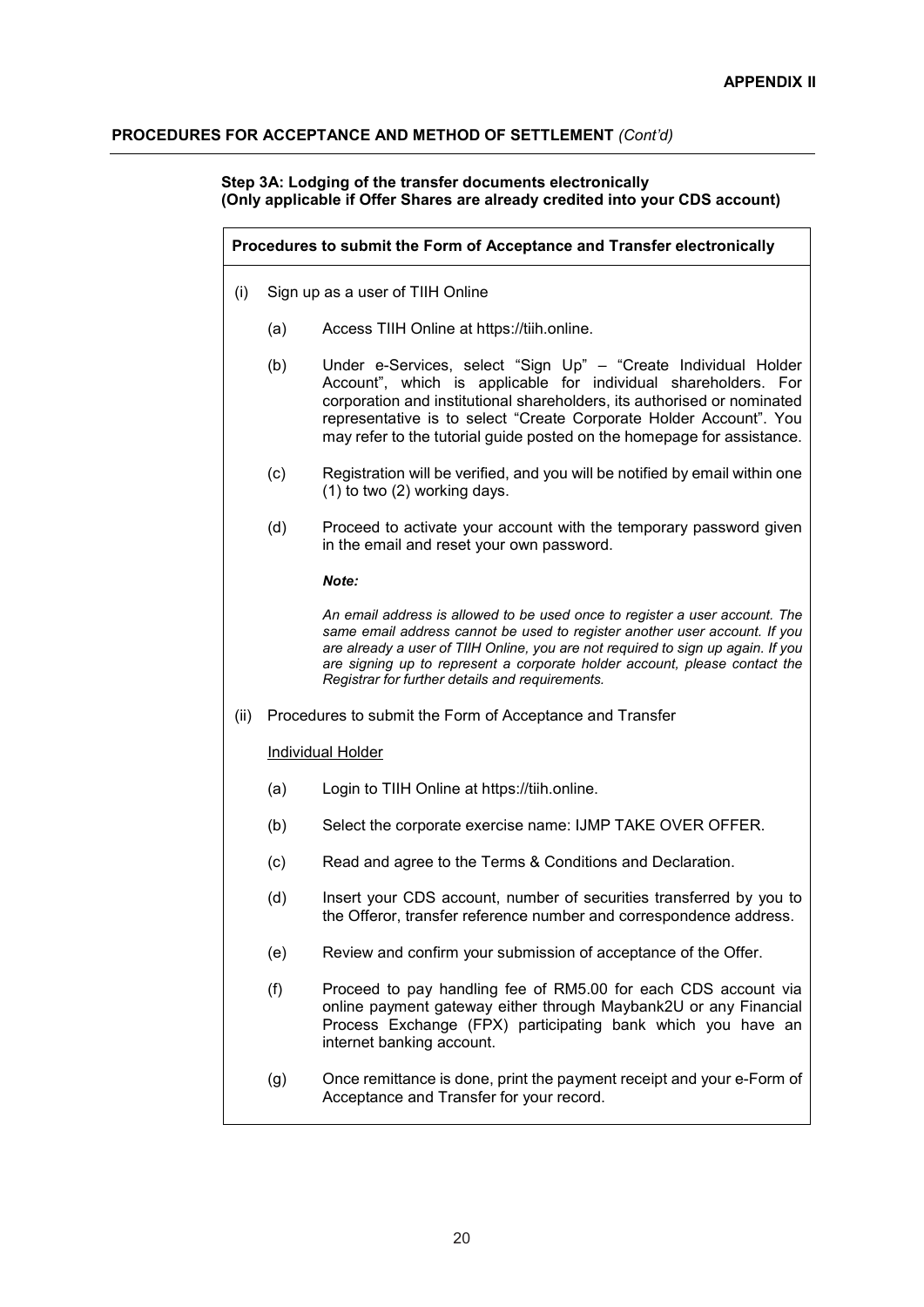|     | Procedures to submit the Form of Acceptance and Transfer electronically |                                                                                                                                                                                                                     |  |  |  |  |
|-----|-------------------------------------------------------------------------|---------------------------------------------------------------------------------------------------------------------------------------------------------------------------------------------------------------------|--|--|--|--|
|     | Corporate or Institutional Holder                                       |                                                                                                                                                                                                                     |  |  |  |  |
| (a) | Login to TIIH Online at https://tiih.online                             |                                                                                                                                                                                                                     |  |  |  |  |
| (b) |                                                                         | Select the corporate exercise name: IJMP TAKE OVER OFFER.                                                                                                                                                           |  |  |  |  |
| (c) |                                                                         | Read and agree to the Terms & Conditions and Declaration.                                                                                                                                                           |  |  |  |  |
| (d) |                                                                         | Proceed to download the file format for Take Over Offer submission.                                                                                                                                                 |  |  |  |  |
| (e) | Guide.                                                                  | Prepare the submission of your acceptance of the Offer by inserting<br>the required information using the specified file format for Take Over<br>Offer submission. Refer to the Guidance Note posted under the User |  |  |  |  |
| (f) |                                                                         | Proceed to pay handling fee of RM2.00 for each CDS account into the<br>Registrar's bank account, details of which are as follows:                                                                                   |  |  |  |  |
|     | <b>Account Name</b>                                                     | Tricor Investor & Issuing House Services<br>Sdn Bhd                                                                                                                                                                 |  |  |  |  |
|     | <b>Bank</b>                                                             | Malayan Banking Berhad                                                                                                                                                                                              |  |  |  |  |
|     | Bank Account No.                                                        | 514012025081                                                                                                                                                                                                        |  |  |  |  |
|     | <b>Bank Swift Code</b>                                                  | <b>MBBEMYKL</b>                                                                                                                                                                                                     |  |  |  |  |
| (g) |                                                                         | Once payment of handling fee is done, login to TIIH Online, select<br>corporate exercise name: IJMP TAKE OVER OFFER and proceed to<br>upload the duly completed file on the acceptance of the Offer.                |  |  |  |  |
| (h) |                                                                         | Select "Submit" to complete your submission.                                                                                                                                                                        |  |  |  |  |

- 
- (i) Print the confirmation report of your submission for your record.
- **1.2** If you intend to accept the Offer and if for any reason your Depositor's Copy of the Bursa Depository Transfer Form duly verified and acknowledged by your ADA/ADM and/or other document(s) of title or the relevant contract note for the Offer Shares is/are not readily available or lost, you should nevertheless complete and send the Form of Acceptance and Transfer to the Registrar at the address, or alternatively email the Form of Acceptance and Transfer to the email address, shown in **Section 1.9 of this Appendix II** by 5:00 p.m. (Malaysian time) on the Closing Date and you should arrange to forward within seven (7) days from the Closing Date the Depositor's Copy of the Bursa Depository Transfer Form duly verified and acknowledged by your ADA/ADM and/or other document(s) of title or the relevant contract note for the Offer Shares to the Registrar. In such event, the settlement of the consideration in respect of the acceptance of the Offer will not be remitted or despatched until the Depositor's Copy of the Bursa Depository Transfer Form is duly verified and acknowledged by your ADA/ADM and where applicable, other document(s) of title or the relevant contract note for the Offer Shares have been received within the aforesaid period of seven (7) days and are confirmed to be in order in all respects, failing which the Offeror has the right to treat such acceptance as invalid.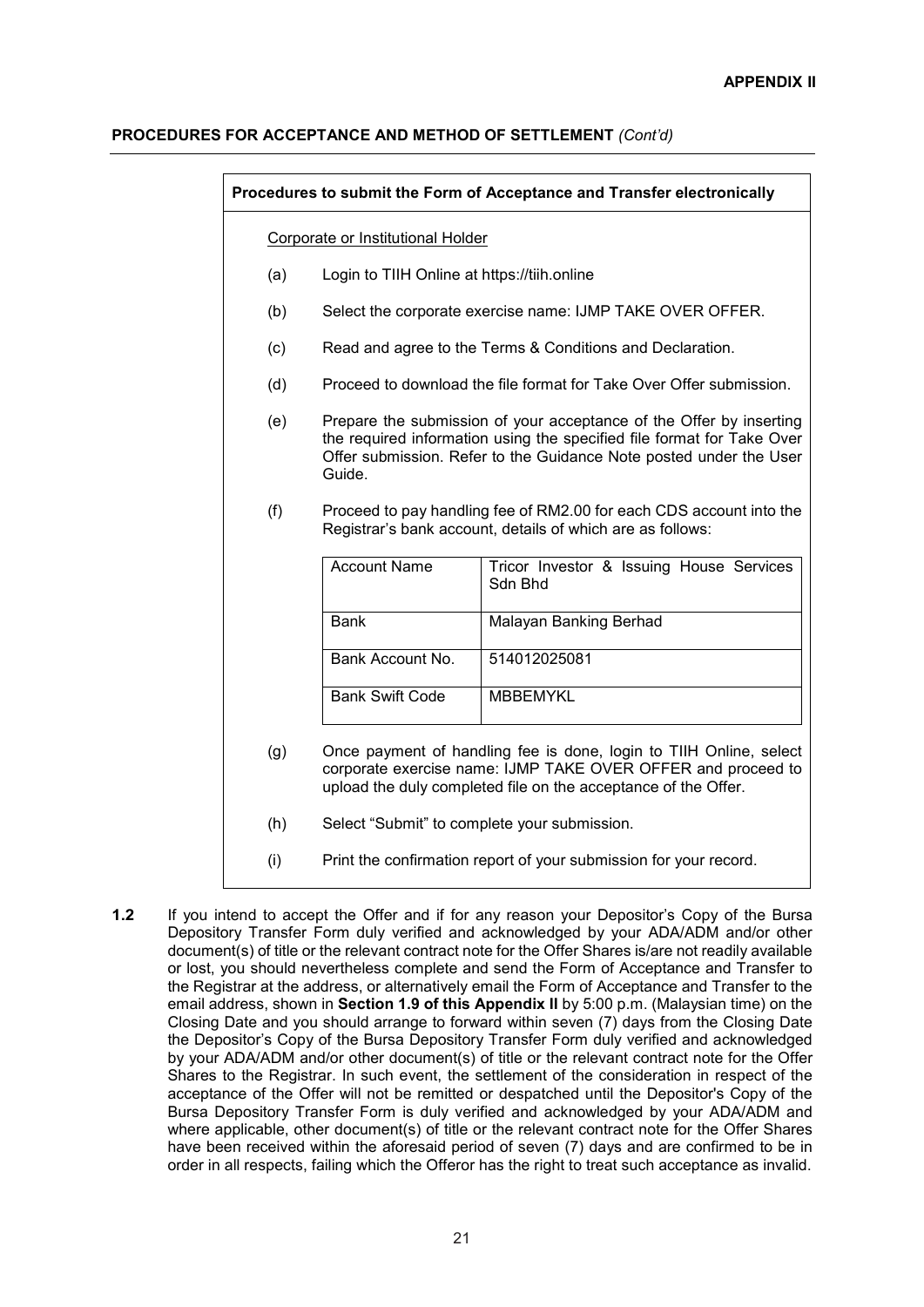- **1.3** You do not need to take any action if you decide not to accept the Offer.
- **1.4** No acknowledgement of the receipt of the Form of Acceptance and Transfer (or the Depositor's Copy of the Bursa Depository Transfer Form or other document(s) of title or the relevant contract note for the Offer Shares) will be issued. All acceptances and accompanying documents sent by post or by hand are at your own risk. Proof of time of postage does not constitute proof of time of receipt by the Registrar.
- **1.5** If you fail to comply with any of the terms or conditions set out in this **Appendix II** or the Form of Acceptance and Transfer, the Offeror may, at its discretion, elect to consider whether you have or have not accepted the Offer. The decision of the Offeror is final and binding.
- **1.6** You may obtain additional copies of this Offer Document and the accompanying Form of Acceptance and Transfer from the office of the Registrar during normal business hours, i.e. from 8:30 a.m. to 5:30 p.m. (Malaysian time), on Mondays to Fridays (excluding public holidays), from the Posting Date up to the Closing Date, or from the website of Bursa Securities at www.bursamalaysia.com.
- **1.7** You should address all enquiries concerning the Offer to the Registrar at the address or contact numbers stated in **Section 1.9 of this Appendix II**.
- **1.8** Under Section 14(1) of the SICDA, Bursa Securities has prescribed the Shares as securities required to be deposited into the CDS account. Therefore, all dealings in the Offer Shares that have been deposited into the CDS account will be carried out in accordance with the SICDA and the Rules of Bursa Depository.
- **1.9** The details of the Registrar, whose business hours are from 8:30 a.m. to 5:30 p.m. (Malaysian time), on Mondays to Fridays (excluding public holidays), are as follows:

**Tricor Investor & Issuing House Services Sdn Bhd (Registration No. 197101000970 (11324-H))**  Unit 32-01, Level 32 Tower A, Vertical Business Suite Avenue 3, Bangsar South No. 8, Jalan Kerinchi 59200 Kuala Lumpur, Malaysia

or alternatively at

**Tricor Customer Service Centre**  Unit G-3, Ground Floor, Vertical Podium Avenue 3, Bangsar South No. 8, Jalan Kerinchi 59200 Kuala Lumpur, Malaysia

| Telephone no.  | 603-2783 9299                  |
|----------------|--------------------------------|
| Facsimile no.  | 603-2783 9222                  |
| E-mail address | is.enquiry@my.tricorglobal.com |

**1.10** Invalid acceptances will be returned by ordinary mail at your own risk within 14 days after the Closing Date or, where applicable, within 14 days of receipt of the Depositor's Copy of the Bursa Depository Transfer Form duly verified by your ADA/ADM and/or other document(s) of title or the relevant contract note for the Offer Shares, whichever is later.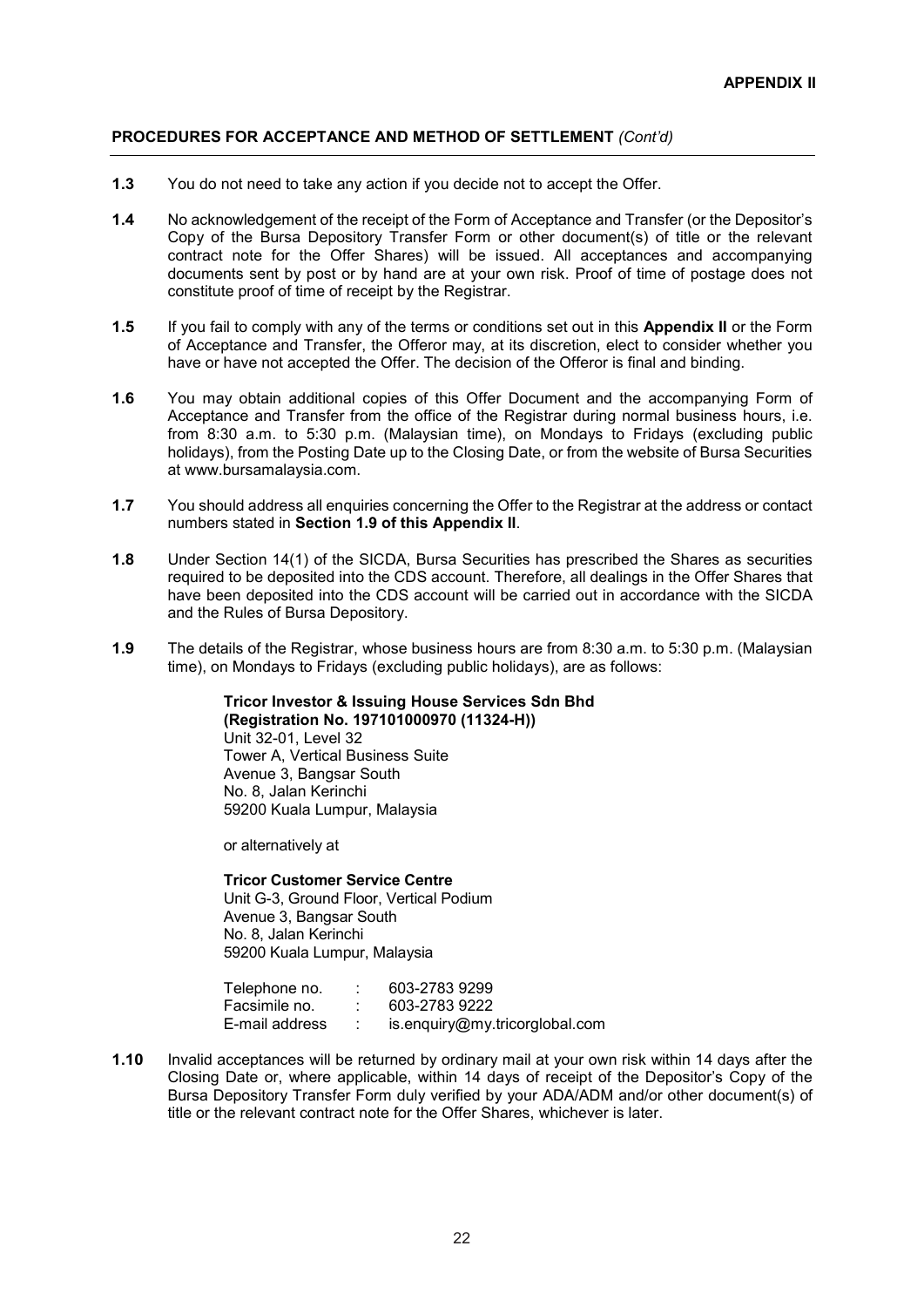### **2. METHOD OF SETTLEMENT**

Except with the consent of the SC and save for the Offeror's right to reduce the Offer Price as set out in **Section 2.1** of the main letter of this Offer Document, the Offeror will settle the consideration for the Offer in full in accordance with the terms set out in this Offer Document, without regard to any lien, right of set-off, counter-claim or other analogous rights to which the Offeror may otherwise be or claim to be entitled against the accepting Holder. This, however, is without prejudice to the Offeror's right to make any claim against the accepting Holder after such full settlement in respect of a breach of any of the warranties set out in **Section 1 of Appendix I** of this Offer Document.

If the Offeror deems the acceptances of the Offer as valid and complete in all respects in accordance with the terms and conditions set out in this Offer Document, the settlement for the acceptance of the Offer will be effected through:

- (i) remittance into the accepting Holders' bank account, details of which have been registered with Bursa Depository for the purpose of cash dividend or distribution; or
- (ii) if the accepting Holders have not registered such details with Bursa Depository prior to the date of such valid acceptances, through remittance in the form of cheque, banker's draft or cashier's order which will be despatched by ordinary mail to the accepting Holders (or their designated agents, as they may direct) at their registered Malaysian address last maintained with Bursa Depository, at their own risk,

within ten (10) days from the date of such valid acceptances or such other period as may be allowed by the SC.

Accepting Holders are strongly encouraged to register and/or update their bank account details with Bursa Depository through their stockbroker in order to receive the consideration for the Offer in their bank account.

Non-Resident Holders are advised that the settlement for the acceptance of the Offer will be made in RM. Non-Resident Holders who wish to convert the consideration received into foreign currency for repatriation may do so after payment of the appropriate fee and/or charges as levied by their respective financial institutions.

Please refer to **Appendix I** of this Offer Document for further information on the other terms and conditions of the Offer.

### **3. NON-RESIDENT HOLDER**

All references to "**you**" in this Section 3 are to a Non-Resident Holder.

This Offer Document and all documents relating to the Offer have not been (and will not be) sent to Non-Resident Holders who do not have an address in Malaysia. If you are a Non-Resident Holder and you wish to receive this Offer Document, you may provide an address in Malaysia to the Registrar for the delivery of this Offer Document. You may also collect this Offer Document from the Registrar. The Offeror will not make or be bound to make any enquiry as to whether Non-Resident Holders have a registered address in Malaysia.

Details of the Registrar can be found in **Section 1.9 of this Appendix II**.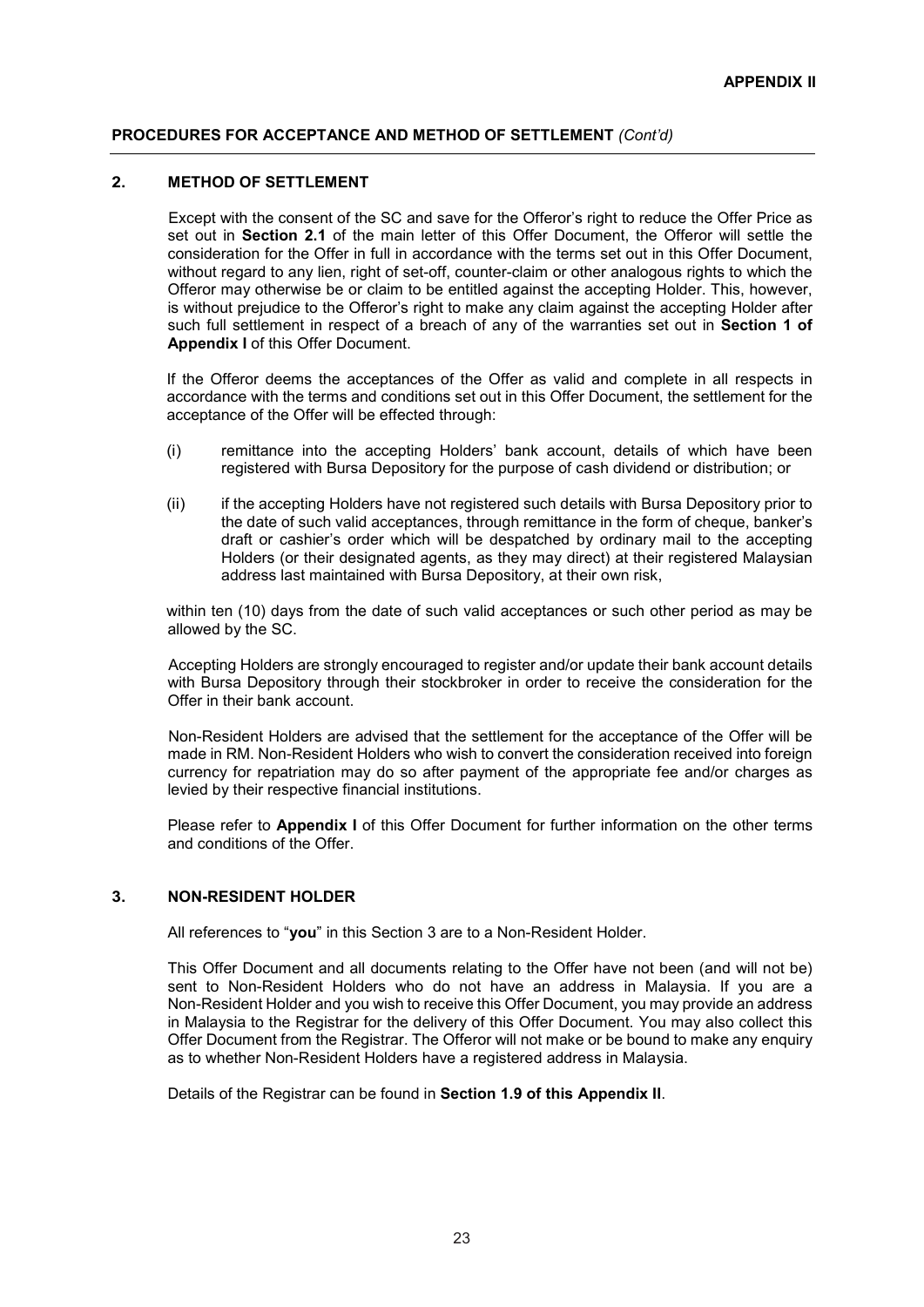### **3.1 Responsibility of a Non-Resident Holder**

- (i) The Offer is being made in Malaysia only. The Offer and this Offer Document, together with the Form of Acceptance and Transfer, have not been made to comply with the laws of any countries or jurisdictions other than the laws of Malaysia. Accordingly, you may not treat this Offer Document, the Form of Acceptance and Transfer and/or any other documentation relating to the Offer as an invitation or offer to sell securities or participate in the Offer in any jurisdiction other than Malaysia.
- (ii) You may be subject to or be limited by, the laws and regulations of your relevant jurisdiction in connection with your participation in the Offer. You should keep yourself informed of and observe any applicable legal requirement in your jurisdiction.
- (iii) If you wish to accept the Offer, you will be solely responsible to satisfy yourself as to the full observance of the laws of your relevant jurisdiction where you reside and in Malaysia. You are also responsible for obtaining any governmental, exchange control or other consents which may be required and for complying with the necessary formalities and legal and regulatory requirements.
- (iv) If you wish to accept the Offer, you will also be solely responsible for the payment of any transfer fees, taxes, duties or other requisite payment due in such jurisdiction. The Offeror, the Registrar and RHB Investment Bank shall be fully indemnified and held harmless by you for any transfer fees, taxes, duties, costs, expenses or other requisite payment which you may be required to pay.
- (v) You should consult your professional advisers in your relevant jurisdiction on compliance with legal and other applicable requirements. Acceptance of the Offer by you shall be deemed to constitute a representation and warranty to the Offeror, the Registrar and RHB Investment Bank that:
	- (a) you are in full observance of the laws of your relevant jurisdiction and Malaysia;
	- (b) you have not received copies or originals of this Offer Document, the Form of Acceptance and Transfer or any other documentation relating to the Offer in, into or from a Restricted Jurisdiction;
	- (c) you have not, in connection with the Offer or the execution or delivery of the Form of Acceptance and Transfer, utilised, directly or indirectly, the mails or any means or instrumentality (including, without limitation, electronic mail, facsimile transmission, telephone, internet or other forms of electronic communication) of interstate or foreign commerce of, or any facilities of a national securities exchange of, any Restricted Jurisdiction;
	- (d) you are not accepting the Offer from a Restricted Jurisdiction and in accepting the Offer, you are in full compliance with all necessary formalities and legal and regulatory requirements of the relevant jurisdiction; and
	- (e) you would not cause the Offeror, the Registrar and RHB Investment Bank to be in breach of the laws of the relevant jurisdiction.

### **3.2 Treatment of this Offer Document and/or the Form of Acceptance and Transfer in relation to a Non-Resident Holder**

(i) The release, publication or distribution of this Offer Document, the Form of Acceptance and Transfer and/or any other documentation relating to the Offer in any jurisdiction other than Malaysia may be affected by the laws or regulations of the relevant jurisdiction other than Malaysia. If you wish to accept the Offer, you should observe any applicable legal requirements in your relevant jurisdiction.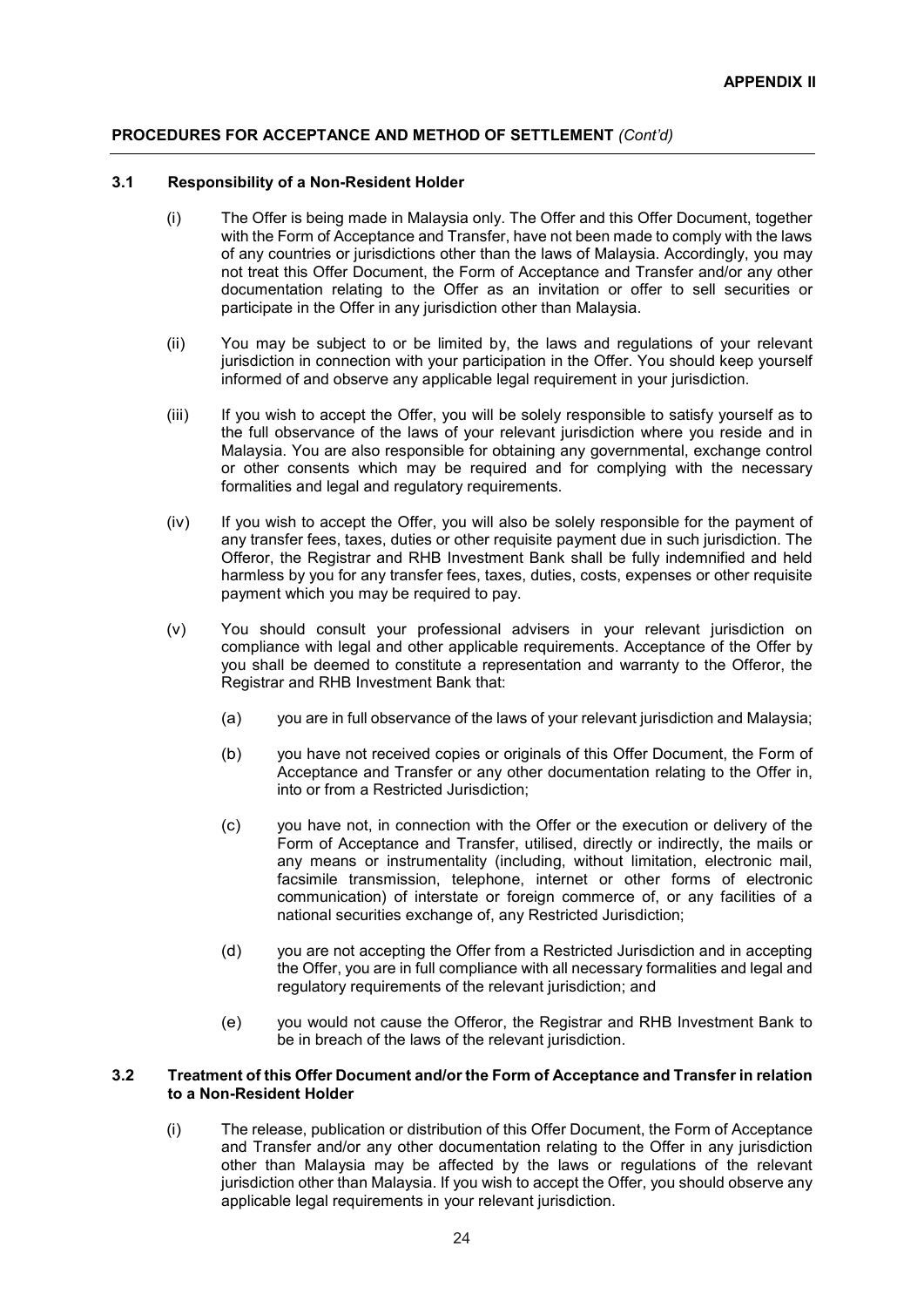- (ii) The Offer is not being extended and will not be extended directly or indirectly, in or into, or by use of mails or any means or instrumentality (including, without limitation, electronic mail, facsimile transmission, telephone, internet or other forms of electronic communication) of interstate or foreign commerce of, or any facilities of a national securities exchange of, any Restricted Jurisdiction and will not be capable of acceptance by any such use, means, instrumentality or facility or from within such Restricted Jurisdiction (unless otherwise determined by the Offeror). Accordingly, copies of this Offer Document, the Form of Acceptance and Transfer and/or any other documentation relating to the Offer are not being and must not be, directly or indirectly, mailed, transmitted or otherwise forwarded, distributed or sent in, into or from any Restricted Jurisdiction.
- (iii) You (including without limitation, your custodians, nominees and trustees) must not, in connection with the Offer, distribute or send this Offer Document, the Form of Acceptance and Transfer and/or any other documentation relating to the Offer into any Restricted Jurisdiction. If you or your agent or nominee receives this Offer Document, the Form of Acceptance and Transfer and any other documentation relating to the Offer in such Restricted Jurisdiction, the Offer may be deemed invalid and may not be accepted.
- (iv) Your acceptance may be invalid and disregarded unless you have fully complied with the laws of your relevant jurisdiction. If you forward this Offer Document, the Form of Acceptance and Transfer and any other documentation relating to the Offer into any Restricted Jurisdiction, whether because of a contractual or legal obligation or otherwise, you must inform the recipient of the contents of this Section 3. The Offeror reserves the right to reject a purported acceptance of the Offer from any Non-Resident Holder in any Restricted Jurisdiction.

### **3.3 The Offeror's reservation of right over acceptance by a Non-Resident Holder**

The Offeror reserves the right, in its absolute discretion, to treat any acceptance as invalid if it believes such acceptance may violate applicable legal or regulatory requirements. However, the Offeror reserves the right to permit your acceptance of the Offer in circumstances in which the Offeror is satisfied that your acceptance will not constitute a breach of any securities or other relevant legislation or impose any obligation on the Offeror not contemplated by the Offer.

### **3.4 Procedures for acceptance for Non-Resident Holders**

Subject to **Sections 3.1 to 3.3 of this Appendix II**, the procedures for acceptance of the Offer in **Section 1 of this Appendix II** also apply to you.

### **3.5 Method of settlement for a Non-Resident Holder**

The method of settlement in **Section 2 of this Appendix II** applies similarly to you if you have accepted the Offer and the settlement shall be made in RM.

**The Offer is made in compliance with the laws of Malaysia only. As such, this Offer Document together with the Form of Acceptance and Transfer only comply with the laws of Malaysia. The Offeror, the Registrar and RHB Investment Bank shall not accept any responsibility or liability in the event that any acceptance of the Offer by a Non-Resident Holder is or shall become illegal, unenforceable, voidable or void in such countries or jurisdictions outside Malaysia.** 

**Non-Resident Holders should therefore immediately consult their professional advisers in relation to the observance of the above and any other applicable laws. Non-Resident Holders shall be responsible for payment of any levy, fee, commission or cost that may be required in connection with their acceptance of the Offer or remittance of any amount due to them and shall keep the Offeror, the Registrar and RHB Investment Bank indemnified for the payment of such fee or commission. Please refer to Section 3 of this Appendix II for further information.**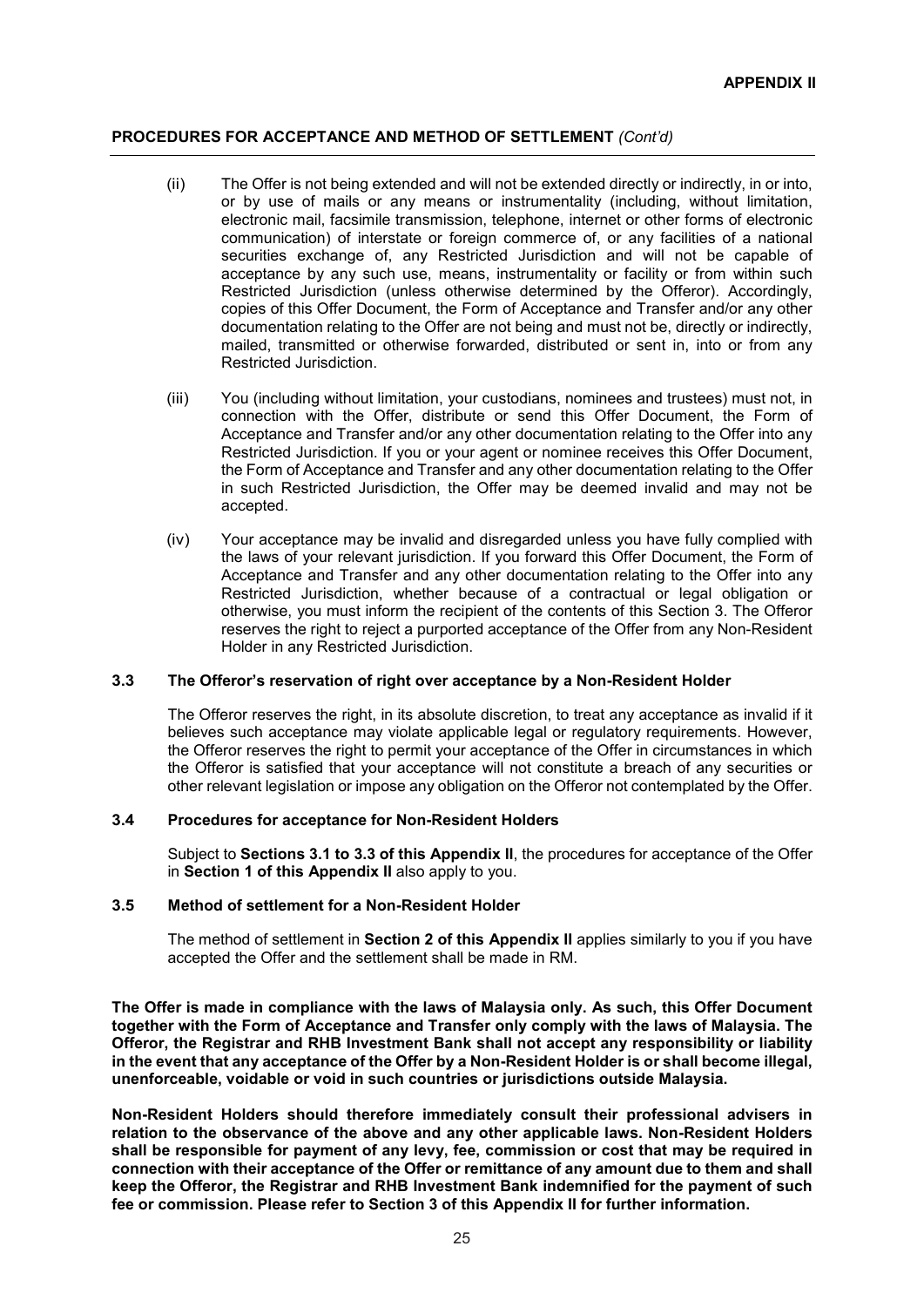### **INFORMATION ON THE OFFEROR**

### **1. HISTORY AND BUSINESS**

KLK was incorporated in Malaysia on 6 July 1973 under the Companies Act 1965 as a private limited company under the name of Kuala Lumpur Kepong Sendirian Berhad and is deemed registered under the Act. On 21 August 1973, it was converted into a public limited company and assumed the name of Kuala Lumpur Kepong Berhad. The KLK Shares were listed on the Main Market of Bursa Securities on 6 February 1974.

The principal activities of KLK are production and processing of palm products and natural rubber on its plantations and through its subsidiaries, it is involved in plantation, manufacturing, property development and investment holding. The principal activities of KLK's subsidiaries, associated companies and joint ventures are set out in **Section 5 of this Appendix**.

### **2. SHARE CAPITAL**

As at LPD, the issued share capital of KLK is RM1,375,694,884.33 comprising 1,081,017,785 ordinary shares (including 3,130,784 treasury shares) in issue.

As at LPD, KLK does not have any convertible securities in issue.

### **3. SUBSTANTIAL SHAREHOLDERS**

As at LPD, the substantial shareholders of KLK and their respective shareholdings in KLK are as follows:

|                                                         | <b>Direct</b>                         |         | <b>Indirect</b>                |         |  |
|---------------------------------------------------------|---------------------------------------|---------|--------------------------------|---------|--|
| Name                                                    | <b>Number of KLK</b><br><b>Shares</b> | $(1)$ % | Number of KLK<br><b>Shares</b> | $(1)$ % |  |
| <b>BKB</b>                                              | 510,375,927                           | 47.35   |                                |         |  |
| <b>Employees Provident Fund</b><br><b>Board</b>         | $(2)$ 162,982,204                     | 15.12   |                                |         |  |
| AmanahRaya Trustees Berhad<br>- Amanah Saham Bumiputera | 64,652,557                            | 6.00    |                                |         |  |
| Arusha Enterprise Sdn Bhd                               |                                       |         | $(3)$ 510, 375, 927            | 47.35   |  |
| Wan Hin Investments Sdn<br>Berhad                       | 455,430                               | 0.04    | $(4)$ 510, 375, 927            | 47.35   |  |
| Di-Yi Sdn Bhd                                           | 22,339                                | *       | $(5)$ 510.831.357              | 47.39   |  |
| Grateful Blessings Inc                                  |                                       |         | $(6)$ 510,853,696              | 47.39   |  |
| <b>Grateful Blessings Foundation</b>                    |                                       |         | $(7)$ 510,853,696              | 47.39   |  |
| Tan Sri Dato' Seri Lee Oi Hian                          | 73,112                                | 0.01    | $(8)$ 510,946,696              | 47.40   |  |
| High Quest Holdings Sdn Bhd                             | 22,339                                | *       | $(5)$ 510,831,357              | 47.39   |  |
| <b>Cubic Crystal Corporation</b>                        |                                       |         | $(9)$ 510,853,696              | 47.39   |  |
| <b>High Quest Anstalt</b>                               |                                       |         | $(10)$ 510.853.696             | 47.39   |  |
| Dato' Lee Hau Hian                                      | 84,536                                | 0.01    | $(11)$ 510,853,696             | 47.39   |  |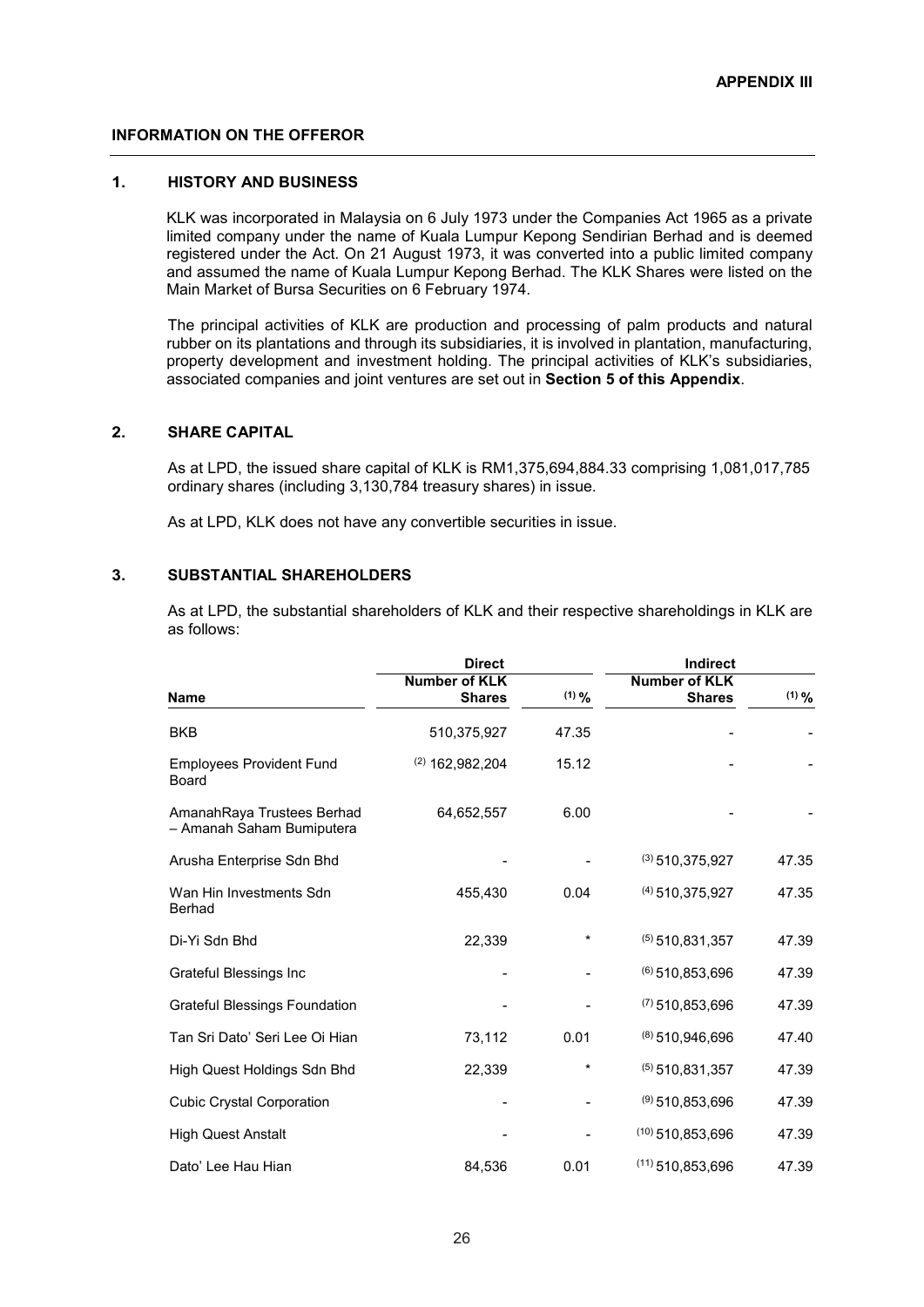#### *Notes:*

- *\* Negligible.*
- *(1) Based on the issued shares of KLK of 1,077,887,001 KLK Shares (which excludes 3,130,784 treasury shares) as at LPD.*
- *(2) Inclusive of those held through Citigroup Nominees (Tempatan) Sdn Bhd.*
- *(3) Deemed interest by virtue of Section 8(4) of the Act through BKB.*
- *(4) Deemed interest by virtue of Section 8(4) of the Act through Arusha Enterprise Sdn Bhd.*
- *(5) Deemed interest by virtue of Section 8(4) of the Act through Wan Hin Investments Sdn Berhad.*
- *(6) Deemed interest by virtue of Section 8(4) of the Act through Di-Yi Sdn Bhd.*
- *(7) Deemed interest by virtue of Section 8(4) of the Act through Grateful Blessings Inc.*
- *(8) Deemed interest in the KLK Shares held by his child, and by virtue of Section 8(4) of the Act through Grateful Blessings Foundation. Nevertheless he does not have any economic or beneficial interest in the KLK Shares as his deemed interest is held via the interest of his family members as discretionary beneficiaries of Grateful Blessings Foundation (which said family members' interest is held subject to the discretion of Grateful Blessings Foundation Council).*
- *(9) Deemed interest by virtue of Section 8(4) of the Act through High Quest Holdings Sdn Bhd.*
- *(10) Deemed interest by virtue of Section 8(4) of the Act through Cubic Crystal Corporation.*
- *(11) Deemed interest by virtue of Section 8(4) of the Act through High Quest Anstalt.*

### **4. DIRECTORS**

As at LPD, the directors of KLK and their respective shareholdings in KLK are as follows:

|                                                                          |                    | <b>Direct</b>                  |            | Indirect                       |          |
|--------------------------------------------------------------------------|--------------------|--------------------------------|------------|--------------------------------|----------|
| <b>Name</b><br>(Designation)                                             | <b>Nationality</b> | Number of<br><b>KLK Shares</b> | $(1)$ $\%$ | Number of<br><b>KLK Shares</b> | $(1)$ %  |
| R. M. Alias<br>(Chairman)                                                | Malaysian          | 342,715                        | 0.03       | $(2)$ 1,000                    | $^\star$ |
| Tan Sri Dato' Seri Lee Oi Hian<br>(Chief Executive Officer)              | Malaysian          | 73,112                         | 0.01       | $(3)$ 510,946,696              | 47.40    |
| Dato' Lee Hau Hian<br>(Non-Independent Non-<br>Executive Director)       | Malaysian          | 84,536                         | 0.01       | $(4)$ 510,853,696              | 47.39    |
| Dato' Yeoh Eng Khoon<br>(Senior Independent Non-<br>Executive Director)  | Malaysian          | 340.176                        | 0.03       | $(5)$ 4,838,476                | 0.45     |
| Tan Sri Azlan Bin Mohd Zainol<br>(Independent Non-Executive<br>Director) | Malaysian          |                                |            |                                |          |
| Quah Poh Keat<br>(Independent Non-Executive<br>Director)                 | Malaysian          |                                |            |                                |          |
| Anne Rodrigues<br>(Independent Non-Executive<br>Director)                | Malaysian          | 1,523                          | $\star$    |                                |          |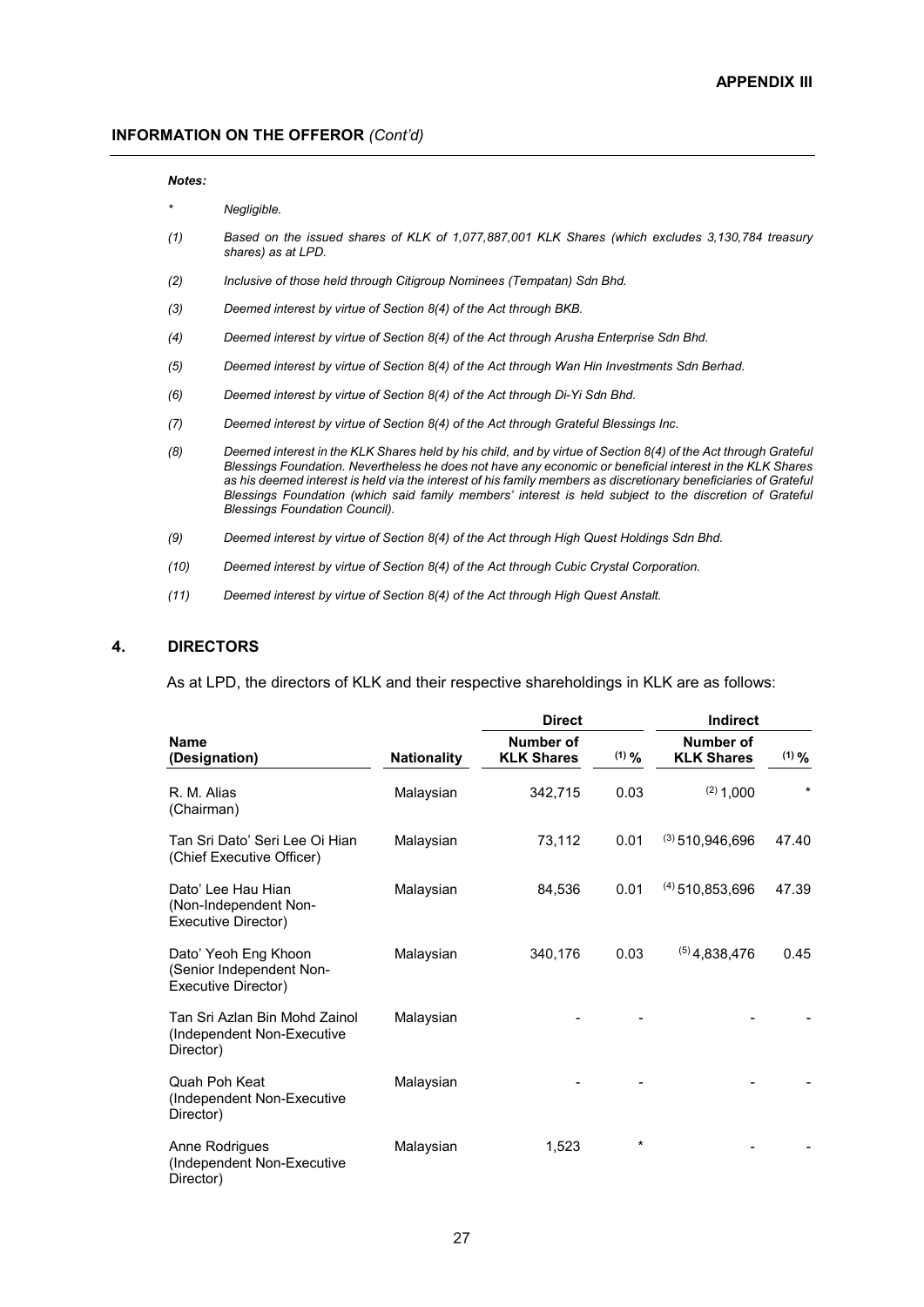|                              |                                                                                                                                                                                                                                                                                                                                                                                                                                                                                                     |                    | <b>Direct</b>                  |             | <b>Indirect</b>                |            |
|------------------------------|-----------------------------------------------------------------------------------------------------------------------------------------------------------------------------------------------------------------------------------------------------------------------------------------------------------------------------------------------------------------------------------------------------------------------------------------------------------------------------------------------------|--------------------|--------------------------------|-------------|--------------------------------|------------|
| <b>Name</b><br>(Designation) |                                                                                                                                                                                                                                                                                                                                                                                                                                                                                                     | <b>Nationality</b> | Number of<br><b>KLK Shares</b> | $(1)$ $9/2$ | Number of<br><b>KLK Shares</b> | $(1)$ $\%$ |
| Lee Jia Zhang                | (Executive Director)                                                                                                                                                                                                                                                                                                                                                                                                                                                                                | Malaysian          | 93,000                         | 0.01        |                                |            |
| Notes:                       |                                                                                                                                                                                                                                                                                                                                                                                                                                                                                                     |                    |                                |             |                                |            |
| $^\star$                     | Negligible.                                                                                                                                                                                                                                                                                                                                                                                                                                                                                         |                    |                                |             |                                |            |
| (1)                          | Based on the issued shares of KLK of 1,077,887,001 KLK Shares (which excludes 3,130,784 treasury<br>shares) as at LPD.                                                                                                                                                                                                                                                                                                                                                                              |                    |                                |             |                                |            |
| (2)                          | Deemed interest in the KLK Shares held by his child.                                                                                                                                                                                                                                                                                                                                                                                                                                                |                    |                                |             |                                |            |
| (3)                          | Deemed interest in the KLK Shares held by his child, and by virtue of Section 8(4) of the Act through Grateful<br>Blessings Foundation. Nevertheless he does not have any economic or beneficial interest in the KLK Shares<br>as his deemed interest is held via the interest of his family members as discretionary beneficiaries of Grateful<br>Blessings Foundation (which said family members' interest is held subject to the discretion of Grateful<br><b>Blessings Foundation Council).</b> |                    |                                |             |                                |            |
| (4)                          | Deemed interest by virtue of Section 8(4) of the Act through High Quest Anstalt.                                                                                                                                                                                                                                                                                                                                                                                                                    |                    |                                |             |                                |            |
| (5)                          | Deemed interest in the KLK Shares held by his spouse and children, and by virtue of Section 8(4) of the Act<br>through Yeoh Chin Hin Investments Sdn Berhad.                                                                                                                                                                                                                                                                                                                                        |                    |                                |             |                                |            |

### **5. SUBSIDIARIES, ASSOCIATED COMPANIES AND JOINT VENTURES**

The subsidiaries of KLK as at LPD are as follows:

| Name of company                                 | Place of<br>incorporation | <b>Effective</b><br>equity<br>interest | <b>Principal activities</b>     |
|-------------------------------------------------|---------------------------|----------------------------------------|---------------------------------|
|                                                 |                           | %                                      |                                 |
| <b>PLANTATION</b>                               |                           |                                        |                                 |
| <b>PENINSULAR MALAYSIA</b>                      |                           |                                        |                                 |
| Uni-Agro Multi Plantations Sdn<br><b>Bhd</b>    | Malaysia                  | 51.0                                   | Plantation                      |
| Betatechnic Sdn Bhd                             | Malaysia                  | 100.0                                  | Operating biogas capture plants |
| Gunong Pertanian Sdn Bhd                        | Malaysia                  | 100.0                                  | Extraction of crude palm oil    |
| KL-Kepong Edible Oils Sdn<br><b>Bhd</b>         | Malaysia                  | 100.0                                  | Refining of palm products       |
| Taiko Plantations Sendirian<br>Berhad           | Malaysia                  | 100.0                                  | Management of plantations       |
| Golden Complex Sdn Bhd                          | Malaysia                  | 100.0                                  | Investment holding              |
| Jasachem Sdn Bhd                                | Malaysia                  | 100.0                                  | Investment holding              |
| <b>KL-Kepong Plantation</b><br>Holdings Sdn Bhd | Malaysia                  | 100.0                                  | Investment holding              |
| Fajar Palmkel Sdn Berhad                        | Malaysia                  | 100.0                                  | Kernel crushing                 |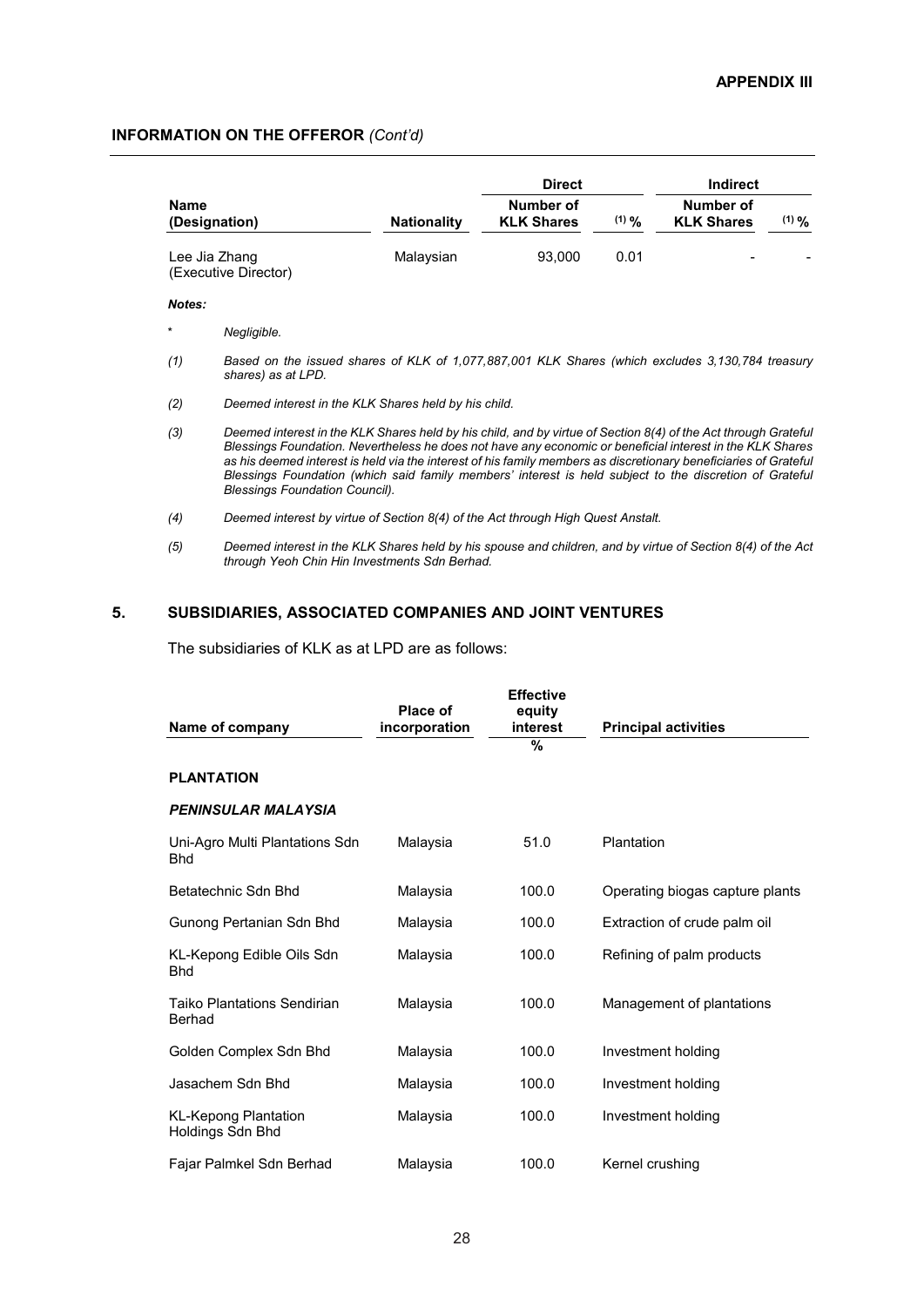| Name of company                       | Place of<br>incorporation | <b>Effective</b><br>equity<br>interest<br>% | <b>Principal activities</b>                                                                                             |
|---------------------------------------|---------------------------|---------------------------------------------|-------------------------------------------------------------------------------------------------------------------------|
| SABAH                                 |                           |                                             |                                                                                                                         |
| Bornion Estate Sdn Bhd                | Malaysia                  | 63.0                                        | Plantation                                                                                                              |
| KL-Kepong (Sabah) Sdn Bhd             | Malaysia                  | 100.0                                       | Plantation                                                                                                              |
| Sabah Cocoa Sdn Bhd                   | Malaysia                  | 100.0                                       | Plantation                                                                                                              |
| KLK Premier Oils Sdn Bhd              | Malaysia                  | 85.0                                        | Processing and marketing of oil<br>palm products                                                                        |
| Golden Yield Sdn Bhd                  | Malaysia                  | 85.0                                        | Processing and marketing of oil<br>palm products                                                                        |
| Sabah Holdings Corporation<br>Sdn Bhd | Malaysia                  | 70.0                                        | Investment holding                                                                                                      |
| <b>IJMP</b>                           | Malaysia                  | 57.4                                        | Cultivation<br>of<br>oil<br>palms,<br>investment holding and provision<br>of management services to its<br>subsidiaries |
| Berakan Maju Sdn Bhd                  | Malaysia                  | 57.4                                        | Cultivation of oil palms                                                                                                |
| Excellent Challenger (M) Sdn<br>Bhd   | Malaysia                  | 57.4                                        | Cultivation of oil palms                                                                                                |
| IJM Edible Oils Sdn Bhd               | Malaysia                  | 57.4                                        | Palm oil and kernel milling                                                                                             |
| Rakanan Jaya Sdn Bhd                  | Malaysia                  | 57.4                                        | Cultivation of oil palms                                                                                                |
| Ratus Sempurna Sdn Bhd                | Malaysia                  | 57.4                                        | Property holding                                                                                                        |
| Dynasive Enterprise Sdn Bhd           | Malaysia                  | 57.4                                        | Investment holding                                                                                                      |
| Gunaria Sdn Bhd                       | Malaysia                  | 57.4                                        | Investment holding                                                                                                      |
| Minat Teguh Sdn Bhd                   | Malaysia                  | 57.4                                        | Investment holding                                                                                                      |
| Akrab Perkasa Sdn Bhd                 | Malaysia                  | 57.4                                        | Dormant                                                                                                                 |
| Desa Talisai Palm Oil Mill Sdn<br>Bhd | Malaysia                  | 57.4                                        | Dormant                                                                                                                 |
| Desa Talisai Sdn Bhd                  | Malaysia                  | 57.4                                        | Dormant                                                                                                                 |
| IJM Biofuel Sdn Bhd                   | Malaysia                  | 57.4                                        | Dormant                                                                                                                 |
| Sabang Mills Sdn Bhd                  | Malaysia                  | 57.4                                        | Dormant                                                                                                                 |
| Sijas Plantations Sdn Bhd             | Malaysia                  | 57.4                                        | Dormant                                                                                                                 |
| <b>INDONESIA</b>                      |                           |                                             |                                                                                                                         |
| P.T. ADEI Plantation &<br>Industry    | Indonesia                 | 95.0                                        | Plantation,<br>refining<br>of<br>palm<br>products and kernel crushing                                                   |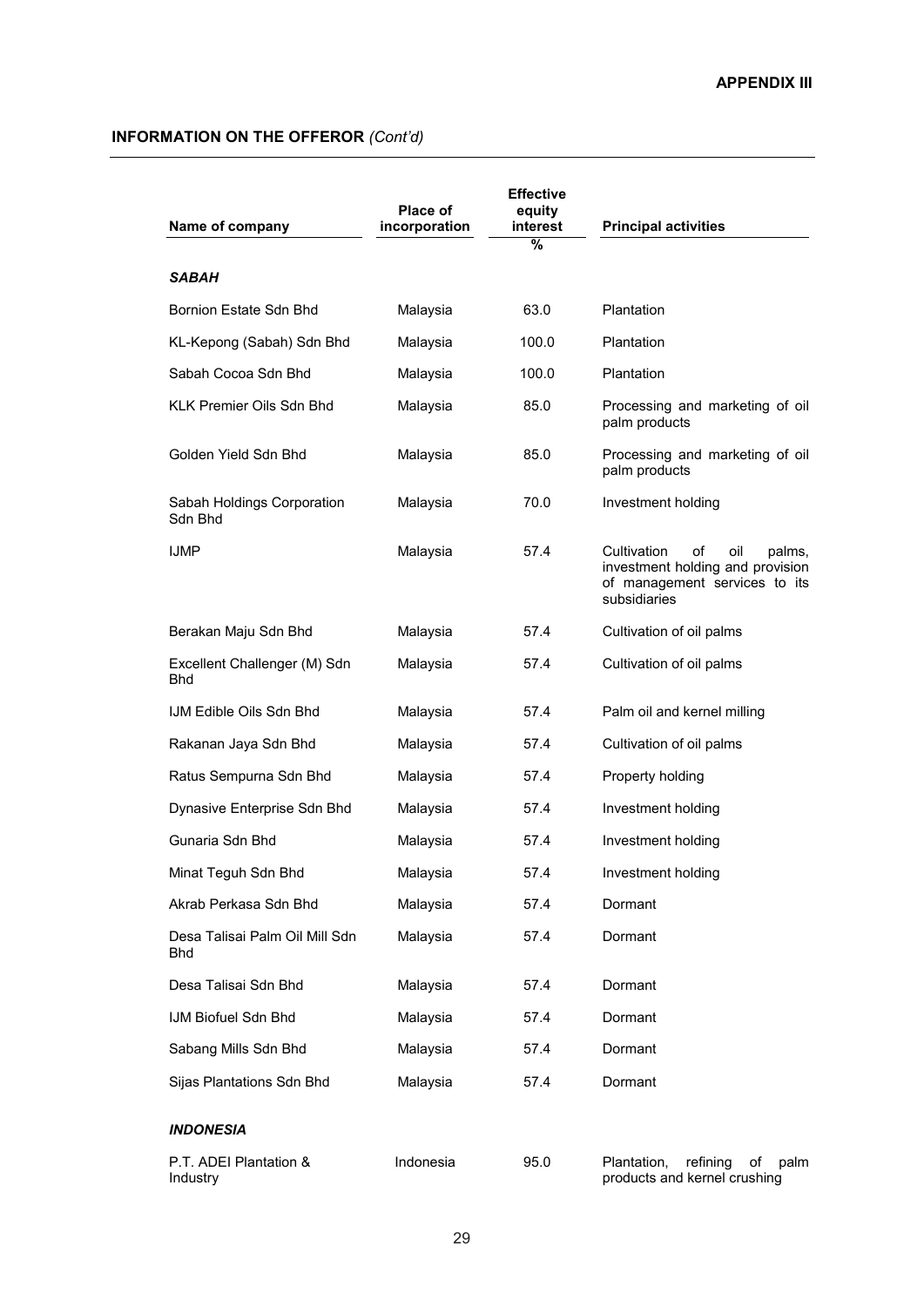| Name of company                                  | <b>Place of</b><br>incorporation | <b>Effective</b><br>equity<br>interest | <b>Principal activities</b>                                                                                                             |
|--------------------------------------------------|----------------------------------|----------------------------------------|-----------------------------------------------------------------------------------------------------------------------------------------|
|                                                  |                                  | $\frac{0}{0}$                          |                                                                                                                                         |
| P.T. Alam Karya Sejahtera<br>AKS                 | Indonesia                        | 62.0                                   | Plantation                                                                                                                              |
| P.T. Applied Agricultural<br>Resources Indonesia | Indonesia                        | 95.0                                   | Other management consulting<br>activities, palm oil<br>plantation<br>(producing<br>and other<br>seeds)<br>agricultural support services |
| P.T. Bumi Makmur Sejahtera<br>Jaya               | Indonesia                        | 95.0                                   | Plantation                                                                                                                              |
| P.T. Hutan Hijau Mas                             | Indonesia                        | 92.0                                   | Plantation                                                                                                                              |
| P.T. Jabontara Eka Karsa                         | Indonesia                        | 95.0                                   | Plantation                                                                                                                              |
| P.T. Karya Makmur Abadi                          | Indonesia                        | 95.0                                   | Plantation                                                                                                                              |
| P.T. Langkat Nusantara<br>Kepong                 | Indonesia                        | 60.0                                   | Plantation                                                                                                                              |
| P.T. Malindomas Perkebunan                       | Indonesia                        | 92.0                                   | Plantation                                                                                                                              |
| P.T. Menteng Jaya Sawit<br>Perdana               | Indonesia                        | 95.0                                   | Plantation                                                                                                                              |
| P.T. Mulia Agro Permai                           | Indonesia                        | 95.0                                   | Plantation                                                                                                                              |
| P.T. Parit Sembada                               | Indonesia                        | 90.0                                   | Plantation                                                                                                                              |
| P.T. Perindustrian Sawit<br>Synergi              | Indonesia                        | 91.5                                   | Refining of palm products, kernel<br>crushing and manufacturing of<br>oleochemicals ^                                                   |
| P.T. Putra Bongan Jaya                           | Indonesia                        | 95.0                                   | Plantation                                                                                                                              |
| P.T. Steelindo Wahana<br>Perkasa                 | Indonesia                        | 95.0                                   | Plantation,<br>refining<br>οf<br>palm<br>products and kernel crushing                                                                   |
| P.T. Sekarbumi Alamlestari                       | Indonesia                        | 65.0                                   | Plantation                                                                                                                              |
| P.T. KLK Agriservindo                            | Indonesia                        | 100.0                                  | Management of plantation                                                                                                                |
| P.T. Primabahagia Permai                         | Indonesia                        | 54.5                                   | Cultivation of oil palms and milling                                                                                                    |
| P.T. Prima Alumga                                | Indonesia                        | 54.5                                   | Cultivation of oil palms                                                                                                                |
| P.T. Indonesia Plantation<br>Synergy             | Indonesia                        | 49.1                                   | Cultivation of oil palms and milling                                                                                                    |
| P.T. Sinergi Agro Industri                       | Indonesia                        | 54.5                                   | Cultivation of oil palms and milling                                                                                                    |
| P.T. Karya Bakti Sejahtera<br>Agrotama           | Indonesia                        | 54.5                                   | Cultivation of oil palms                                                                                                                |
| P.T. Anugrah Surya Mandiri<br>(In liquidation)   | Indonesia                        | 95.0                                   | Dormant                                                                                                                                 |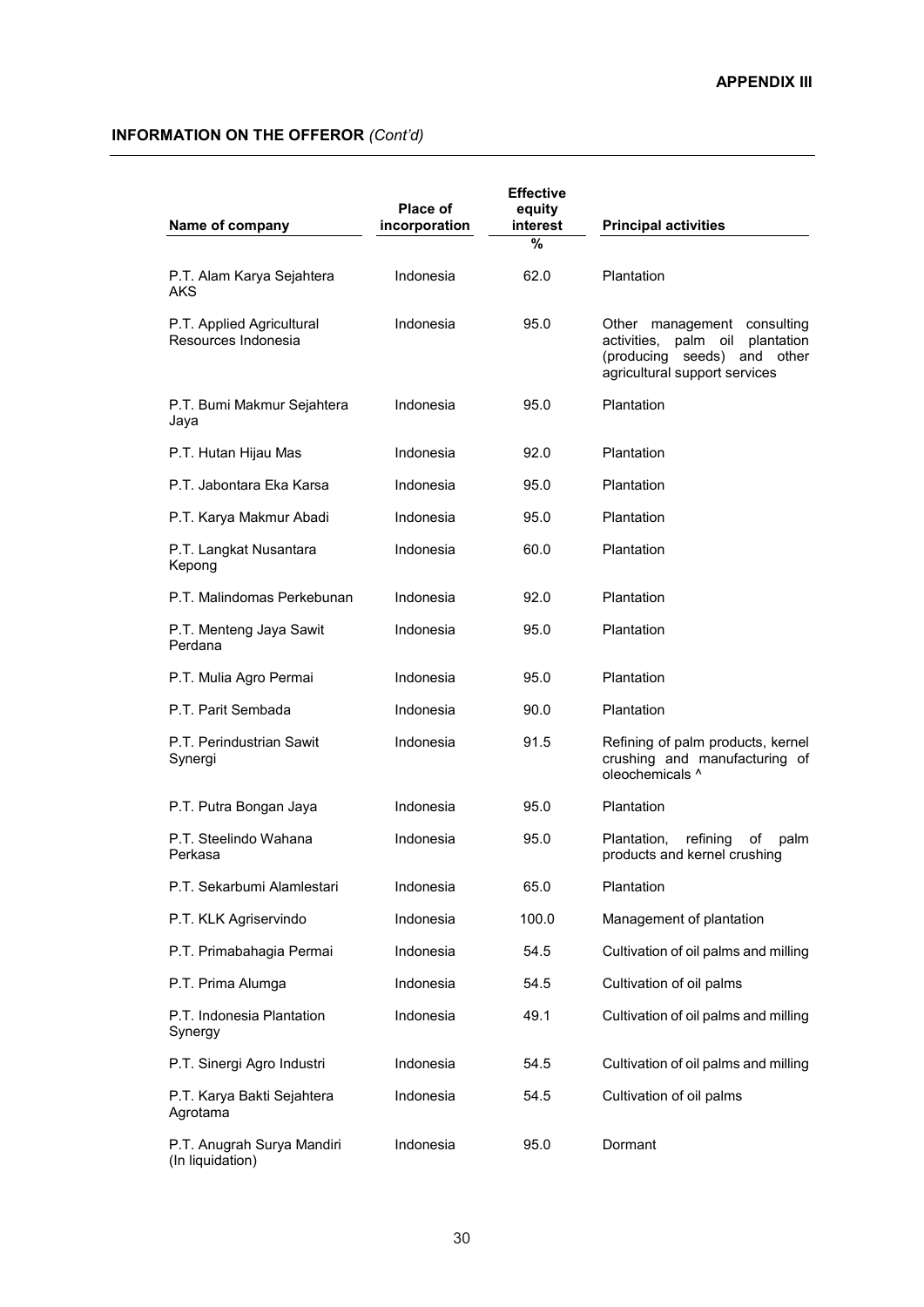| Name of company                                  | Place of<br>incorporation | <b>Effective</b><br>equity<br>interest | <b>Principal activities</b>                                                                               |
|--------------------------------------------------|---------------------------|----------------------------------------|-----------------------------------------------------------------------------------------------------------|
|                                                  |                           | %                                      |                                                                                                           |
| SINGAPORE                                        |                           |                                        |                                                                                                           |
| Astra-KLK Pte Ltd                                | Singapore                 | 51.0                                   | Marketing of refined palm oil<br>products and provision of logistics<br>services related to palm products |
| <b>Collingwood Plantations Pte</b><br>Ltd        | Singapore                 | 82.0                                   | Investment holding                                                                                        |
| <b>KLK Agro Plantations Pte Ltd</b>              | Singapore                 | 100.0                                  | Investment holding                                                                                        |
| <b>Taiko Plantations Pte Ltd</b>                 | Singapore                 | 100.0                                  | Management of plantation                                                                                  |
| <b>PAPUA NEW GUINEA</b>                          |                           |                                        |                                                                                                           |
| Ang Agro Forest Management<br>Ltd                | Papua New<br>Guinea       | 82.0                                   | Dormant                                                                                                   |
| <b>MAURITIUS</b>                                 |                           |                                        |                                                                                                           |
| Liberian Palm Developments<br>Limited            | <b>Mauritius</b>          | 100.0                                  | Investment holding                                                                                        |
| EBF (Mauritius) Limited                          | <b>Mauritius</b>          | 100.0                                  | Investment holding                                                                                        |
| EPO (Mauritius) Limited                          | <b>Mauritius</b>          | 100.0                                  | Investment holding                                                                                        |
| <i><b>LIBERIA</b></i>                            |                           |                                        |                                                                                                           |
| Liberia Forest Products Inc                      | Liberia                   | 100.0                                  | Plantation                                                                                                |
| LIBINC Oil Palm Inc                              | Liberia                   | 100.0                                  | Plantation                                                                                                |
| Equatorial Palm Oil (Liberia)<br>Incorporated    | Liberia                   | 100.0                                  | Management of plantation                                                                                  |
| Liberian Agriculture<br>Developments Corporation | Liberia                   | 100.0                                  | Dormant                                                                                                   |
| <b>MANUFACTURING</b>                             |                           |                                        |                                                                                                           |
| <b>OLEOCHEMICALS</b>                             |                           |                                        |                                                                                                           |
| Palm-Oleo Sdn Bhd                                | Malaysia                  | 80.0                                   | Manufacturing of fatty acids                                                                              |
| Palm-Oleo (Klang) Sdn Bhd                        | Malaysia                  | 80.0                                   | Manufacturing of oleochemicals                                                                            |
| KSP Manufacturing Sdn Bhd                        | Malaysia                  | 80.0                                   | Manufacturing of soap noodles                                                                             |
| Palmamide Sdn Bhd                                | Malaysia                  | 80.0                                   | Manufacturing<br>οf<br>industrial<br>amides                                                               |
| KL-Kepong Oleomas Sdn Bhd                        | Malaysia                  | 96.0                                   | Manufacturing of fatty alcohol and<br>methyl esters                                                       |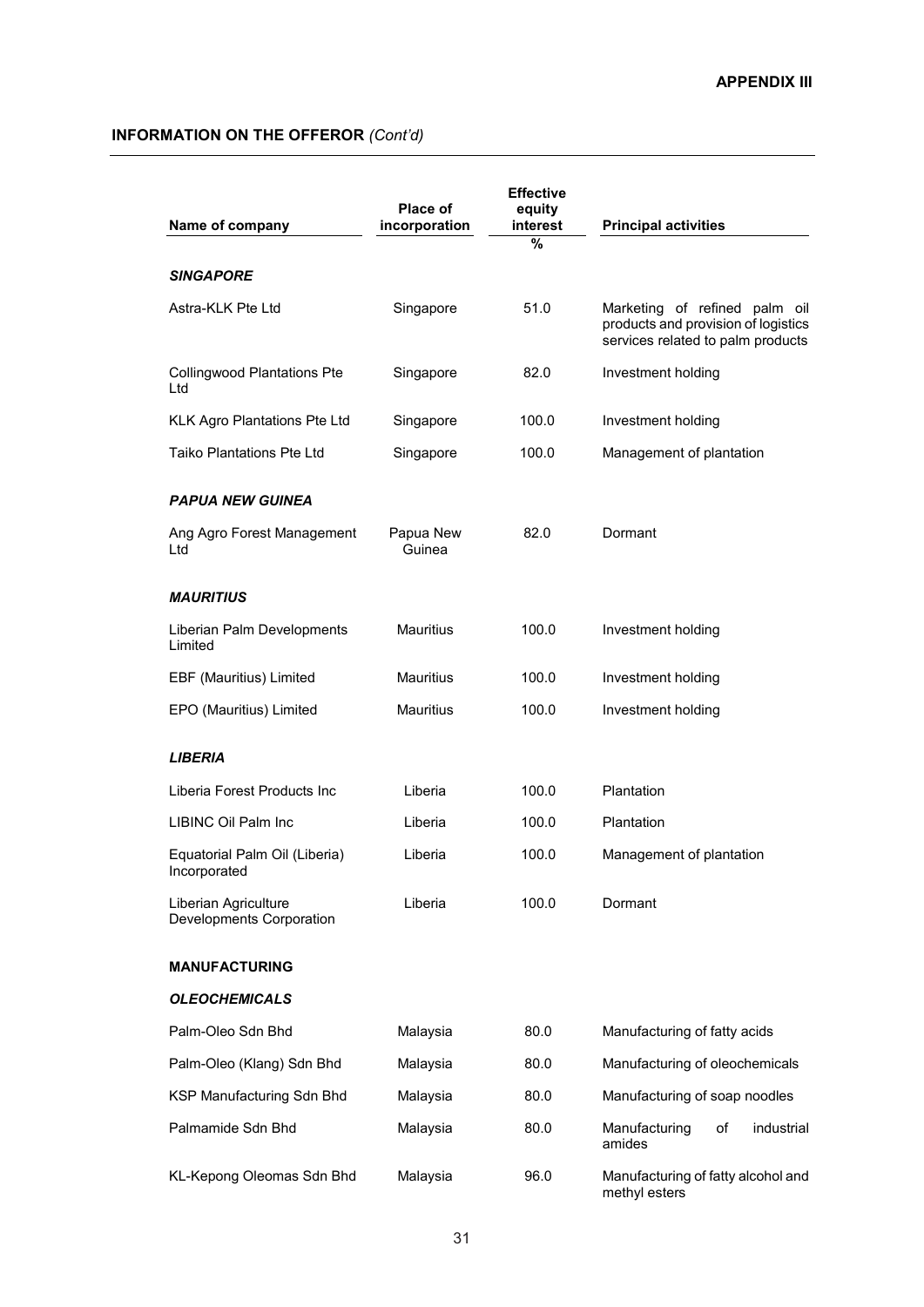| Name of company                             | <b>Place of</b><br>incorporation   | <b>Effective</b><br>equity<br>interest<br>% | <b>Principal activities</b>                                                                                                    |
|---------------------------------------------|------------------------------------|---------------------------------------------|--------------------------------------------------------------------------------------------------------------------------------|
| Davos Life Science Sdn Bhd                  | Malaysia                           | 100.0                                       | Manufacturing<br>of<br>palm<br>phytonutrients and other palm<br>derivatives                                                    |
| KLK Bioenergy Sdn Bhd                       | Malaysia                           | 96.0                                        | Manufacturing of methyl esters                                                                                                 |
| <b>KLK Emmerich GmbH</b>                    | Germany                            | 100.0                                       | Manufacturing of fatty acids and<br>glycerine                                                                                  |
| Taiko Palm-Oleo<br>(Zhangjiagang) Co Ltd    | People's<br>Republic of<br>China   | 80.0                                        | Manufacturing and trading of fatty<br>acids, glycerine, soap noodles,<br>triacetin, special paper chemicals<br>and surfactants |
| Shanghai Jinshan Jingwei<br>Chemical Co Ltd | People's<br>Republic of<br>China   | 100.0                                       | Manufacturing<br>detergents,<br>of<br>auxiliary materials for detergents<br>and cosmetics and investment<br>holding            |
| P.T. KLK Dumai                              | Indonesia                          | 100.0                                       | Manufacturing of basic organic<br>agricultural<br>chemicals<br>from<br>products                                                |
| KLK Oleo (Shanghai) Co Ltd                  | People's<br>Republic of<br>China   | 100.0                                       | distribution<br>Trading<br>and<br>οf<br>oleochemicals                                                                          |
| KLK OLEO Americas Inc                       | <b>United States</b><br>of America | 100.0                                       | Trading<br>and<br>distribution<br>οf<br>oleochemicals                                                                          |
| <b>KLK Tensachem SA</b>                     | Belgium                            | 100.0                                       | Manufacturing of alcohol ether<br>sulphates, alcohol sulphates and<br>sulphonic acids                                          |
| KL-Kepong Industrial Holdings<br>Sdn Bhd    | Malaysia                           | 100.0                                       | Investment holding                                                                                                             |
| <b>KLK Premier Capital Limited</b>          | <b>British Virgin</b><br>Islands   | 80.0                                        | Investment holding and trading in<br>commodities                                                                               |
| Capital Glogalaxy Sdn Bhd                   | Malaysia                           | 100.0                                       | Dormant                                                                                                                        |
| <b>NON-IONIC SURFACTANTS AND ESTERS</b>     |                                    |                                             |                                                                                                                                |
| Kolb Distribution AG                        | Switzerland                        | 100.0                                       | <b>Distribution</b><br>οf<br>non-ionic<br>surfactants and esters                                                               |
| Dr. W. Kolb AG                              | Switzerland                        | 100.0                                       | Manufacturing<br>of<br>non-ionic<br>surfactants and esters                                                                     |
| Dr. W. Kolb Netherlands BV                  | Netherlands                        | 100.0                                       | Manufacturing<br>οf<br>non-ionic<br>surfactants and esters                                                                     |
| Kolb Distribution BV                        | Netherlands                        | 100.0                                       | Distribution<br>non-ionic<br>οf<br>surfactants and esters                                                                      |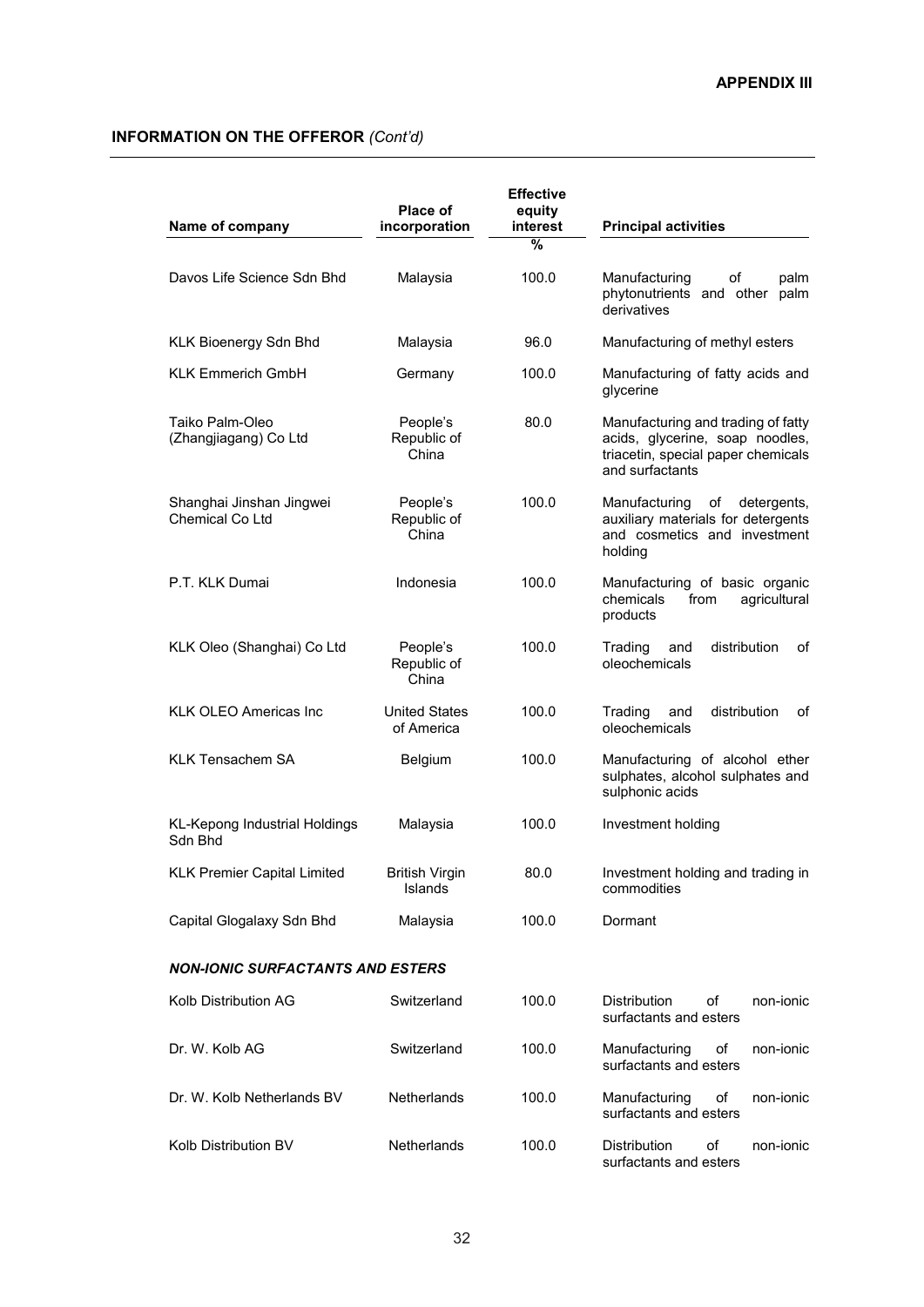| Name of company                                          | Place of<br>incorporation | <b>Effective</b><br>equity<br>interest<br>$\frac{0}{0}$ | <b>Principal activities</b>                                                                                                  |
|----------------------------------------------------------|---------------------------|---------------------------------------------------------|------------------------------------------------------------------------------------------------------------------------------|
|                                                          |                           |                                                         |                                                                                                                              |
| Kolb France SARL                                         | France                    | 100.0                                                   | <b>Distribution</b><br>οf<br>non-ionic<br>surfactants and esters                                                             |
| Dr. W. Kolb Deutschland<br>GmbH                          | Germany                   | 100.0                                                   | <b>Distribution</b><br>οf<br>non-ionic<br>surfactants and esters                                                             |
| <b>KLK Kolb Specialties BV</b>                           | <b>Netherlands</b>        | 100.0                                                   | Manufacturing and distribution of<br>non-ionic surfactants and esters                                                        |
| <b>KLK Chemicals Holding</b><br>Netherlands BV           | <b>Netherlands</b>        | 100.0                                                   | Investment holding                                                                                                           |
| <b>GLOVE PRODUCTS</b>                                    |                           |                                                         |                                                                                                                              |
| <b>KL-Kepong Rubber Products</b><br>Sdn Bhd              | Malaysia                  | 100.0                                                   | Manufacturing<br>trading<br>and<br>in<br>rubber products                                                                     |
| Masif Latex Products Sdn Bhd                             | Malaysia                  | 100.0                                                   | Dormant                                                                                                                      |
| <b>PARQUET FLOORING</b>                                  |                           |                                                         |                                                                                                                              |
| B.K.B. Hevea Products Sdn<br><b>Bhd</b>                  | Malaysia                  | 100.0                                                   | Manufacturing of parquet flooring<br>products                                                                                |
| B.K.B. Flooring Sdn Bhd                                  | Malaysia                  | 100.0                                                   | Dormant                                                                                                                      |
| NUTRACEUTICAL, COSMECEUTICAL AND PHARMACEUTICAL PRODUCTS |                           |                                                         |                                                                                                                              |
| Davos Life Science Pte Ltd                               | Singapore                 | 100.0                                                   | Sales of pharmaceutical and bio-<br>pharmaceutical<br>intermediates<br>fine<br>chemicals<br>and<br>and<br>investment holding |
| Biogene Life Science Pte Ltd                             | Singapore                 | 100.0                                                   | Research<br>collaboration<br>and<br>investment holding                                                                       |
| Centros Life Science Pte Ltd                             | Singapore                 | 100.0                                                   | Sales of pharmaceutical and bio-<br>pharmaceutical<br><i>intermediates</i><br>fine chemicals                                 |
| <b>STORAGE &amp; DISTRIBUTION</b>                        |                           |                                                         |                                                                                                                              |
| Stolthaven (Westport) Sdn<br>Bhd                         | Malaysia                  | 51.0                                                    | Storing and distribution of bulk<br>liquid                                                                                   |
| <b>PROPERTY</b>                                          |                           |                                                         |                                                                                                                              |
| Aura Muhibah Sdn Bhd                                     | Malaysia                  | 60.0                                                    | Property development                                                                                                         |
| Batu Kawan Holdings Sdn<br>Bhd                           | Malaysia                  | 100.0                                                   | Investment holding and letting out<br>of office space and car parks of its<br>investment property                            |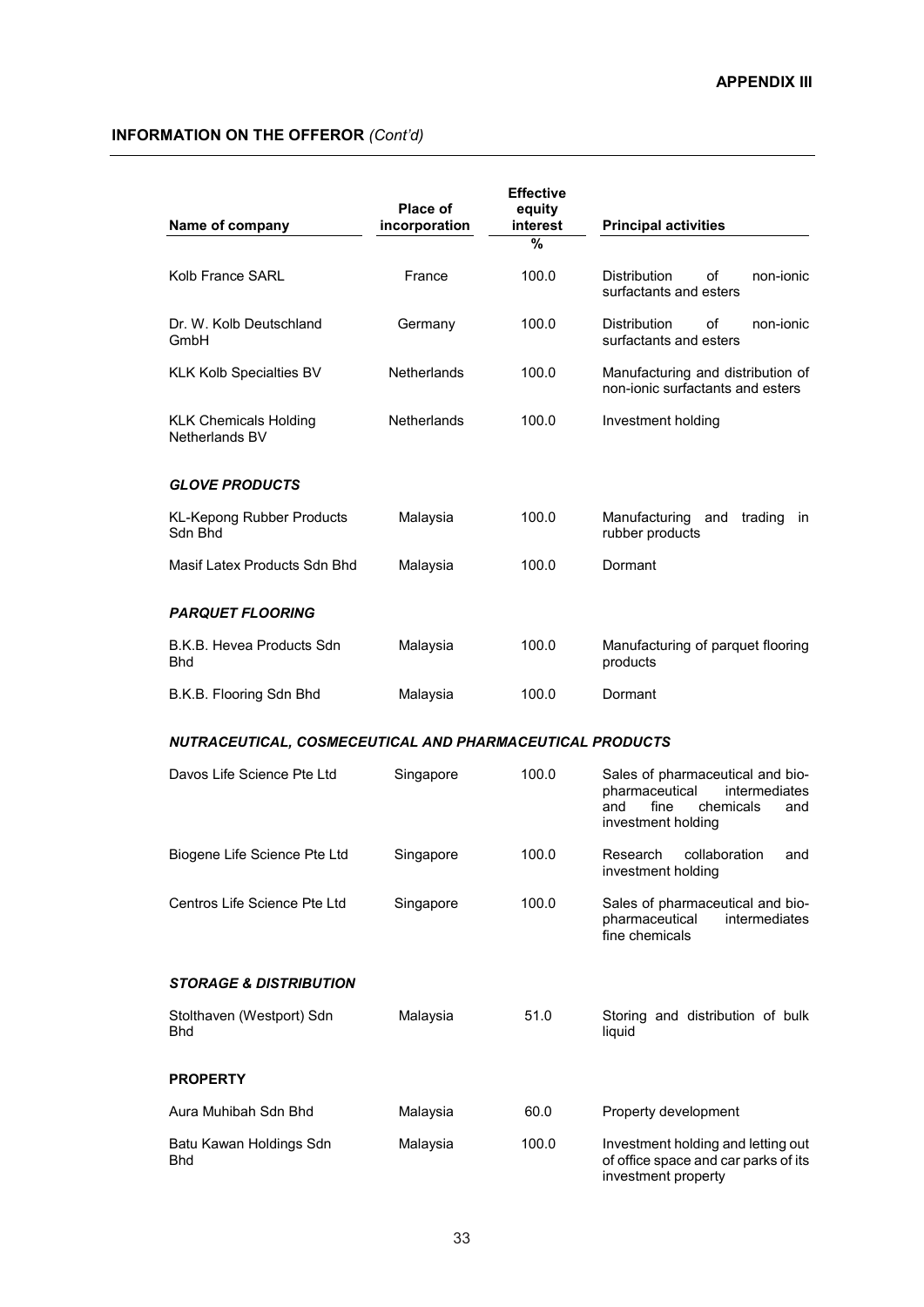| Name of company                                   | <b>Place of</b><br>incorporation | <b>Effective</b><br>equity<br>interest | <b>Principal activities</b>                           |
|---------------------------------------------------|----------------------------------|----------------------------------------|-------------------------------------------------------|
|                                                   |                                  | %                                      |                                                       |
| Colville Holdings Sdn Bhd                         | Malaysia                         | 100.0                                  | Property development                                  |
| <b>KL-K Holiday Bungalows</b><br>Sendirian Berhad | Malaysia                         | 100.0                                  | Operating holiday bungalows                           |
| KL-Kepong Complex Sdn Bhd                         | Malaysia                         | 100.0                                  | Property development                                  |
| <b>KL-Kepong Country Homes</b><br>Sdn Bhd         | Malaysia                         | 100.0                                  | Property development                                  |
| <b>KL-Kepong Property</b><br>Development Sdn Bhd  | Malaysia                         | 100.0                                  | Property development                                  |
| <b>KL-Kepong Property</b><br>Management Sdn Bhd   | Malaysia                         | 100.0                                  | Property<br>management<br>and<br>property development |
| <b>KLK Land Sdn Bhd</b>                           | Malaysia                         | 100.0                                  | Investment holding                                    |
| Kompleks Tanjong Malim Sdn<br>Bhd                 | Malaysia                         | 80.0                                   | Property development                                  |
| Palermo Corporation Sdn Bhd                       | Malaysia                         | 100.0                                  | Property development                                  |
| Scope Energy Sdn Bhd                              | Malaysia                         | 60.0                                   | Property development                                  |
| Selasih Ikhtisas Sdn Bhd                          | Malaysia                         | 100.0                                  | Property development                                  |
| KLK Landscape Services Sdn<br>Bhd                 | Malaysia                         | 100.0                                  | Dormant                                               |
| KLK Park Homes Sdn Bhd                            | Malaysia                         | 100.0                                  | Dormant                                               |
| <b>KLK Retail Centre Sdn Bhd</b>                  | Malaysia                         | 100.0                                  | Dormant                                               |
| <b>KLK Coalfields Sdn Bhd</b>                     | Malaysia                         | 100.0                                  | Dormant                                               |
| <b>INVESTMENT HOLDING</b>                         |                                  |                                        |                                                       |
| Ablington Holdings Sdn Bhd                        | Malaysia                         | 100.0                                  | Investment holding                                    |
| <b>KL-Kepong Equity Holdings</b><br>Sdn Bhd       | Malaysia                         | 100.0                                  | Investment holding                                    |
| Ortona Enterprise Sdn Bhd                         | Malaysia                         | 100.0                                  | Money lending                                         |
| <b>QLSB</b>                                       | Malaysia                         | 100.0                                  | Investment holding                                    |
| KL-Kepong International Ltd                       | Cayman<br>Islands                | 100.0                                  | Investment holding                                    |
| <b>KLK Overseas Investments</b><br>Limited        | <b>British Virgin</b><br>Islands | 100.0                                  | Investment holding                                    |
| <b>KLKI Holdings Limited</b>                      | United<br>Kingdom                | 100.0                                  | Investment holding                                    |
| Draw Fields Sdn Bhd                               | Malaysia                         | 100.0                                  | Dormant                                               |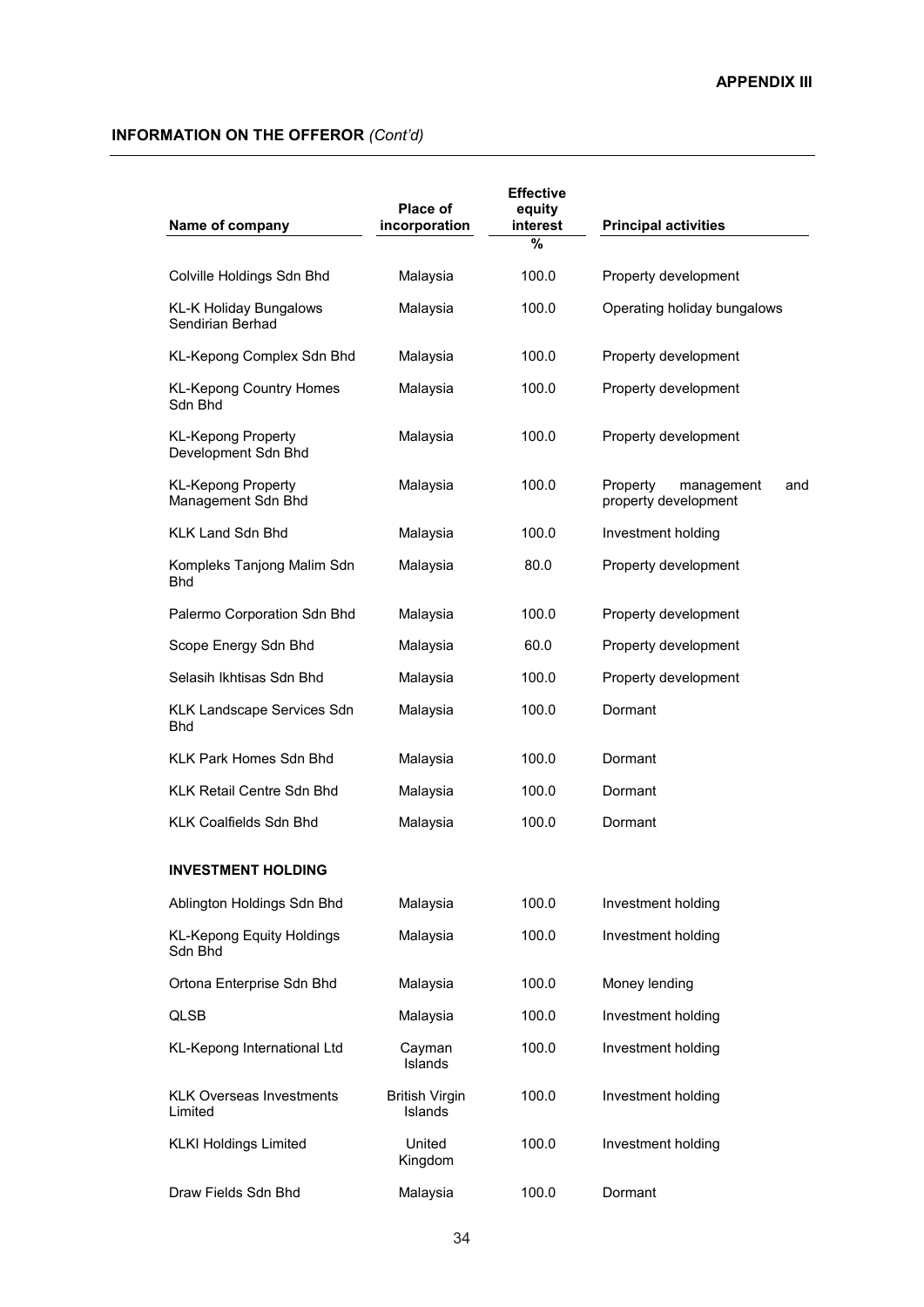| Name of company                                                             | Place of<br>incorporation | <b>Effective</b><br>equity<br>interest<br>% | <b>Principal activities</b>                     |
|-----------------------------------------------------------------------------|---------------------------|---------------------------------------------|-------------------------------------------------|
| Ladang Perbadanan-Fima<br>Berhad                                            | Malaysia                  | 100.0                                       | Dormant                                         |
| KI K Indahmas Sdn Bhd<br>(Formerly known as<br>Richinstock Sawmill Sdn Bhd) | Malaysia                  | 100.0                                       | Dormant                                         |
| <b>OTHERS</b>                                                               |                           |                                             |                                                 |
| Somerset Cuisine Limited                                                    | United<br>Kingdom         | 100.0                                       | Manufacturing<br>of<br>jams<br>and<br>preserves |
| <b>KLK Farms Pty Ltd</b>                                                    | Australia                 | 100.0                                       | Farming                                         |
| KLK Assurance (Labuan)<br>Limited                                           | Malaysia                  | 100.0                                       | Offshore captive insurance                      |
| <b>KLK Global Resourcing Sdn</b><br><b>Bhd</b>                              | Malaysia                  | 100.0                                       | Dormant                                         |

### *Note:*

*^ The constructions of the refinery, oleochemicals plant, kernel crushing plant and jetty are in progress and operations have not commenced.* 

The associated companies of KLK as at LPD are as follows:

| Name of company                                               | Place of<br>incorporation | <b>Effective</b><br>equity<br>interest | <b>Principal activities</b>                                |
|---------------------------------------------------------------|---------------------------|----------------------------------------|------------------------------------------------------------|
|                                                               |                           | %                                      |                                                            |
| <b>Applied Agricultural</b><br>Resources Sdn Bhd              | Malaysia                  | 50.0                                   | Agronomic service and research                             |
| <b>FKW Global Commodities</b><br>(Pvt) Limited                | Pakistan                  | 30.0                                   | Trading in commodities                                     |
| Kumpulan Sierramas (M) Sdn<br><b>Bhd</b>                      | Malaysia                  | 50.0                                   | Property development                                       |
| Malaysia Pakistan Venture<br>Sdn Bhd                          | Malaysia                  | 37.5                                   | Investment holding                                         |
| <b>MAPAK Edible Oils (Private)</b><br>Limited                 | Pakistan                  | 30.0                                   | Manufacturing and marketing of<br>palm and other soft oils |
| MEO Trading Sdn Bhd (In<br>members' voluntary<br>liquidation) | Malaysia                  | 30.0                                   | Trading in commodities                                     |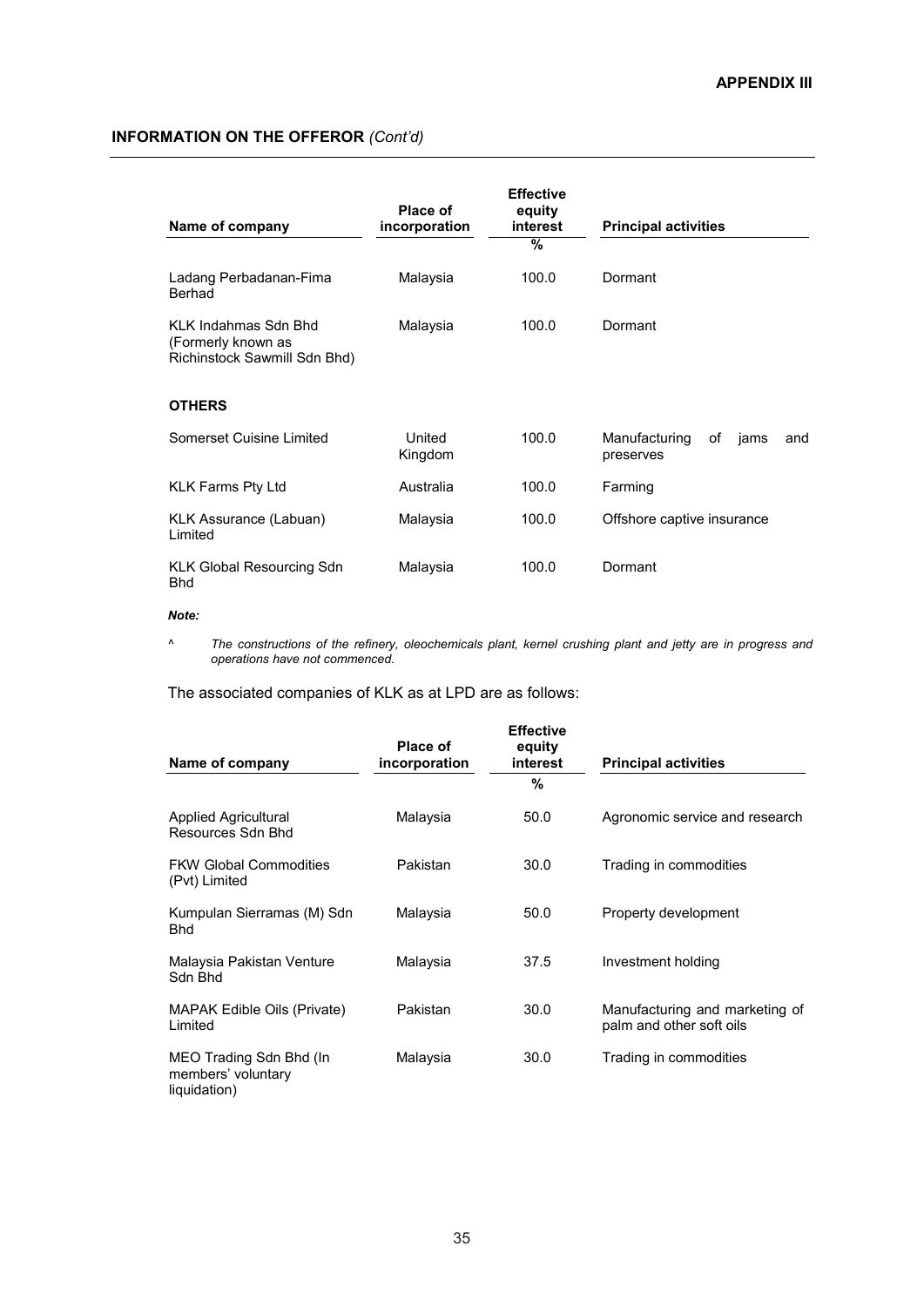| Name of company    | <b>Place of</b><br>incorporation | <b>Effective</b><br>equity<br>interest | <b>Principal activities</b>                                                                                                                |            |
|--------------------|----------------------------------|----------------------------------------|--------------------------------------------------------------------------------------------------------------------------------------------|------------|
|                    |                                  | %                                      |                                                                                                                                            |            |
| Phytopharma Co Ltd | Japan                            | 22.8                                   | Import, export and distribution of<br>medicine<br>herbal<br>materials thereof, raw materials<br>of pharmaceutical and cosmetic<br>products | and<br>raw |
| Synthomer plc      | United<br>Kingdom                | 21.3                                   | Specialty<br>manufacturer                                                                                                                  | chemicals  |

The joint ventures of KLK as at LPD are as follows:

| Name of company           | <b>Place of</b><br>incorporation | <b>Effective</b><br>equity<br>interest | <b>Principal activities</b>                            |
|---------------------------|----------------------------------|----------------------------------------|--------------------------------------------------------|
|                           |                                  | %                                      |                                                        |
| P.T. Kreasijaya Adhikarya | Indonesia                        | 50.0                                   | Refining of crude palm oil and<br>bulking installation |
| Rainbow State Limited     | <b>British Virgin</b><br>Islands | 50.0                                   | Owning and operating of aircraft                       |

### **6. PROFIT AND DIVIDEND RECORD**

A summary of the profit and dividend record of the Offeror Group based on the audited consolidated financial statements for the past three (3) FYEs 30 September 2018 to 30 September 2020 and its latest unaudited consolidated financial statements for the nine (9) month FPE 30 June 2021 are as follows:

|                                                                                         | <b>Audited</b>                                            |                                                            |                                                     | <b>Unaudited</b>                                           |
|-----------------------------------------------------------------------------------------|-----------------------------------------------------------|------------------------------------------------------------|-----------------------------------------------------|------------------------------------------------------------|
|                                                                                         | $(1)$ FYE 30<br><b>September</b><br>2018<br><b>RM'000</b> | <b>FYE 30</b><br><b>September</b><br>2019<br><b>RM'000</b> | <b>FYE 30</b><br>September<br>2020<br><b>RM'000</b> | Nine (9)-<br>month FPE<br>30 June<br>2021<br><b>RM'000</b> |
| Revenue                                                                                 | 18,383,953                                                | 15,533,887                                                 | 15,595,956                                          | 13,981,263                                                 |
| Profit before taxation                                                                  | 988,788                                                   | 823,928                                                    | 1,185,730                                           | 2,096,471                                                  |
| Profit for the year/period                                                              | 660,317                                                   | 650,733                                                    | 857,049                                             | 1,756,409                                                  |
| Attributable to:<br>- Equity holders of KLK<br>- Non-controlling interests              | 609.366<br>50,951<br>660,317                              | 617,505<br>33,228<br>650,733                               | 772.604<br>84,445<br>857,049                        | 1,631,784<br>124,625<br>1,756,409                          |
| Weighted average number of KLK<br>Shares in issue (excluding treasury<br>shares) ('000) | 1,064,966                                                 | 1,064,966                                                  | 1,073,088                                           | 1,078,515                                                  |
| EPS (sen) $(2)$                                                                         | 57.2                                                      | 58.0                                                       | 72.0                                                | 151.3                                                      |
| Dividend per KLK Share (sen)                                                            | 45.0                                                      | 50.0                                                       | 50.0                                                | 20.0                                                       |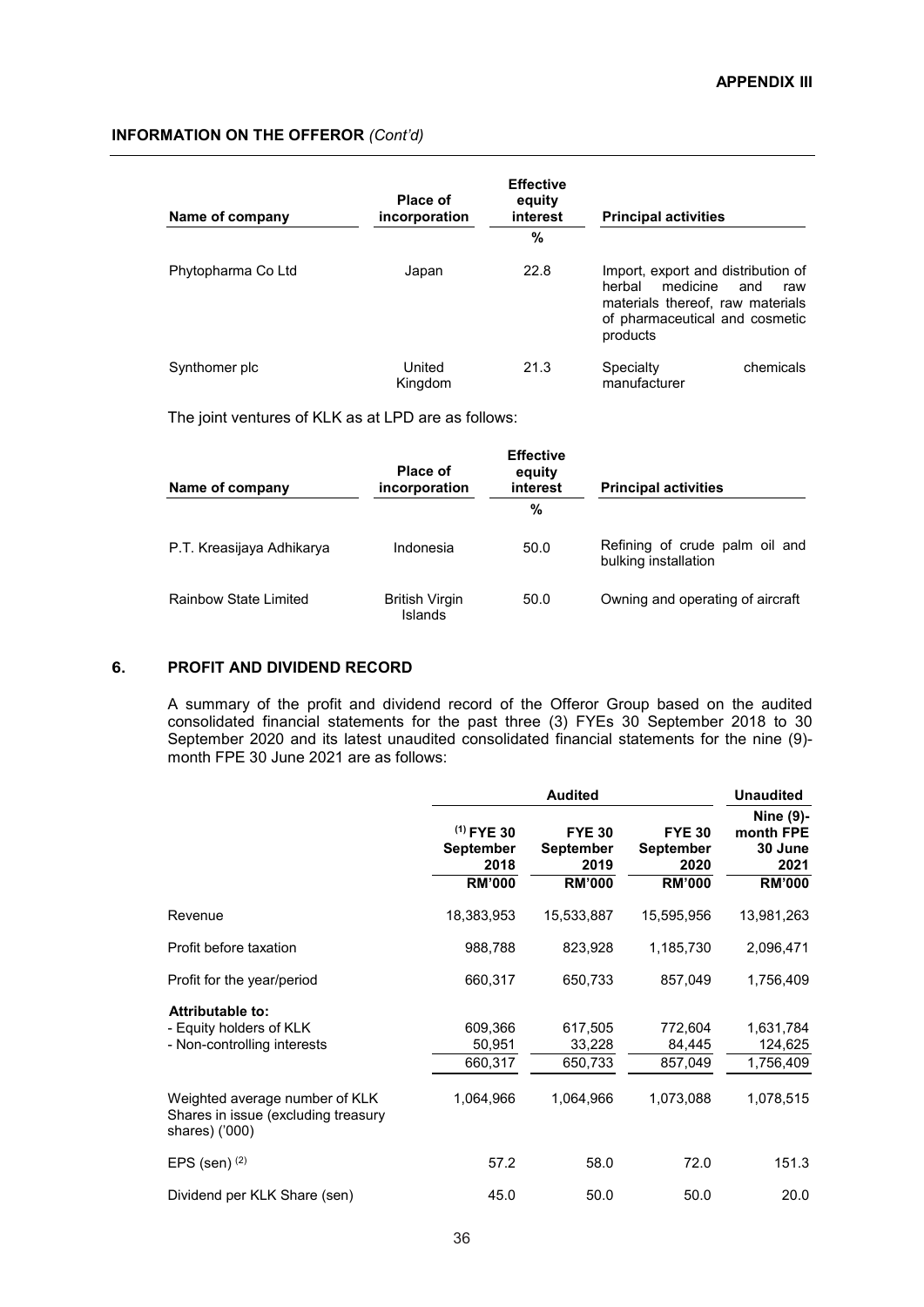### *Notes:*

- *(1) The financial statements for FYE 30 September 2018 have been restated to reflect the financial impact of the transition from the FRS framework to the MRFS framework including MFRS 1 First Time Adoption of MFRS, MFRS 9 Financial Instruments, MFRS 15 Revenue from Contracts with Customers, MFRS 141 Agriculture: Bearer Plants and amendments to MFRS 116 Property, Plant and Equipment.*
- *(2) Computed based on net profit attributable to equity holders of KLK divided by the weighted average number of KLK Shares in issue (excluding treasury shares).*

There were no exceptional items in the audited consolidated financial statements of KLK for the past three (3) FYEs 30 September 2018 to 30 September 2020.

### **7. STATEMENT OF ASSETS AND LIABILITIES**

The statement of assets and liabilities of the Offeror Group based on the audited consolidated financial statements as at 30 September 2019 and 30 September 2020 as well as the latest unaudited consolidated financial statements as at 30 June 2021 are as follows:

|                                                | <b>Audited</b> | <b>Unaudited</b> |                  |
|------------------------------------------------|----------------|------------------|------------------|
|                                                | As at 30       | As at 30         | As at 30         |
|                                                | September 2019 | September 2020   | <b>June 2021</b> |
|                                                | <b>RM'000</b>  | <b>RM'000</b>    | <b>RM'000</b>    |
| <b>ASSETS</b>                                  |                |                  |                  |
| <b>Non-current assets</b>                      |                |                  |                  |
| Property, plant and equipment                  | 7,749,121      | 7,656,584        | 7,932,831        |
| Right-of-use assets                            |                | 868,435          | 859,113          |
| Prepaid lease payments                         | 340,256        |                  |                  |
| Inventories                                    | 1,108,296      | 1,096,046        | 2,006,666        |
| Goodwill on consolidation                      | 316,836        | 326,345          | 326,451          |
| Intangible assets                              | 22,081         | 22,324           | 20,392           |
| Investments in associates                      | 1,489,210      | 1,544,951        | 1,502,620        |
| Investments in joint ventures                  | 156,818        | 145,783          | 160,512          |
| Other investments                              | 411,950        | 416,150          | 559,503          |
| Other receivables                              | 233,980        | 228,269          | 264,283          |
| Deferred tax assets                            | 437,027        | 367,758          | 341,124          |
| <b>Total non-current assets</b>                | 12,265,575     | 12,672,645       | 13,973,495       |
| <b>Current assets</b>                          |                |                  |                  |
| Inventories                                    | 2,124,084      | 1,972,866        | 2,643,495        |
| <b>Biological assets</b>                       | 98,262         | 126,922          | 133,843          |
| Trade receivables                              | 1,225,376      | 1,259,218        | 1,589,885        |
| Other receivables, deposits and<br>prepayments | 827,108        | 874,628          | 905,039          |
| Contract assets                                | 14,867         | 10,276           | 42,826           |
| Tax recoverable                                | 110,319        | 58,497           | 20,694           |
| Derivative financial assets                    | 33,967         | 98,309           | 96,950           |
| Short term funds                               | 1,659,171      | 919,957          | 347,805          |
| Cash and cash equivalents                      | 2,040,637      | 2,952,981        | 3,914,423        |
| <b>Total current assets</b>                    | 8,133,791      | 8,273,654        | 9,694,960        |
| <b>TOTAL ASSETS</b>                            | 20,399,366     | 20,946,299       | 23,668,455       |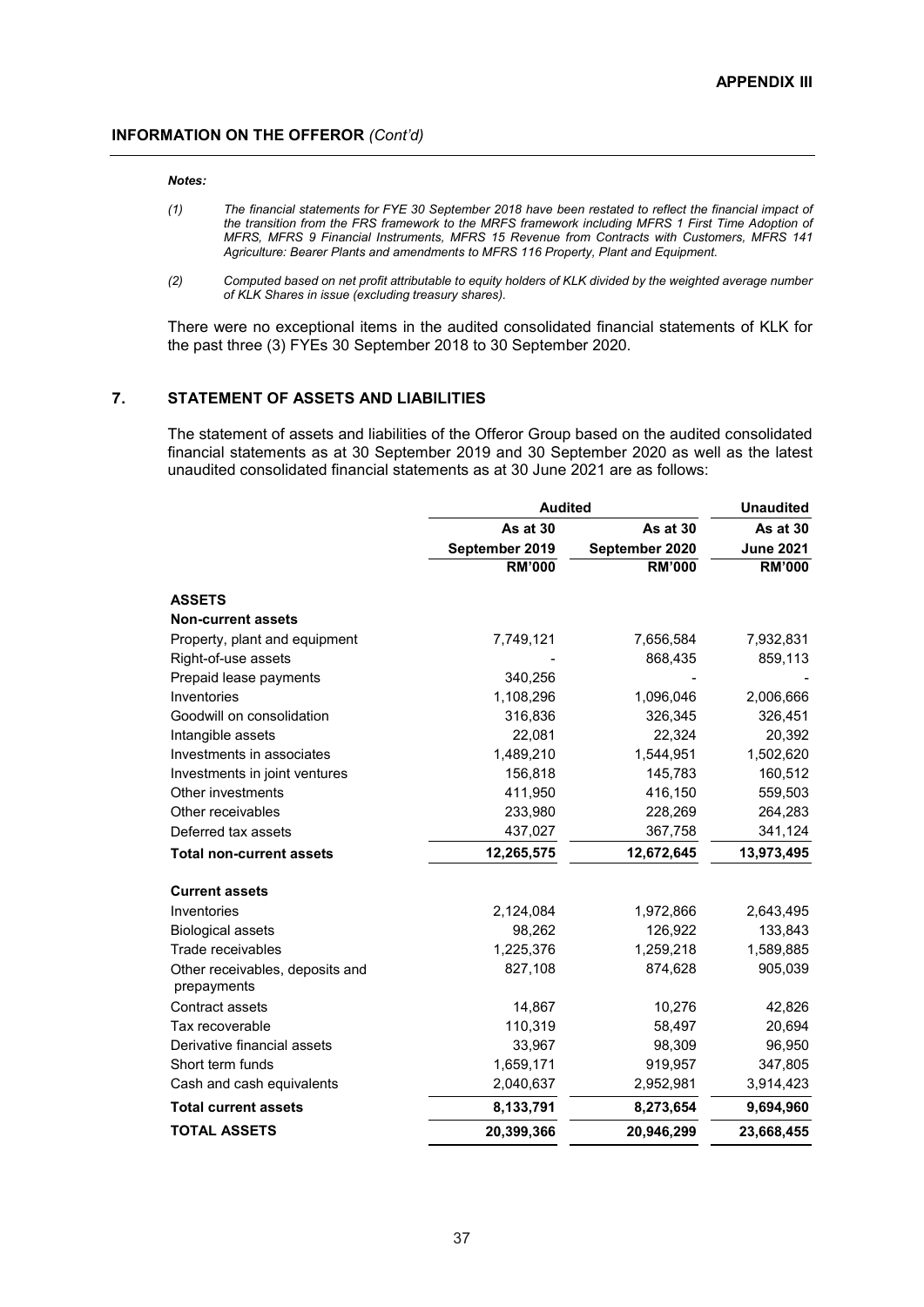|                                                       | <b>Audited</b> | <b>Unaudited</b> |                  |
|-------------------------------------------------------|----------------|------------------|------------------|
|                                                       | As at 30       | As at 30         | As at 30         |
|                                                       | September 2019 | September 2020   | <b>June 2021</b> |
|                                                       | <b>RM'000</b>  | <b>RM'000</b>    | <b>RM'000</b>    |
| <b>EQUITY AND LIABILITIES</b>                         |                |                  |                  |
| Share capital                                         | 1,067,790      | 1,373,861        | 1,375,695        |
| Reserves                                              | 9,306,062      | 9,466,651        | 10,691,041       |
|                                                       | 10,373,852     | 10,840,512       | 12,066,736       |
| Less: Cost of treasury shares                         | (13, 447)      | (13, 447)        | (18, 726)        |
| Total equity attributable to equity<br>holders of KLK | 10,360,405     | 10,827,065       | 12,048,010       |
| Non-controlling interests                             | 926,250        | 977,035          | 1,431,970        |
| <b>TOTAL EQUITY</b>                                   | 11,286,655     | 11,804,100       | 13,479,980       |
| <b>Non-current liabilities</b>                        |                |                  |                  |
| Deferred tax liabilities                              | 424,603        | 452,690          | 463,573          |
| Lease liabilities                                     |                | 139,856          | 134,586          |
| Deferred income                                       | 110,320        | 106,564          | 100,845          |
| Provision for retirement benefits                     | 538,480        | 545,568          | 552,189          |
| <b>Borrowings</b>                                     | 5,169,833      | 5,110,442        | 5,036,544        |
| <b>Total non-current liabilities</b>                  | 6,243,236      | 6,355,120        | 6,287,737        |
| <b>Current liabilities</b>                            |                |                  |                  |
| Trade payables                                        | 517,848        | 490,466          | 671,375          |
| Other payables                                        | 841,743        | 722,383          | 798,105          |
| <b>Contract liabilities</b>                           | 91,239         | 85,531           | 83,330           |
| Deferred income                                       | 8,196          | 8,419            | 8,419            |
| Lease liabilities                                     |                | 32,439           | 32,191           |
| Borrowings                                            | 1,348,993      | 1,310,848        | 1,836,060        |
| Tax payable                                           | 40,898         | 39,546           | 118,537          |
| Derivative financial liabilities                      | 20,558         | 97,447           | 137,064          |
| Dividend payable                                      |                |                  | 215,657          |
| <b>Total current liabilities</b>                      | 2,869,475      | 2,787,079        | 3,900,738        |
| <b>TOTAL LIABILITIES</b>                              | 9,112,711      | 9,142,199        | 10,188,475       |
| <b>TOTAL EQUITY AND LIABILITIES</b>                   | 20,399,366     | 20,946,299       | 23,668,455       |

### **8. MATERIAL CHANGES IN FINANCIAL POSITION**

As at LPD, save as disclosed in this **Appendix III** and save for the Acquisition, there are no material changes in the financial position of the Offeror Group since the date of its latest audited consolidated financial statements for the FYE 30 September 2020.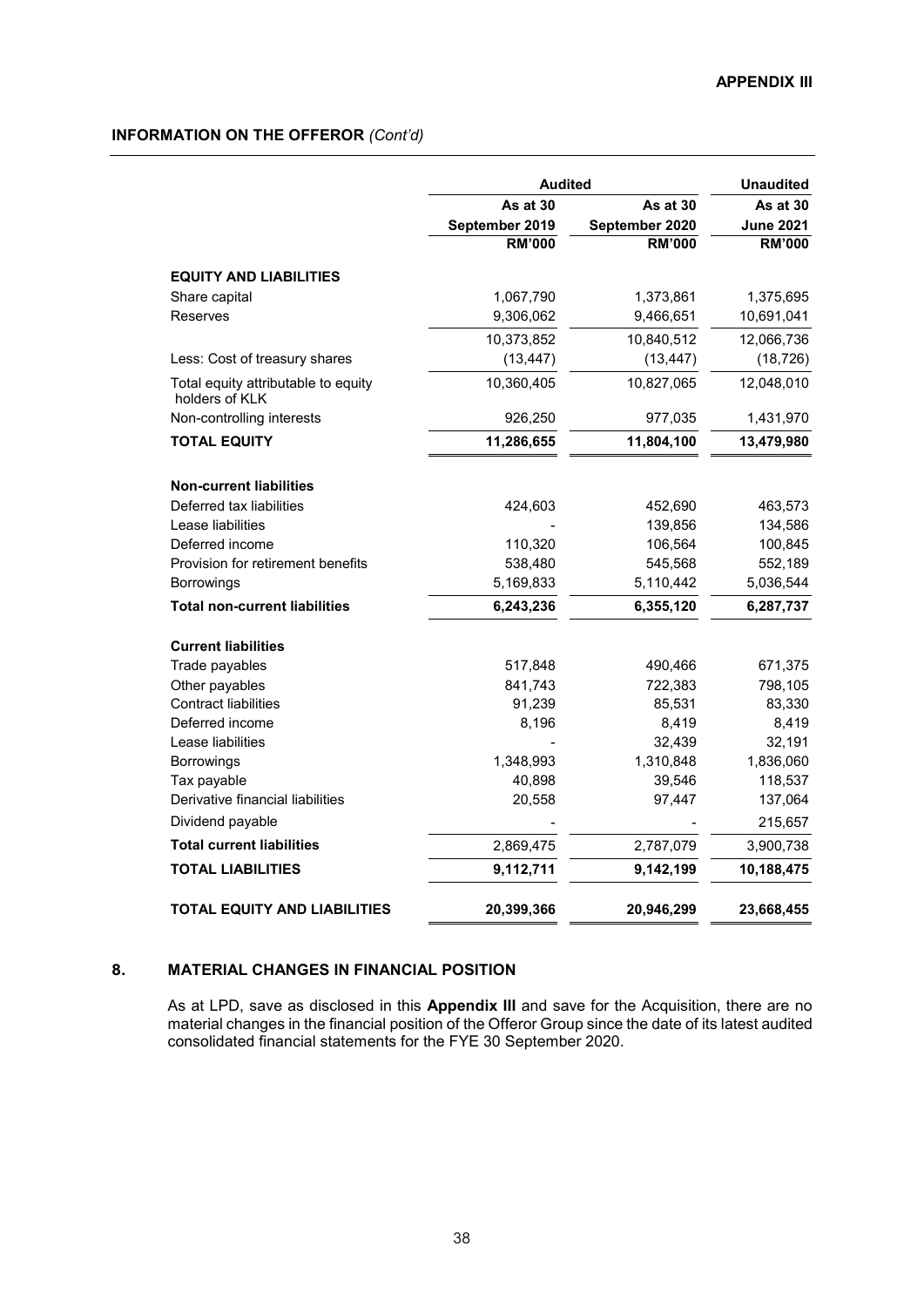### **9. ACCOUNTING POLICIES**

The audited consolidated financial statements of KLK (a transitioning entity as defined by the Malaysian Accounting Standards Board) for the years up to and including the FYE 30 September 2018 have been prepared in accordance with the FRS framework and the requirements of the Act. The audited consolidated financial statements of KLK for the FYE 30 September 2019 were the first set of financial statements prepared in accordance with the MFRS framework and the requirements of the Act. Accordingly, the comparative figures for the FYE 30 September 2018 have been restated to reflect the financial impact of the transition from the FRS framework to the MFRS framework.

There was no audit qualification for KLK's audited consolidated financial statements for the past three (3) FYEs 30 September 2018 to 30 September 2020.

Save as disclosed above, there is no change in the accounting policies adopted by KLK which would result in the audited consolidated financial statements of KLK for the past three (3) FYEs 30 September 2018 to 30 September 2020 not being comparable to a material extent.

(The rest of this page has been intentionally left blank)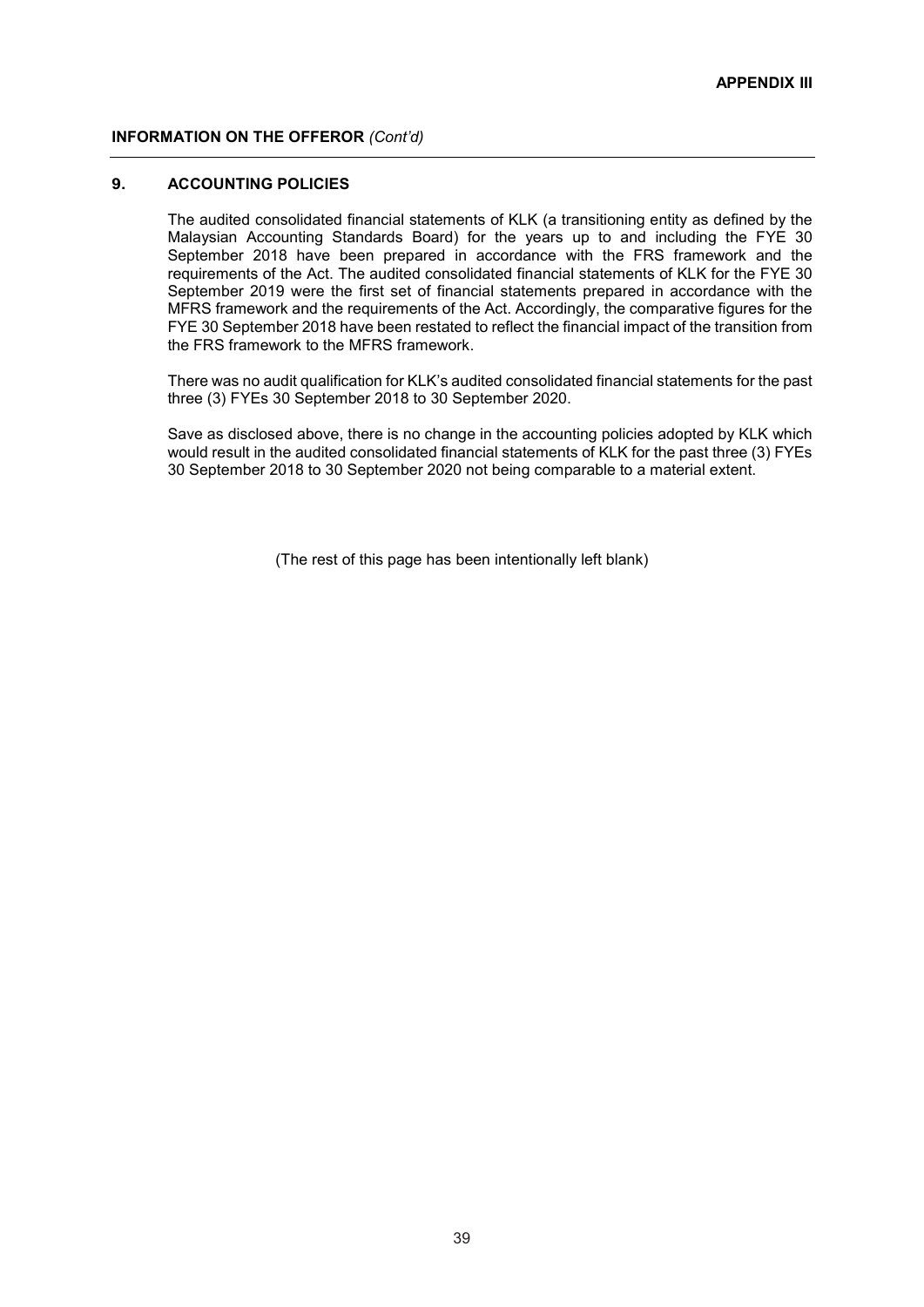### **ADDITIONAL INFORMATION**

### **1. DISCLOSURE OF INTERESTS IN THE SHARES**

### **1.1 By the Offeror and the PACs**

Save for the following, the Offeror and the PACs do not have any interest, whether direct or indirect, in the Shares as at LPD:

|                                                                   | <b>Direct</b>              |             | Indirect                   |            |
|-------------------------------------------------------------------|----------------------------|-------------|----------------------------|------------|
| <b>Name</b>                                                       | Number of<br><b>Shares</b> | $(1)$ $9/6$ | Number of<br><b>Shares</b> | $(1)$ $\%$ |
| <b>Offeror</b>                                                    |                            |             |                            |            |
| <b>KLK</b>                                                        | 502,165,786                | 57.03       | $(2)$ 3,289,500            | 0.37       |
| <b>PACs</b>                                                       |                            |             |                            |            |
| <b>QLSB</b>                                                       | 3,289,500                  | 0.37        |                            |            |
| <b>SMSB</b>                                                       | 1,782,100                  | 0.20        |                            |            |
| Lee Jia Zhang                                                     | 140,200                    | 0.02        |                            |            |
| Dato' Yeoh Eng Khoon                                              | 27,500                     | $\star$     |                            |            |
| Datin Loh Siew Choong                                             | 8,000                      | $^\star$    |                            |            |
| Sub-total                                                         | 5,247,300                  | 0.59        |                            |            |
| <b>Total number of Shares held</b><br>by the Offeror and the PACs | 507,413,086                | 57.62       |                            |            |

#### *Notes:*

- *\* Negligible.*
- *(1) Based on the issued shares of IJMP of 880,580,460 Shares as at LPD. As at LPD, IJMP does not have any treasury shares.*
- *(2) Deemed interested by virtue of KLK's interest in QLSB pursuant to Section 8(4) of the Act.*

### **1.2 By the directors of the Offeror**

Save for the following, the directors of the Offeror do not have any interest, whether direct or indirect, in the Shares as at LPD:

|                                | <b>Direct</b>              |                          | <b>Indirect</b>            |            |
|--------------------------------|----------------------------|--------------------------|----------------------------|------------|
| <b>Name</b>                    | Number of<br><b>Shares</b> | (1) $9/6$                | Number of<br><b>Shares</b> | $(1)$ $\%$ |
| <b>Directors</b>               |                            |                          |                            |            |
| Tan Sri Dato' Seri Lee Oi Hian | -                          | $\blacksquare$           | $(2)$ 507.237.386          | 57.60      |
| Dato' Lee Hau Hian             |                            | $\overline{\phantom{0}}$ | $(2)$ 507, 237, 386        | 57.60      |
| Lee Jia Zhang                  | 140,200                    | 0.02                     |                            |            |
| Dato' Yeoh Eng Khoon           | 27,500                     | $\star$                  | -                          |            |
| Notes:                         |                            |                          |                            |            |
| $\star$<br>Negligible.         |                            |                          |                            |            |
|                                |                            |                          |                            |            |

*(1) Based on the issued shares of IJMP of 880,580,460 Shares as at LPD. As at LPD, IJMP does not have any treasury shares.*

*(2) Deemed interested by virtue of BKB's interest in KLK, QLSB and SMSB pursuant to Section 8(4) of the Act.*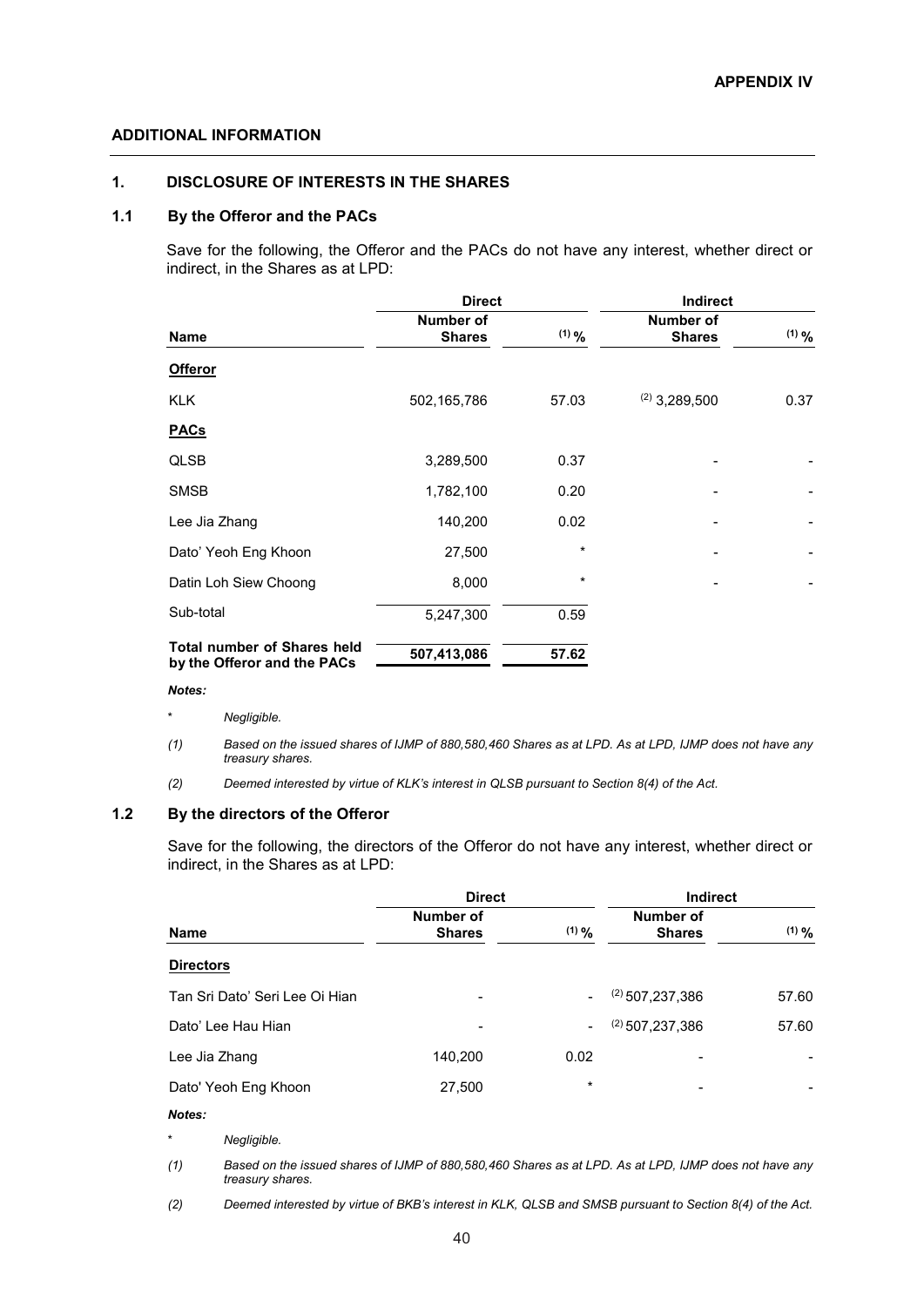### **ADDITIONAL INFORMATION** *(Cont'd)*

### **1.3 By persons who have irrevocably committed to accept or reject the Offer**

As at LPD, the Offeror and the PACs have not received any irrevocable undertaking from any Holder to accept or reject the Offer.

### **1.4 By persons who have entered into, or been granted, any option to acquire the Shares**

As at LPD, the Offeror and the PACs have not entered into, or been granted, any option to acquire the Shares.

### **1.5 By persons who have any arrangement over the Shares**

As at LPD, the Offeror and the PACs have not entered into any arrangement with any persons, including any arrangement involving rights over shares, any indemnity arrangement, and any agreement or understanding, formal or informal, of whatever nature, relating to the Shares which may be an inducement to deal or to refrain from dealing in the Shares.

### **1.6 By persons who have borrowed or lent the Shares**

As at LPD, the Offeror and the PACs have not borrowed or lent any Shares from or to any Holder.

### **2. DISCLOSURE OF DEALINGS IN THE SHARES**

Save for the following, the Offeror, the PACs and the directors of the Offeror have not dealt, whether directly or indirectly, in the Shares during the period commencing six (6) months prior to the commencement of the Offer Period up to LPD:

**Transacted** 

| <b>Name</b> | <b>Transaction</b><br>date | Nature of<br>transaction                                             | <b>Number of</b><br><b>Shares</b> | $(1)$ % | Transacieu<br>price per<br><b>Share</b> | $(2)$ Total<br>consideration |
|-------------|----------------------------|----------------------------------------------------------------------|-----------------------------------|---------|-----------------------------------------|------------------------------|
|             |                            |                                                                      |                                   |         | <b>RM</b>                               | <b>RM</b>                    |
| <b>SMSB</b> | 12 July 2021               | Acquisition of<br>Shares via open<br>market                          | 1,782,100                         | 0.20    | 3.08                                    | 5,488,868.00                 |
| <b>QLSB</b> | 22 July 2021               | Acquisition of<br>Shares via open<br>market                          | 1,627,400                         | 0.18    | 3.01                                    | 4,898,474.00                 |
| <b>QLSB</b> | 23 July 2021               | Acquisition of<br>Shares via open<br>market                          | 508,100                           | 0.06    | 3.01                                    | 1,529,381.00                 |
| <b>KLK</b>  | 2 September<br>2021        | (3) Direct business<br>transaction<br>pursuant to the<br>Acquisition | 494,865,786                       | 56.20   | 3.10                                    | 1,534,083,936.60             |
| <b>QLSB</b> | 3 September<br>2021        | Acquisition of<br>Shares via open<br>market                          | 1,154,000                         | 0.13    | 3.09                                    | 3,565,860.00                 |
| <b>KLK</b>  | 10 September<br>2021       | Acquisition of<br>Shares via open<br>market                          | 7,300,000                         | 0.83    | 3.10                                    | 22,630,000.00                |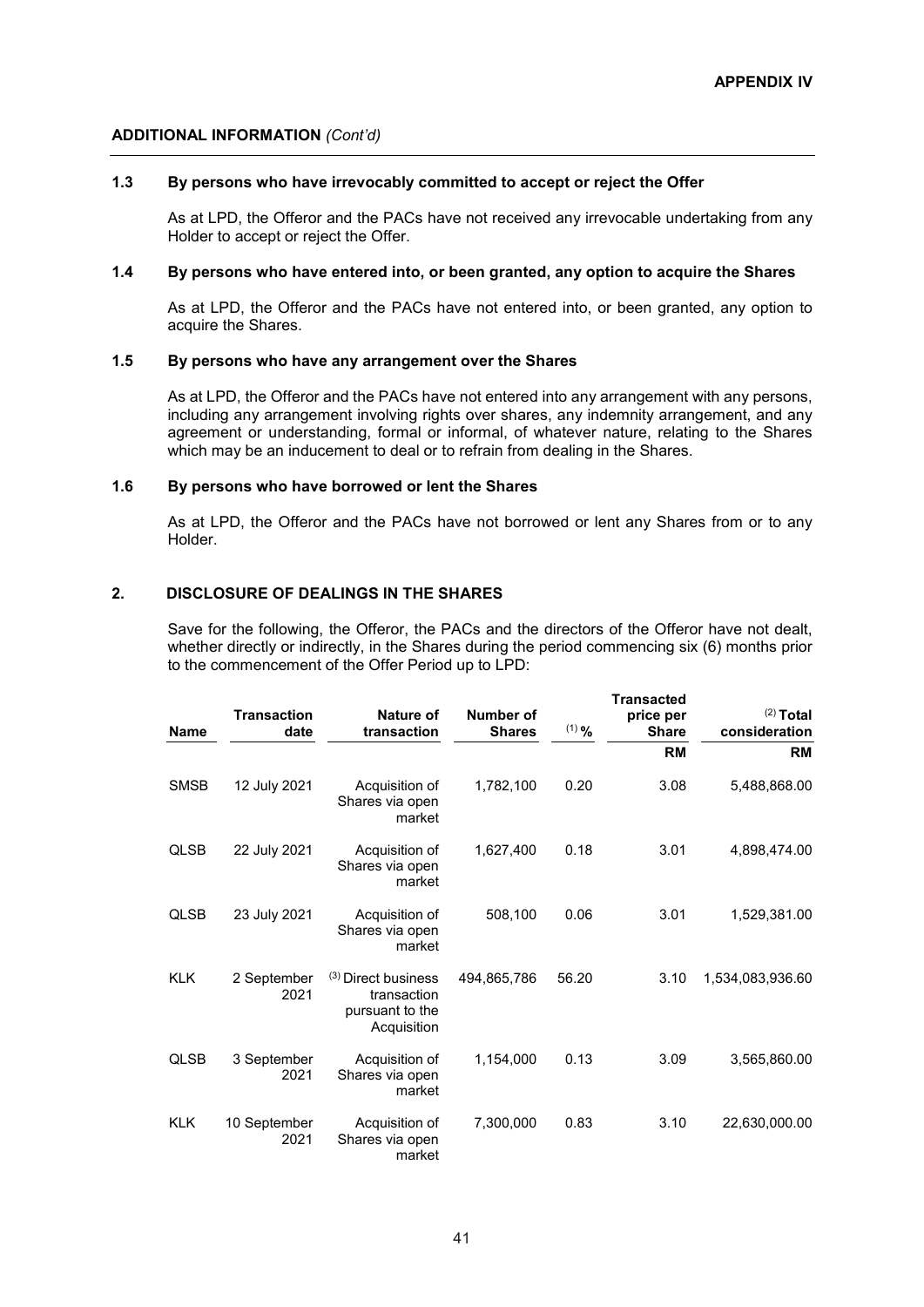#### *Notes:*

- *(1) Based on the issued shares of IJMP of 880,580,460 Shares as at LPD. As at LPD, IJMP does not have any treasury shares.*
- *(2) Excluding brokerage, clearing fee, stamp duty and other incidental costs.*
- *(3) The direct business transaction for the Acquisition was effected on 2 September 2021 and the Shares were credited to KLK's CDS account on 6 September 2021.*

### **3. GENERAL DISCLOSURES**

**3.1** As at LPD, there is no payment or other benefit which will be given to any director of the Offeree as compensation for loss of office or otherwise in connection with the Offer.

Under the executive agreements between the Offeree and each of Joseph Tek Choon Yee, the Chief Executive Officer and Managing Director of the Offeree and Purushothaman A/L Kumaran, the Chief Financial Officer and Executive Director of the Offeree, there is a provision on compensation for loss of office or otherwise in certain circumstances as provided thereunder, including in the event of the emergence of a new controlling shareholder of the Offeree following the acquisition of shares in the Offeree or following any merger or reconstruction exercise involving the Offeree and/or the existing controlling shareholder. This is subject to certain conditions including the requirement to provide not less than six (6) months' notice in writing to the Offeree should the executives wish to terminate their employment following the emergence of a new controlling shareholder.

- **3.2** As at LPD, save for the Acquisition, there is no agreement, arrangement or understanding that exists between the Offeror or the PACs and any of the directors or recent directors (being such person who was, during the period of six (6) months prior to the beginning of the Offer Period, a director of the Offeree) of the Offeree or any shareholders or recent shareholders (being such person who was, during the period of six (6) months prior to the beginning of the Offer Period, a shareholder of the Offeree) of the Offeree having any connection with or dependence upon the Offer.
- **3.3** As at LPD, there is no agreement, arrangement or understanding whereby any of the Offer Shares acquired by the Offeror, its appointed nominee(s) and/or the PACs pursuant to the Offer will be transferred to any other person.
- **3.4** All of the Offer Shares validly accepted under the Offer will be registered in the name of the Offeror and/or its appointed nominee(s), if any.
- **3.5** As at LPD, the Offeror is not aware of any material change to the financial position or prospects of the Offeree since its latest audited consolidated financial statements for the FYE 31 March 2021 were laid before its shareholders at its annual general meeting held on 25 August 2021, other than as disclosed in the announcements made by the Offeree on Bursa Securities which include its quarterly financial results, from time to time.

### **4. CONSENTS**

RHB Investment Bank, the Independent Adviser and the Registrar have given and have not subsequently withdrawn their written consents to the inclusion in this Offer Document, of their names and all references to them, in the form and context in which they appear in this Offer Document.